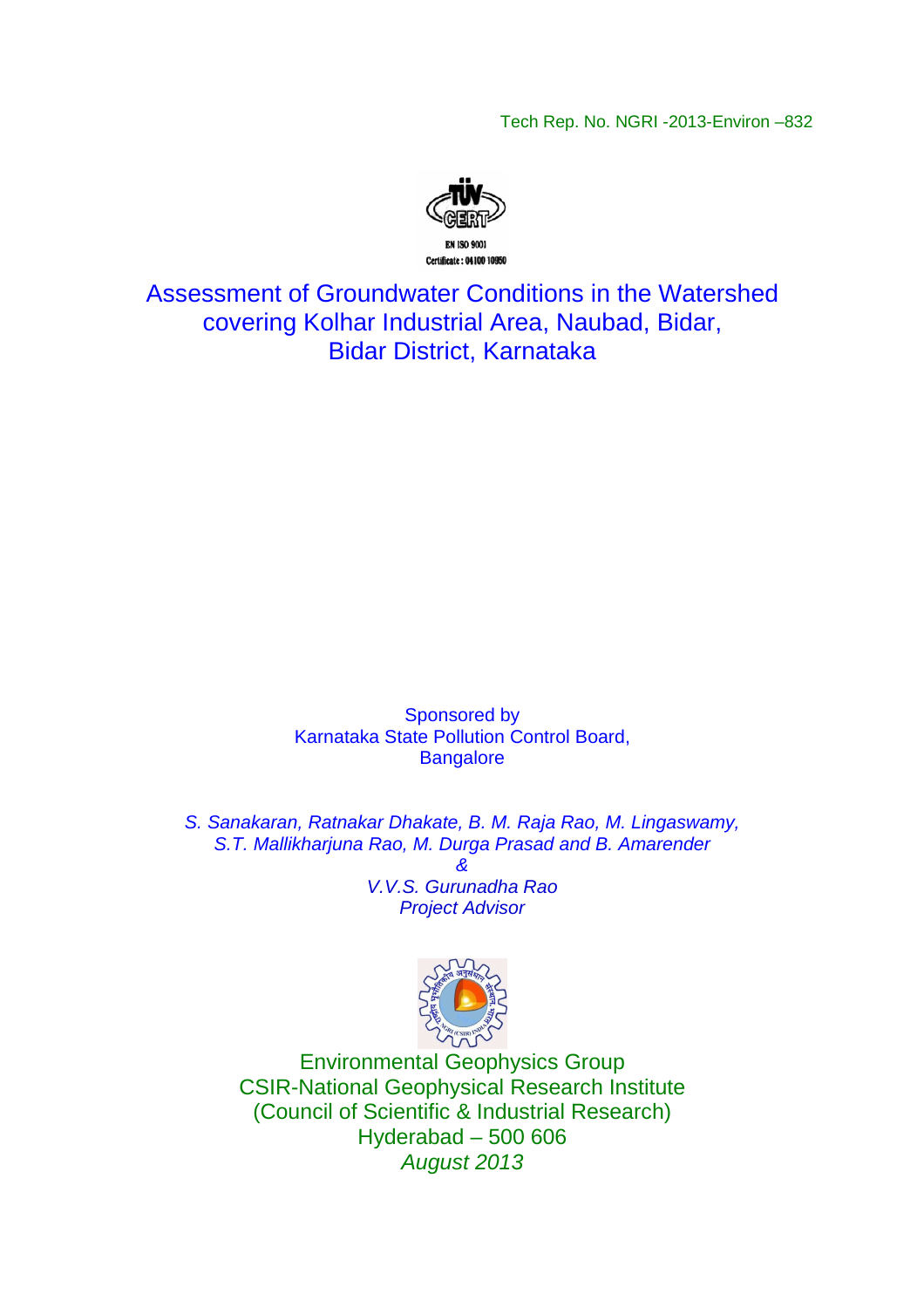# **Contents**

| page no. |
|----------|
|          |

|    | <b>List of Tables</b><br><b>List of Figures</b><br>Acknowledgements<br><b>Executive Summary</b> | İΪ<br>iii<br>X<br>хi |
|----|-------------------------------------------------------------------------------------------------|----------------------|
| 1. | Introduction                                                                                    | 1                    |
| 2. | Geology                                                                                         | 2                    |
| 3. | Hydrogeology                                                                                    | 3                    |
|    | 4. Groundwater Conditions                                                                       | 3                    |
| 5. | <b>Groundwater Quality</b>                                                                      | 4                    |
| 6. | Geophysical Investigations                                                                      | 11                   |
|    | 7. Estimation of Aquifer Parameters                                                             | 13                   |
| 8. | In-Situ Infiltration Rate Measurement                                                           | 17                   |
| 9. | Groundwater Flow & Mass Transport Modeling                                                      | 17                   |
|    | 9.1 Mass Transport Model                                                                        | 24                   |
|    | 10. Conclusions                                                                                 | 25                   |
|    | 11. Remedial Measures                                                                           | 27                   |
|    | 12. References                                                                                  | 27                   |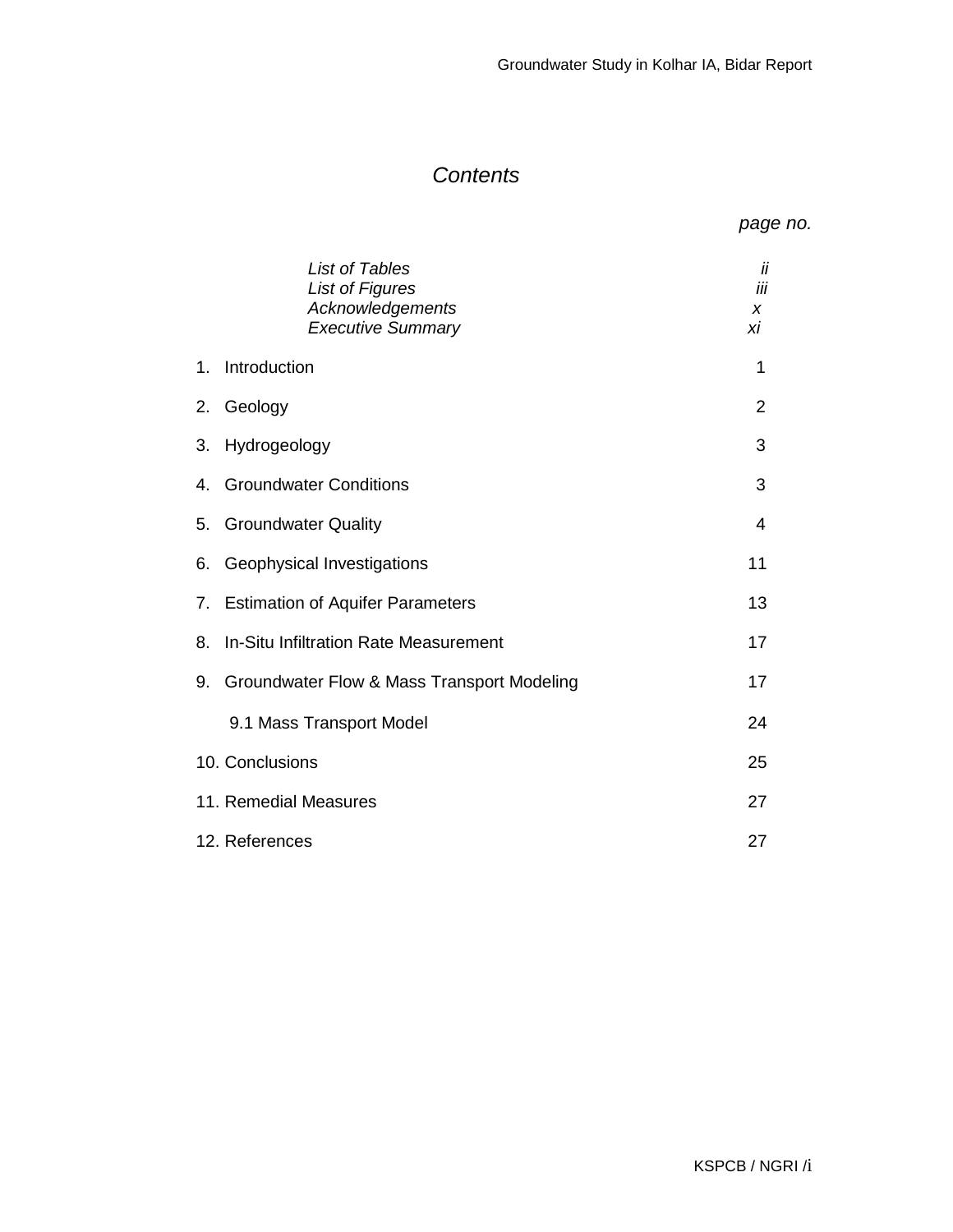# List of Tables

- Table 1 Observation well locations in and around Kolhar Industrial Area Watershed, Bidar District, Karnataka, April 2012
- Table 2 Observation well locations in and around Kolhar Industrial Area Watershed, Bidar District, Karnataka, January 2013
- Table 3 Analyses of Groundwater quality for major ion in and around Kolhar Industrial Area, Bidar District, Karnataka during April 2012
- Table 4 Analyses of Groundwater quality for major ion in and around Kolhar Industrial Area, Bidar District, Karnataka during January 2013
- Table 5 Analyses of Heavy metals (µg/l) in and around Kolhar Industrial Area, Bidar District, Karnataka during April 2012
- Table 6 Analyses of Heavy metals (ug/l) in and around Kolhar Industrial Area, Bidar District, Karnataka during January 2013
- Table 7 Chemical parameters and ranges of standards with WHO and Indian Standards (BIS) for drinking water
- Table 8 Interpreted Layer parameters of Vertical Electrical Sounding carried out in and arround Kolhar Industrial Area, Bidar District, Karnataka
- Table 9a Summary of pumping tests carried out in the Kolhar Industrial Area, Bidar during January 2013
- Table 9b Interpreted Aquifer Parameters by Theis, Neuman and Hantush & Jacob Methods Carried Out At Kolhar Industrial Area, Bidar District, Karnataka, January 2013
- Table 10 In-situ Infiltration Tests and rate (cm/hr) in the Kolhar Industrial Area, Bidar District, Karnataka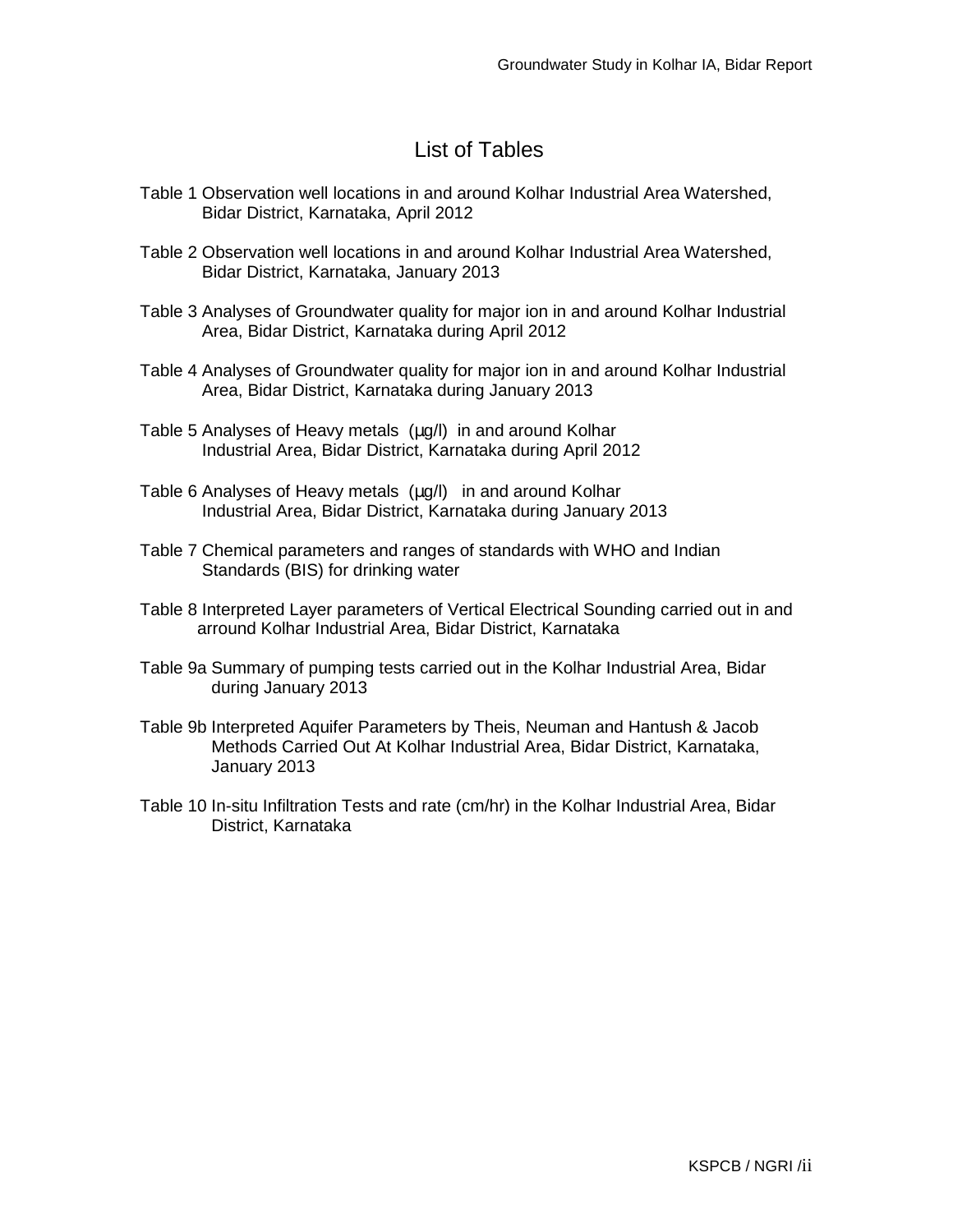# List of Figures

- Fig 1 Location Map of watershed covering Kolhar Industrial Area, Bidar District, Karnataka
- Fig 2 Geology of the Kolhar Industrial Area watershed showing major rock types and **Lineaments**
- Fig 3a Observation Wells for Groundwater Monitoring in the watershed covering Kolhar Industrial Area, Bidar District, Karnataka April 2012
- Fig 3b Observation Wells for Groundwater Monitoring in Kolhar Industrial Area, Bidar **District**
- Fig 4a Topography Elevation in m (amsl) in the watershed covering Kolhar Industrial Area, Bidar District, Karnataka
- Fig 4b Topography contours in m (amsl) in the watershed covering Kolhar Industrial Area, Bidar District, Karnataka
- Fig 5 Depth to Groundwater in m (bgl) the Watershed covering Kolhar Industrial Area, Bidar District, Karnataka April 2012
- Fig 6 Ground Water Level in m (amsl) in the watershed covering Kolhar Industrial Area, Bidar District, Karnataka April 2012
- Fig 7 Observation Wells in the watershed covering Kolhar Industrial Area, Bidar District, Karnataka January 2013
- Fig 8 Depth to Groundwater l in m (bgl) in the Watershed covering Kolhar Industrial Area, Bidar District, Karnataka January 2013
- Fig 9 Ground Water Level in m (amsl) in the watershed covering Kolhar Industrial Area, Bidar District, Karnataka January 2013
- Fig 10a pH of groundwater in the watershed covering Kolhar Industrial Area , Bidar District, Karnataka April 2012
- Fig 10b pH of groundwater in the watershed covering Kolhar Industrial Area, Bidar District, Karnataka January 2013
- Fig 11a TDS concentration (mg/l) in groundwater in the watershed covering Kolhar Industrial Area, Bidar District, Karnataka April 2012
- Fig 11b TDS concentration (mg/l) in groundwater in the watershed covering Kolhar Industrial Area, Bidar District, Karnataka January 2013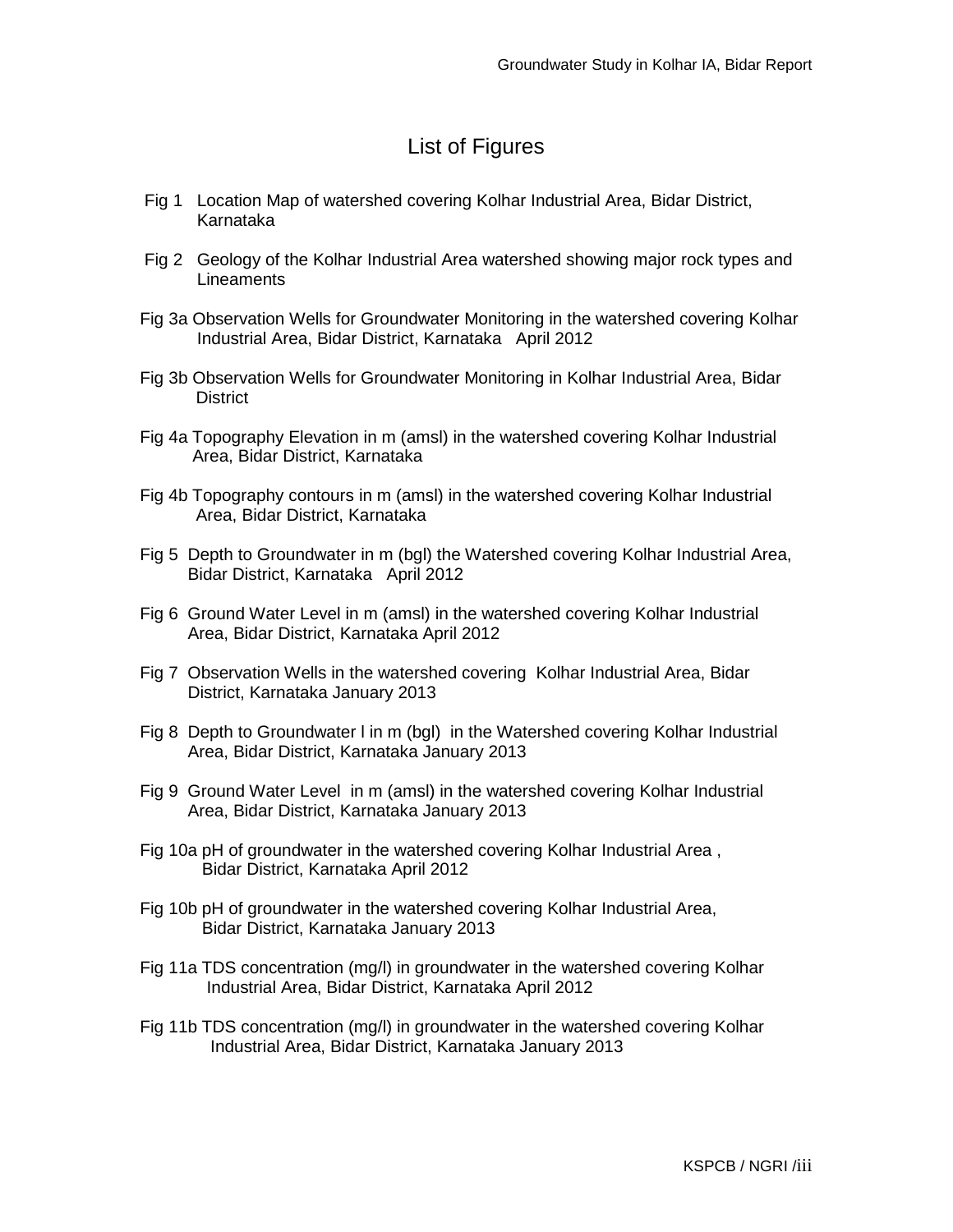- Fig 12a Sodium concentration (mg/l) in groundwater in the watershed covering Kolhar Industrial Area, Bidar District, Karnataka April 2012
- Fig 12b Sodium concentration (mg/l) in groundwater in the watershed covering Kolhar Industrial Area, Bidar District, Karnataka January 2013
- Fig 13a Calcium concentration (mg/l) in groundwater in the watershed covering Kolhar Industrial Area, Bidar District, Karnataka April 2012
- Fig 13b Calcium concentration (mg/l) in groundwater in the watershed covering Kolhar Industrial Area, Bidar District, Karnataka January 2013
- Fig 14a Magnesium concentration (mg/l) in groundwater in the watershed covering Kolhar Industrial Area, Bidar District, Karnataka April 2012
- Fig. 14b Magnesium concentration (mg/l) in groundwater in the watershed covering Kolhar Industrial Area, Bidar District, Karnataka January 2013
- Fig 15a Chloride concentration (mg/l) in groundwater in the watershed covering Kolhar Industrial Area, Bidar District , Karnataka April 2012
- Fig 15b Chloride concentration (mg/l) in groundwater in the watershed covering Kolhar Industrial Area, Bidar District, Karnataka January 2013
- Fig 16a Sulphate concentration (mg/l) in groundwater in the watershed covering Kolhar Industrial Area, Bidar District, Karnataka April 2012
- Fig 16b Sulphate concentration (mg/l) in groundwater in the watershed covering Kolhar Industrial Area, Bidar District, Karnataka January 2013
- Fig 17a Nitrate-NO<sub>3</sub> concentration (mg/l) in groundwater in the watershed covering Kolhar Industrial Area, Bidar District, Karnataka April 2012
- Fig 17b Nitrate-NO<sub>3</sub> concentration (mg/l) in groundwater in the watershed covering Kolhar Industrial Area, Bidar District, Karnataka January 2013
- Fig 18a Barium concentration (µg/l) in groundwater in the watershed covering Kolhar Industrial Area, Bidar District, Karnataka April 2012
- Fig 18b Barium concentration (µg/l) in groundwater in the watershed covering Kolhar Industrial Area, Bidar District, Karnataka January 2013
- Fig 19a Cadmium concentration (µg/l) in groundwater in the watershed covering Kolhar Industrial Area, Bidar District, Karnataka April 2012
- Fig 19b Cadmium concentration (µg/l) in groundwater in the watershed covering Kolhar Industrial Area, Bidar District, Karnataka January 2013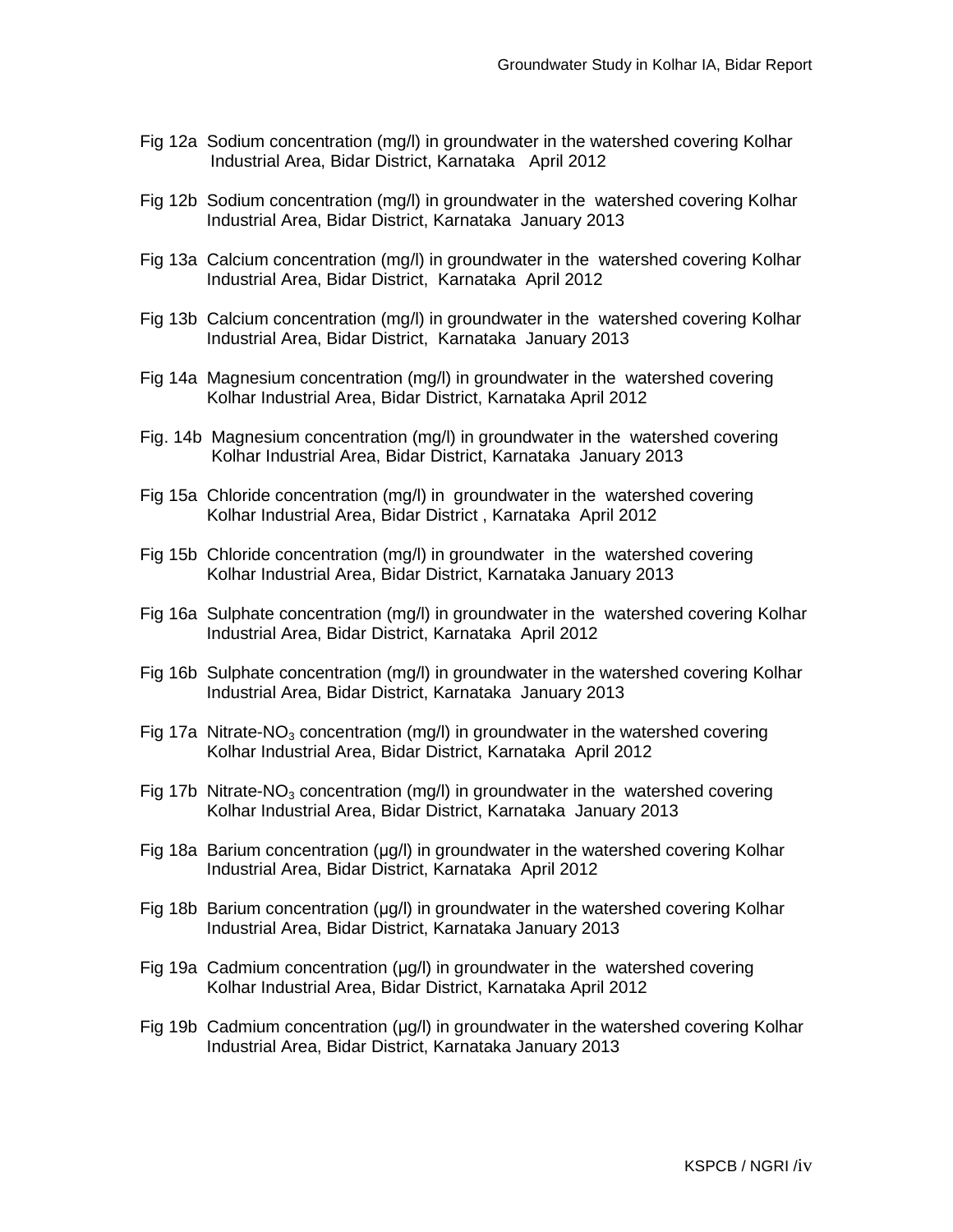- Fig 20a Cobalt concentration (µg/l) in groundwater in the watershed covering Kolhar Industrial Area, Bidar District, Karnataka April 2012
- Fig 20b Cobalt concentration (µg/l) in groundwater in the watershed covering Kolhar Industrial Area, Bidar District, Karnataka January 2013
- Fig 21a Total Chromium concentration (µg/l) in groundwater in the watershed covering Kolhar Industrial Area, Bidar District, Karnataka April 2012
- Fig 21b Total Chromium concentration (µg/l) in groundwater in the watershed covering Kolhar Industrial Area, Bidar District, Karnataka January 2013
- Fig 22a Copper concentration (µg/l) in groundwater in the watershed covering Kolhar Industrial Area, Bidar District, Karnataka April 2012
- Fig 22b Copper concentration (µg/l) in groundwater in the watershed covering Kolhar Industrial Area, Bidar District, Karnataka January 2013
- Fig 23 Vertical Electrical Soundings in the watershed covering Kolhar Industrial Area, Bidar District, Karnataka
- Fig 24a Geoelectrical resistivity vertical cross section along  $AA<sup>T</sup>$
- Fig 24b Geoelectrical resistivity vertical cross section along  $BB<sup>1</sup>$
- Fig 24c Geoelectrical resistivity vertical cross section along  $CC<sup>T</sup>$
- Fig 24d Geoelectrical resistivity vertical cross section along DD<sup>I</sup>
- Fig 24e Geoelectrical resistivity vertical cross section along  $EE<sup>T</sup>$
- Fig 24f Resistivity and Thickness from VES in the Kolhar Industrial Area, Bidar District, Karnataka
- Fig 25 Pumping tests in the watershed covering Kolhar Industrial Area, Bidar District, Karnataka January 2013
- Fig 26a Time vs. Drawdown in Pumping Test inside Silkworm Culture Office, Kolhar Industrial Area, Bidar District, Karnataka
- Fig 26b Estimates of Aquifer parameters from Pumping Test inside Silkworm Culture Office, Kolhar Industrial Area, Bidar District, Karnataka
- Fig 27a Time vs. Drawdown of Pumping Test in Dhaneswari Industry (Rice Mill), Kolhar Industrial Area, Bidar District, Karnataka
- Fig 27b Estimated Aquifer parameters from Pumping Test in Dhaneswari Industry (Rice Mill), Kolhar Industrial Area, Bidar District, Karnataka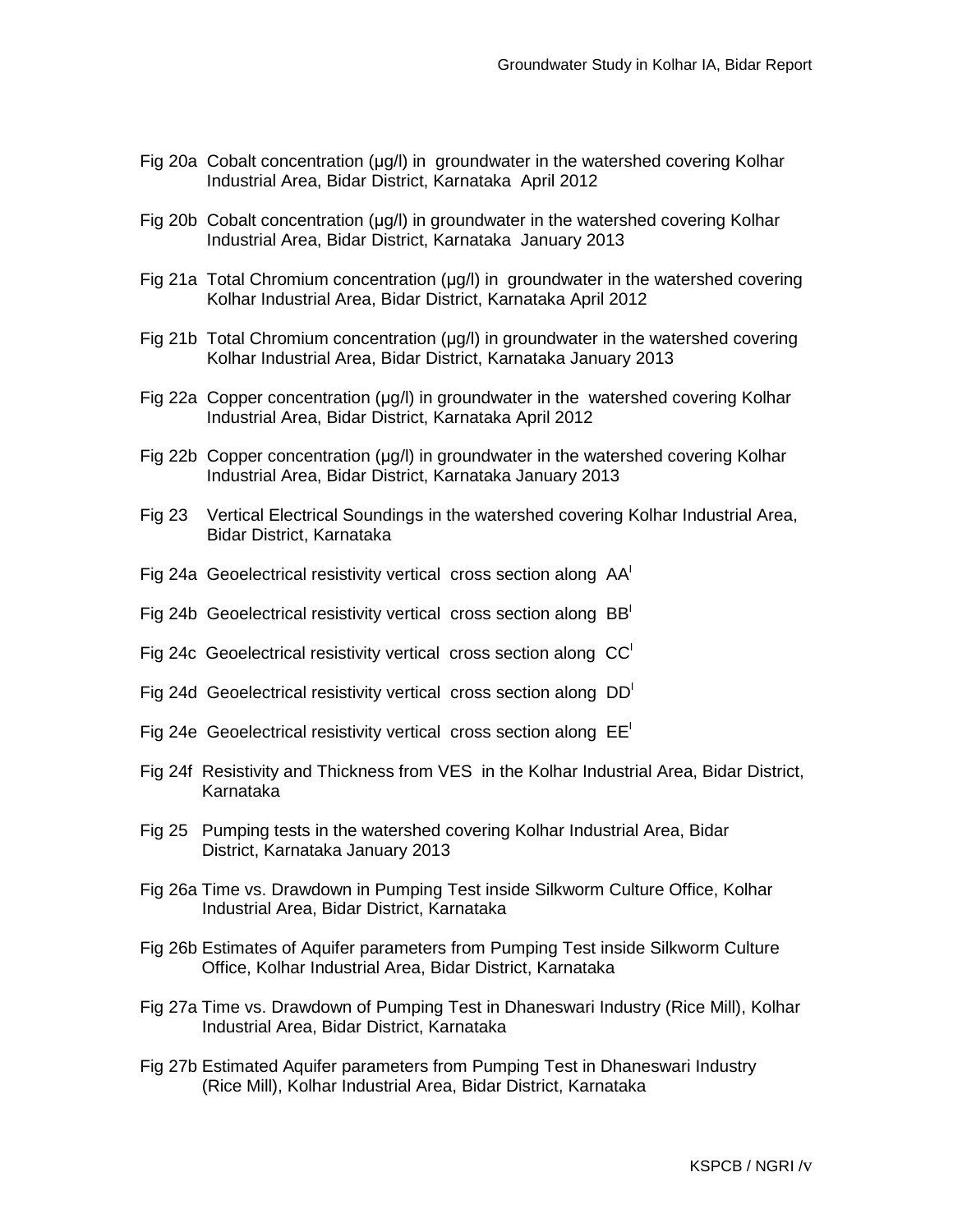- Fig 28a Time vs. Drawdown in the Pumping Test inside Surgical Industries, Kolhar Industrial Area, Bidar District, Karnataka
- Fig 28b Estimated Aquifer parameters from Pumping Test inside Surgical Industries, Kolhar Industrial Area, Bidar District, Karnataka
- Fig 29a Time vs. Drawdown in the Pumping Test in Goruk Machendranath Temple, Belluru Village, Kolhar Industrial Area, Bidar District, Karnataka
- Fig 29b Estimated aquifer parameters from Pumping Test in Goruk Machendranath Temple, Belur Village, Kolhar Industrial Area, Bidar District, Karnataka
- Fig 30a Time vs. Draw down in Pumping Test inside Govt. Nursery, Bidar-Balkey Road, Naubad Bidar District, Karnataka
- Fig 30b Estimated Aquifer parameters from Pumping Test inside Govt. Nursery, Bidar- Balkey Road, Naubad Village, Bidar District, Karnataka
- Fig 31a Time vs. Drawdown in Pumping Test behind Laxmi Temple, Bachudi Road, Bidar District, Karnataka
- Fig 31b Estimated Aquifer parameters from Pumping Test behind Laxmi Temple, Bachudi Road, Bidar District, Karnataka
- Fig 32a Time vs. Drawdown in Pumping Test in Chandrappa Agricultural Field, Sikenpur Bidar District, Karnataka
- Fig 32b Estimated Aquifer parameters from Pumping Test in Chandrappa Agricultural Field, Sikenpur,Bidar District, Karnataka
- Fig 33a Time vs. Drawdown in Pumping Test in CMC Pump house, Chidri Village, Bidar District, Karnataka
- Fig 33b Estimated Aquifer parameters from Pumping Test in CMC Pump house, Chidri Village, Bidar District, Karnataka
- Fig 34a In situ Infiltration tests in the watershed covering Kolhar Industrial Area, Bidar District, Karnataka January 2013
- Fig 34b In situ Infiltration test & rate of infiltration (cm/hr) in the watershed covering Kolhar Industrial Area, Bidar District, Karnataka January 2013
- Fig 35 Observation wells in the Groundwater Flow Model of Watershed covering Kolhar IA, Bidar, Karnataka
- Fig 36 Groundwater Flow Model Domain of Watershed covering Kolhar IDA, Bidar, Karnataka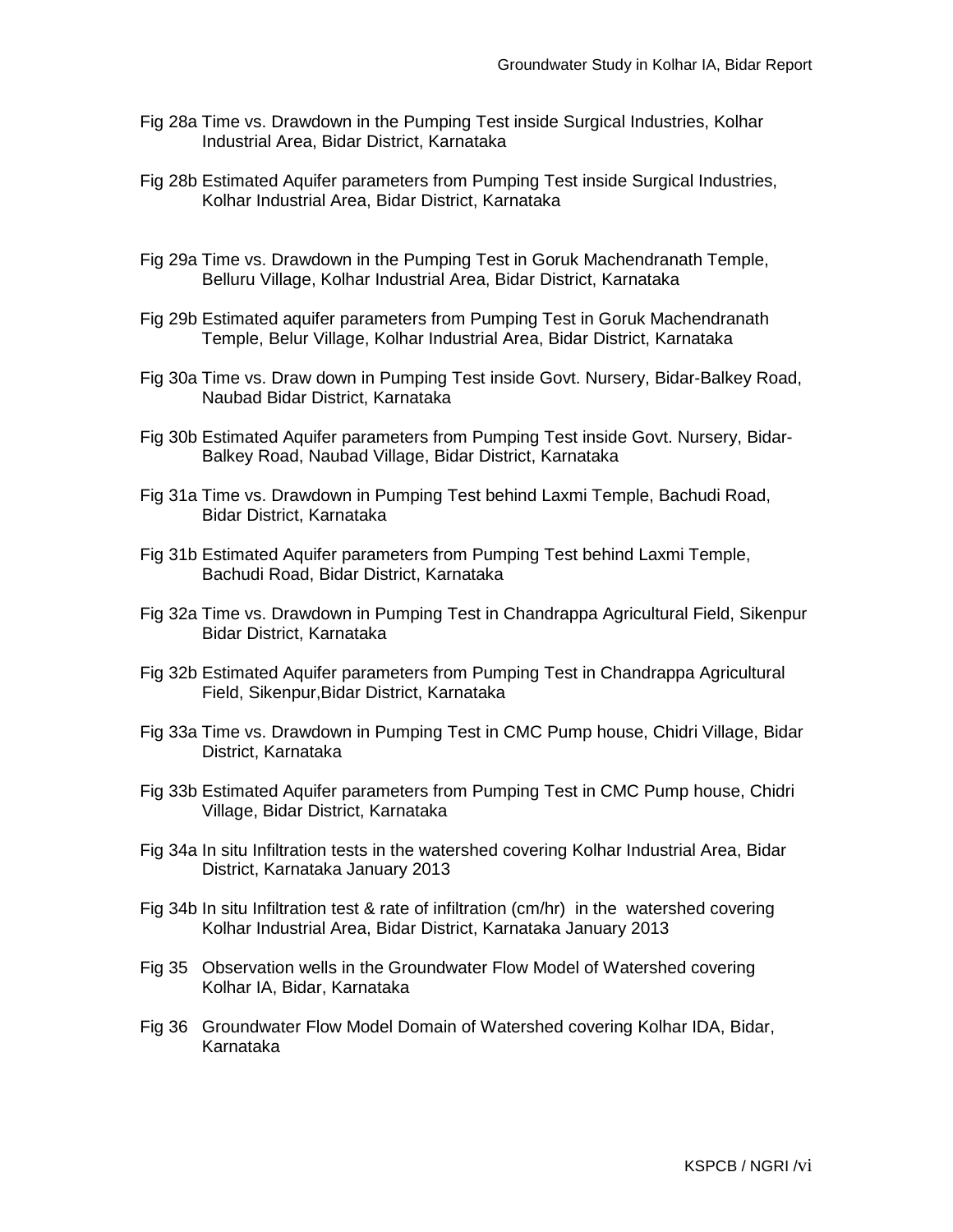- Fig 37a Vertical Cross Section along Row 22 in the Groundwater Flow Model of Watershed covering Kolhar IA, Bidar
- Fig 37b Vertical Cross Section along Row -24 in Groundwater Flow Model of Watershed covering Kolhar IA, Bidar
- Fig 37c Vertical Cross Section along Column -33 in Groundwater Flow Model of Watershed covering Kolhar IA, Bidar
- Fig 38 Block wise Permeability (m/day) in Groundwater Flow Model of Watershed covering Kolhar IA, Bidar
- Fig 39 Constant Head & River Boundary Conditions in Groundwater Flow Model of Watershed covering Kolhar IA, Bidar
- Fig 40 Groundwater Recharge (mm/yr) in Groundwater Flow Model of Watershed covering Kolhar IA, Bidar
- Fig 41 Pumping Centres & Rate of Groundwater pumping (m3/day) in Groundwater Flow Model of Watershed covering Kolhar IDA, Bidar
- Fig 42a Computed Groundwater level m (amsl) & Velocity in the Groundwater Flow Model of Watershed covering Kolhar IA, Bidar – April 2012
- Fig 42b Computed vs Observed Groundwater head in Groundwater Flow Model of Watershed covering Kolhar IDA, Bidar – April 2012
- Fig. 43 Source TDS Concentration (mg/l) in the Mass Transport Model of Watershed covering Kolhar IA, Bidar
- Fig 44a Computed TDS Concentration plumes (mg/l) in the Mass Transport Model of Watershed covering Kolhar IA, Bidar After First Year
- Fig 44b Computed TDS Concentration plumes (mg/l) in the Mass Transport Model of Watershed covering Kolhar IA, Bidar After 2 Years
- Fig 44c Computed TDS Concentration plumes (mg/l) in the Mass Transport Model of Watershed covering Kolhar IA, Bidar After 5 Years
- Fig 44d Computed TDS Concentration plumes (mg/l) in the Mass Transport Model of Watershed covering Kolhar IA, Bidar, After 10 Years
- Fig 44e Computed TDS Concentration plumes (mg/l) in the Mass Transport Model of Watershed covering Kolhar IA, Bidar, After 20 Years (2012 – Calibration Phase)
- Fig 44f Computed TDS Concentration plumes (mg/l) in the Mass Transport Model of Watershed covering Kolhar IA, Bidar, After 30 Years (2022 - Prediction)
- Fig 44g Computed TDS Concentration plumes (mg/l) in the Mass Transport Model of Watershed covering Kolhar IA, Bidar, After 40 Years (2032 – Prediction)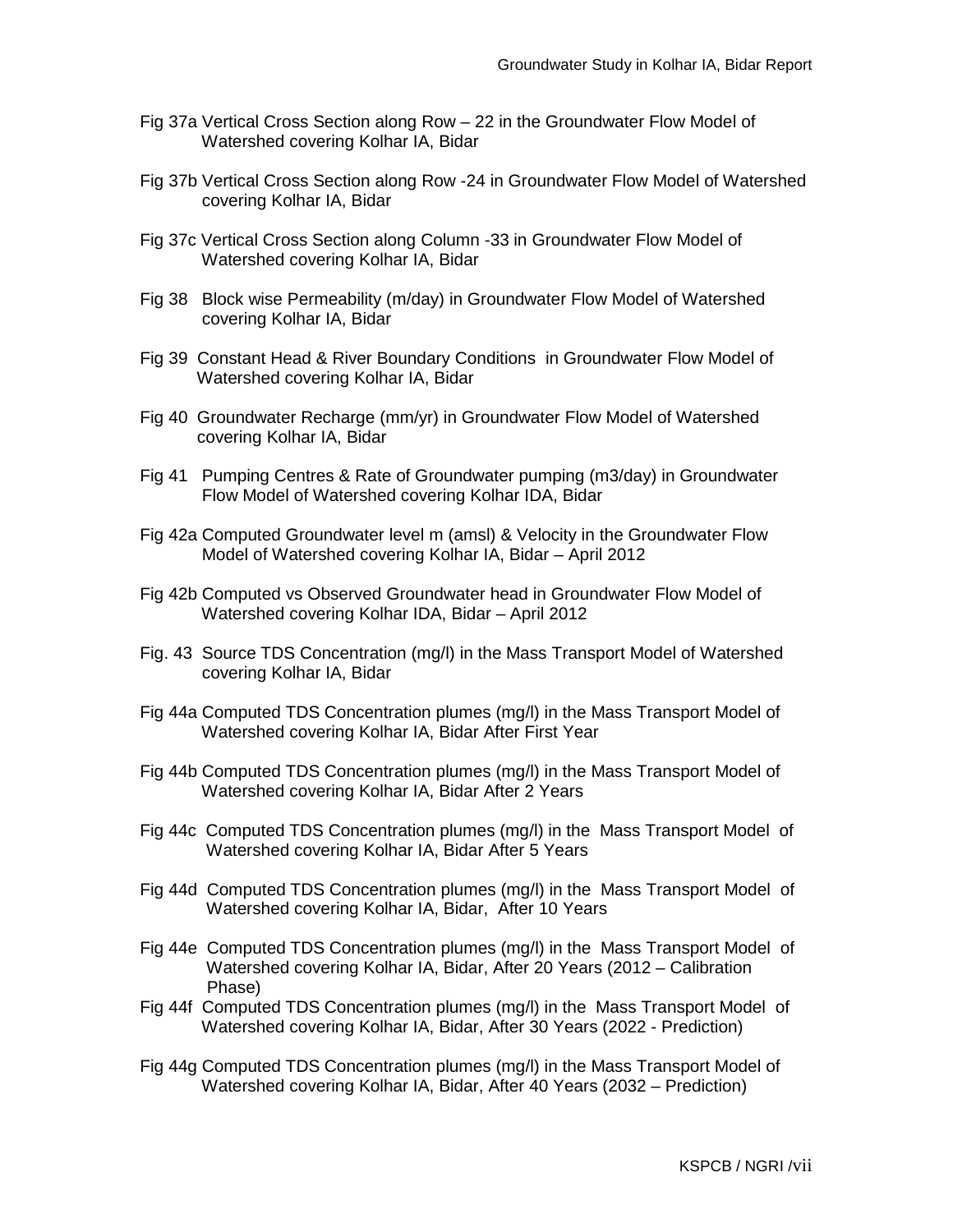- Fig 44h Computed TDS Concentration plumes (mg/l) in the Mass Transport Model of Watershed covering Kolhar IA, Bidar, After 50 Years (2042 – Prediction)
- Fig 45a Computed TDS Concentration plumes (mg/l) in the Mass Transport Model of Watershed covering Kolhar IA, Bidar, After One Year (Zoomed)
- Fig 45b Computed TDS Concentration plumes (mg/l) in the Mass Transport Model of Watershed covering Kolhar IA, Bidar, After 2 Years (Zoomed)
- Fig 45c Computed TDS Concentration plumes (mg/l) in the Mass Transport Model of Watershed covering Kolhar IA, Bidar, After 5 Years (Zoomed)
- Fig 45d Computed TDS Concentration plumes (mg/l) in the Mass Transport Model of Watershed covering Kolhar IA, Bidar, After 10 Years (Zoomed)
- Fig 45d Computed TDS Concentration plumes (mg/l) in the Mass Transport Model of Watershed covering Kolhar IDA, Bidar, After 20 Years (Zoomed) (2012 – Calibration)
- Fig 45e Computed TDS Concentration plumes (mg/l) in the Mass Transport Model of Watershed covering Kolhar IDA, Bidar, After 30 Years (Zoomed) (2022 – Prediction)
- Fig 45f Computed TDS Concentration plumes (mg/l) in the Mass Transport Model of Watershed covering Kolhar IA, Bidar, After 40 Years (Zoomed) (2032- Prediction)
- Fig 45g Computed TDS Concentration plumes (mg/l) in the Mass Transport Model of Watershed covering Kolhar IA, Bidar, After 50 Years (Zoomed) (2042 – Prediction)
- Fig 46a Computed Vertical TDS Concentration plume (mg/l) along Row-22 in the Mass Transport Model of Watershed covering Kolhar IA, Bidar, After One Year
- Fig 46b Computed Vertical TDS Concentration plume (mg/l) along Row-22 in the Mass Transport Model of Watershed covering Kolhar IA, Bidar, After 2 Years
- Fig 46c Computed Vertical TDS Concentration plume (mg/l) along Row-22 in the Mass Transport Model of Watershed covering Kolhar IA, Bidar, After 5 Years
- Fig 46d Computed Vertical TDS Concentration plume (mg/l) along Row-22 in the Mass Transport Model of Watershed covering Kolhar IA, Bidar, After 10 Years
- Fig 46e Computed Vertical TDS Concentration plume (mg/l) along Row-22 in the Mass Transport Model of Watershed covering Kolhar IA, Bidar, After 20 Years
- Fig 46f Computed Vertical TDS Concentration plume (mg/l) along Row-22 in the Mass Transport Model of Watershed covering Kolhar IA, Bidar, After 30 Years
- Fig 46g Computed Vertical TDS Concentration plume (mg/l) along Row-22 in the Mass Transport Model of Watershed covering Kolhar IA, Bidar, After 40 Years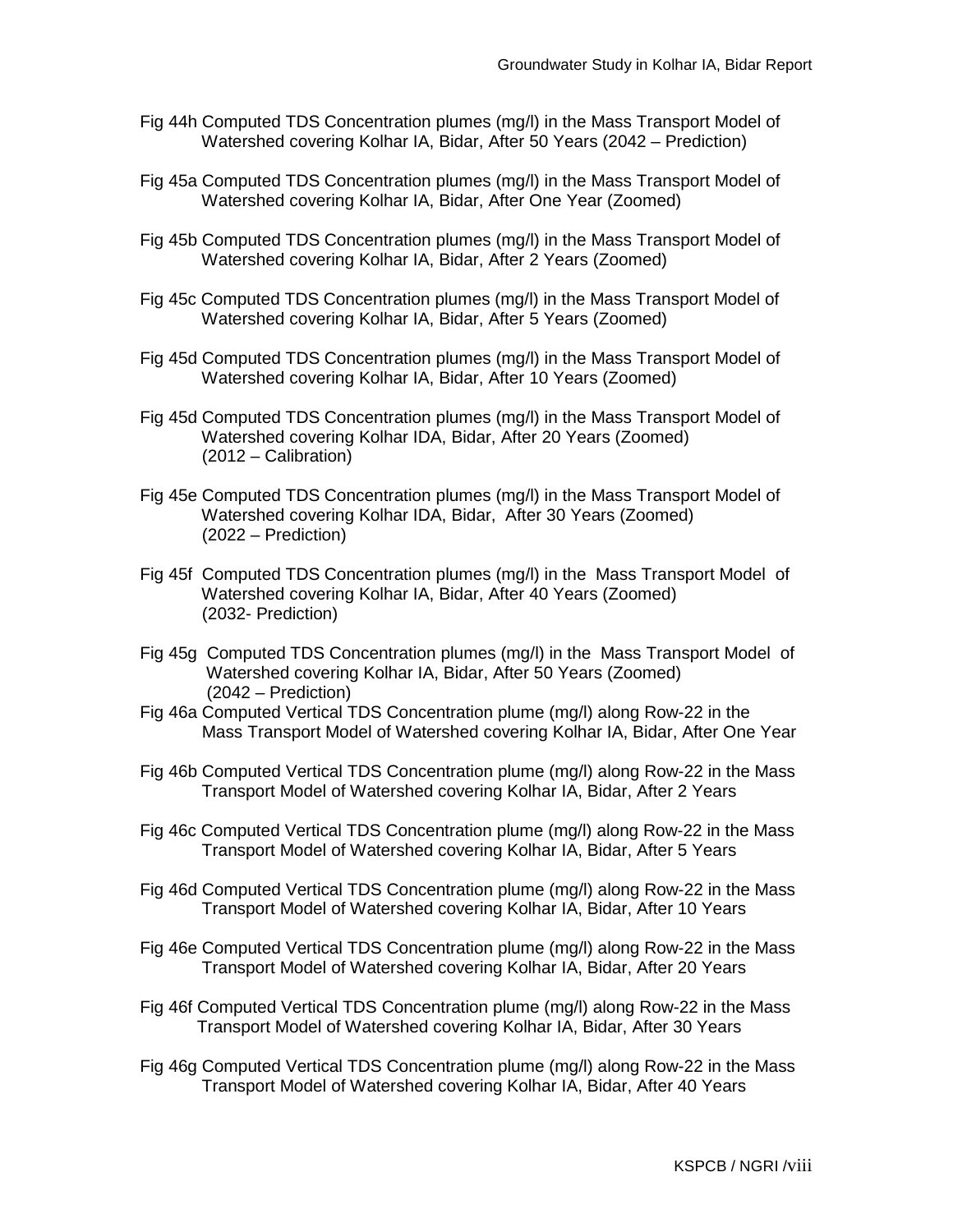- Fig 46h Computed Vertical TDS Concentration plume (mg/l) along Row-22 in the Mass Transport Model of Watershed covering Kolhar IA, Bidar, After 50 Years
- Fig 46i Computed Vertical TDS Concentration plume (mg/l) along Row-21 in the Mass Transport Model of Watershed covering Kolhar IA, Bidar, After 50 Years
- Fig 47a Computed Vertical TDS Concentration plume (mg/l) along Column -33 in the Mass Transport Model of Watershed covering Kolhar IA, Bidar, After One Year
- Fig 47b Computed Vertical TDS Concentration plume (mg/l) along Column -33 in the Mass Transport Model of Watershed covering Kolhar IA, Bidar, After 2 Years
- Fig 47c Computed Vertical TDS Concentration plume (mg/l) along Column-33 in the Mass Transport Model of Watershed covering Kolhar IA, Bidar, After 5 Years
- Fig 47d Computed Vertical TDS Concentration plume (mg/l) along Column-33 in the Mass Transport Model of Watershed covering Kolhar IA, Bidar, After 10 Years
- Fig 47e Computed Vertical TDS Concentration plume (mg/l) along Column-33 in the Mass Transport Model of Watershed covering Kolhar IA, Bidar, After 20 Years
- Fig 47f Computed Vertical TDS Concentration plume (mg/l) along Column-33 in the Mass Transport Model of Watershed covering Kolhar IA, Bidar, After 30 Years
- Fig 47g Computed Vertical TDS Concentration plume (mg/l) along Column-33 in the Mass Transport Model of Watershed covering Kolhar IA, Bidar, After 40 Years
- Fig 47h Computed Vertical TDS Concentration plume (mg/l) along Column-33 in the Mass Transport Model of Watershed covering Kolhar IA, Bidar, After 50 Years
- Fig 47i Computed Vertical TDS Concentration plume (mg/l) along Column-32 in the Mass Transport Model of Watershed covering Kolhar IA, Bidar, After 50 Years
- Fig 47j Computed Vertical TDS Concentration plume (mg/l) along Column-31 in the Mass Transport Model of Watershed covering Kolhar IA, Bidar, After 50 Years
- Fig 48a Computed Vertical TDS Concentration plume (mg/l) along Row -20 in the Mass Transport Model of Watershed covering Kolhar IA, Bidar, After 50 Years
- Fig 48b Computed Vertical TDS Concentration plume (mg/l) along Row -24 in the Mass Transport Model of Watershed covering Kolhar IA, Bidar, After 50 Years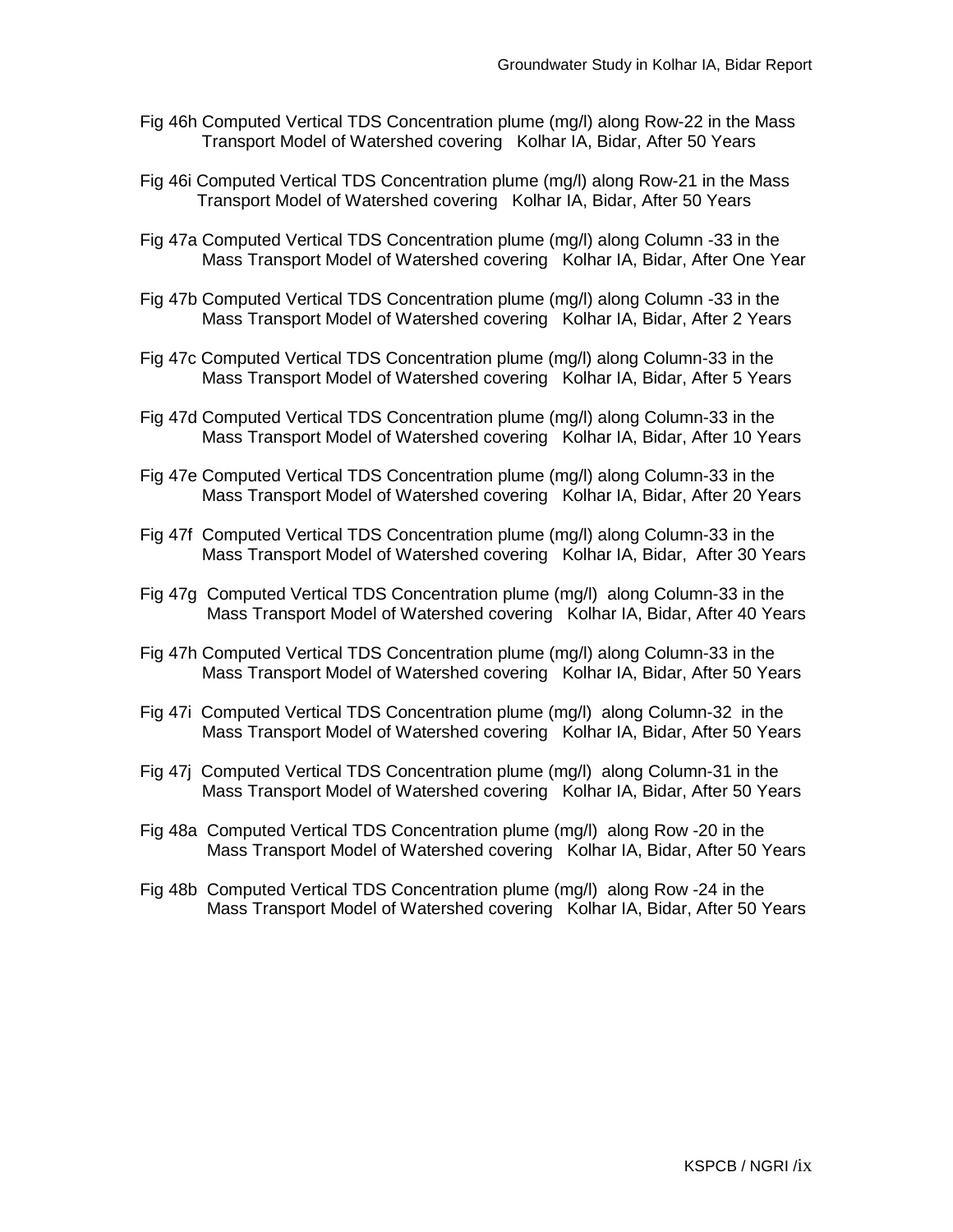## Acknowledgements

 At the outset, we would like to express our gratitude to Dr. Mrinal K. Sen, Director, NGRI for the encouragement and guidance provided during the project work. We wish to place on record our sincere thanks to the Member Secretary, KSPCB, Bangalore for entrusting the Groundwater Quality assessment in the Kolhar Industrial Area to NGRI. Discussions held with Shri S. Nandakumar, CEO, and Mr. A. Ramesh, SEO, of KSPCB are illuminating and Mr. Asif Khan and Mr, Mamdapur RO, Bidar has provided latest water quality database in the Industrial Area. We wish to place on record our deep appreciation and acknowledgements to all of them.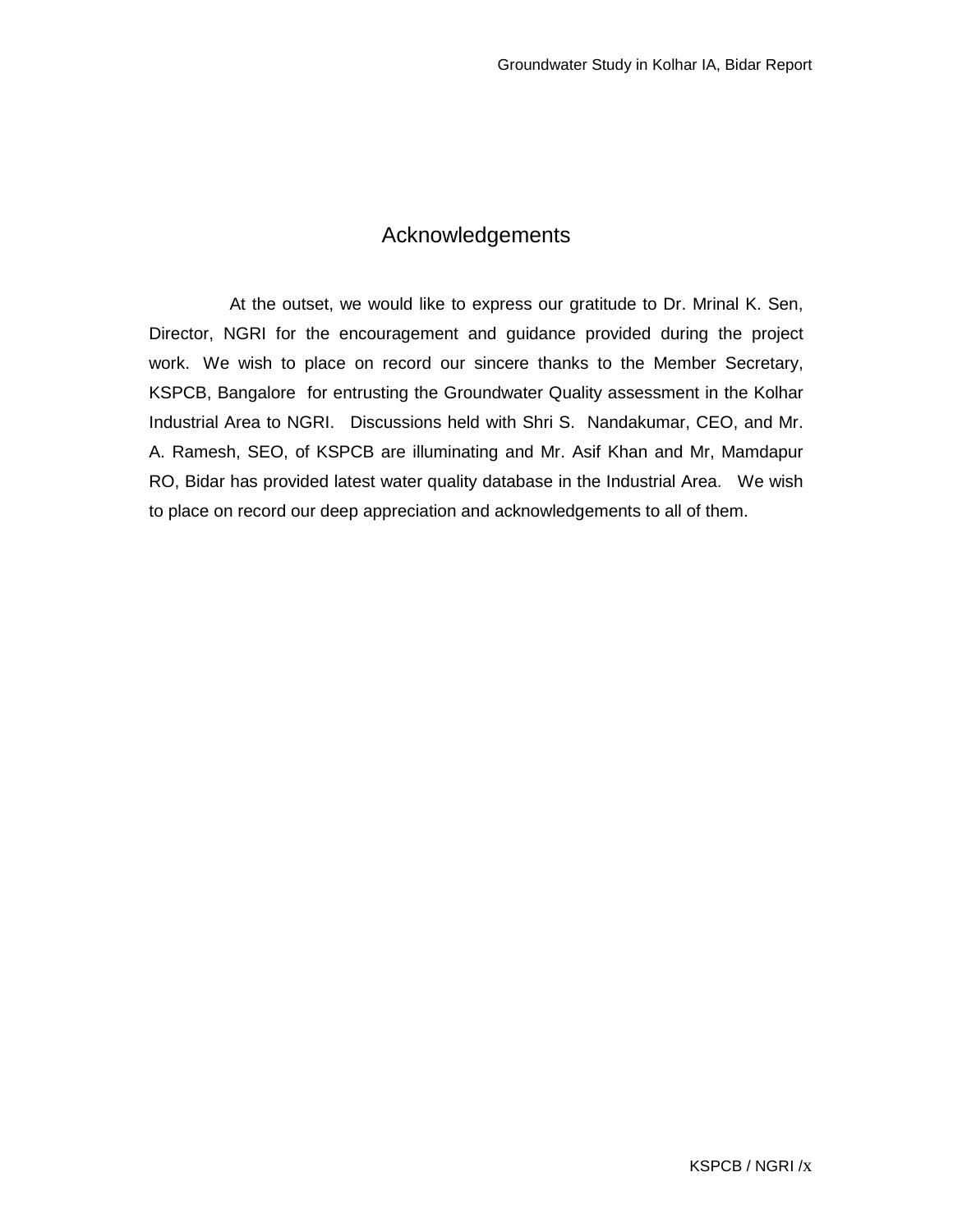## Assessment of Groundwater Conditions in the Watershed covering Kolhar Industrial Area, Naubad, Bidar, Bidar District, Karnataka

### **Executive Summary**

Karnataka State Pollution Control Board (KSPCB), Bangalore requested CSIR-NGRI to carry out groundwater study in the Kolhar Industrial Area for assessment of groundwater pollution and generation of base line hydrogeologic data. NGRI has selected a network of 65 observation wells for groundwater monitoring during April 2012 and January 2013 for ascertaining the groundwater flow direction in the Kolhar industrial Area, Naubad, Bidar District, Karnataka. Depth to groundwater in the industrial area varied from 5 to 15 m (bgl) during the monitoring period in the basaltic terrain. Shallow groundwater condition near the Marar Halla stream could be noticed and the groundwater flow direction is from Kolhar Industrial Area towards the West .

Water quality monitoring has identified four TDS contaminant plumes in the Kolhar Industrial Area reporting elevated concentrations varying from 2000 - 8000 mg/l. Elevated concentration of chloride and Sodium were also observed. There is no fluoride contamination and the concentration of heavy metals are also found within permissible limits. The groundwater monitoring was made mostly in the open wells inside the industrial area in the basaltic terrain suggest that once the groundwater recharge due to rainfall enters the groundwater regime through top laterite layer, it travels along the groundwater flow path depending on hydraulic gradient and groundwater velocity. The water quality database identified four contaminant plumes with regard to elevated TDS concentration and the plumes are migrating towards west of the Industrial area from the eastern boundary. Major contaminants include, TDS, Chloride and Nitrate with little elevated heavy metal presence in the groundwater was noticed during the water quality monitoring. But their concentrations are only slightly elevated along groundwater flow path. Similarly, the heavy metal concentration like Barium, Cobalt, Chromium and Manganese shows elevated in the Obs wells inside the industrial Area only. There is no threat to the public water supply wells or irrigation wells outside the industrial area. Significantly there is no problem encountered with regard to elevated concentrations towards the Air Force Base Station, Bidar. The groundwater quality database of December 2013 from RO, Bidar confirm the four contaminant plumes.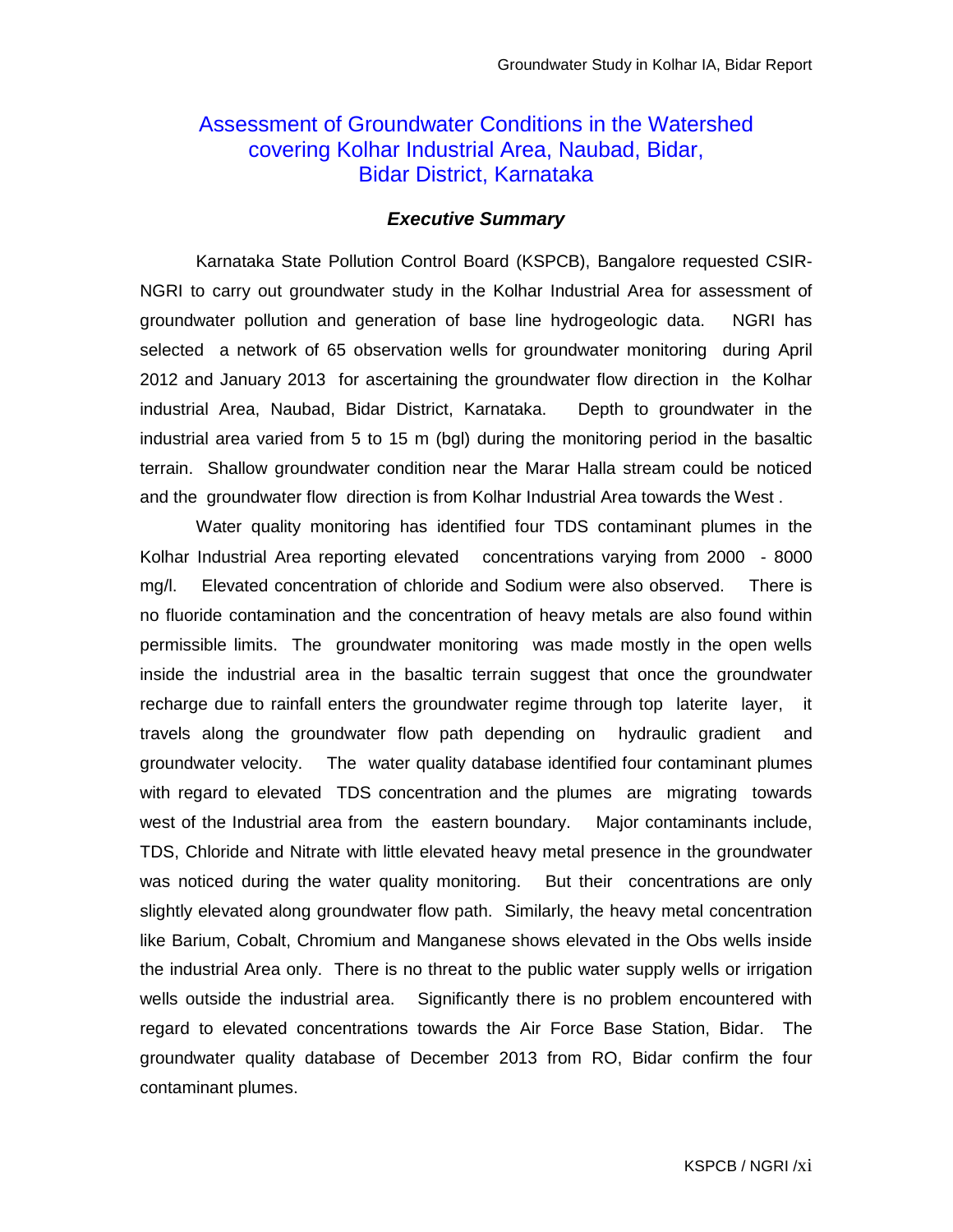The aquifer characteristics were estimated on 6 open wells and 2 bore wells through pumping tests. The hydraulic conductivity was found varying from 1.5 to 10 m/day in the industrial area and also in the outside. The in situ infiltration rates estimated in the industrial area indicated high values, which is favorable for good groundwater recharge. Thus any surface water contamination from the top surface enters the groundwater regime, it may migrate fast in groundwater with groundwater velocity through advection and mixing through dispersion mechanism. The hydraulic gradient is controlled by pumping within the industrial area as well as pumping by irrigation wells outside.

 The resistivity investigations employing Vertical Electrical Soundings indicate that the groundwater regime in the basaltic rocks occurs in weathered and semiweathered conditions. The thickness of weathered and fracture zone occurring just below the laterite cover is generally varying from 10 – 35 m (bgl) in the industrial Area. The high infiltration rates reported from the industrial area on laterites indicate that the area is vulnerable for groundwater contamination from liquid waste disposal from industries. There is no groundwater contamination in the Air Force Base station adjacent to the Kolhar industrial area as there is no heavy groundwater pumping taking place close to the industrial area.

 The groundwater flow and mass transport models were constructed using the above hydrogeologic and water quality data base. The groundwater flow model was calibrated for groundwater conditions of April 2012. The computed groundwater velocity from the groundwater flow model was 30 m/yr. Simulated four identified contaminant plumes with varying concentrations in the mass transport model. The contaminant migration was calibrated for 20 year period during April 2012 and prediction of contaminant plume migration for next 30 years was made in the mass transport model. The mass transport model predictions indicate that the contaminant migration from four contaminant sources is limited to the western boundary of the industrial area. Remedial measures suggested include that no liquid waste disposal may be allowed within the industrial area as in situ infiltration rates of top laterite is high. The industrial area is vulnerable for fast contaminant migration based on large thickness of high permeability of weathered and semi-weathered formations. Industrial Area should have a Common Effluent treatment plant outside the industrial area and all industries should send their partially treated effluents for treatment in the CETP.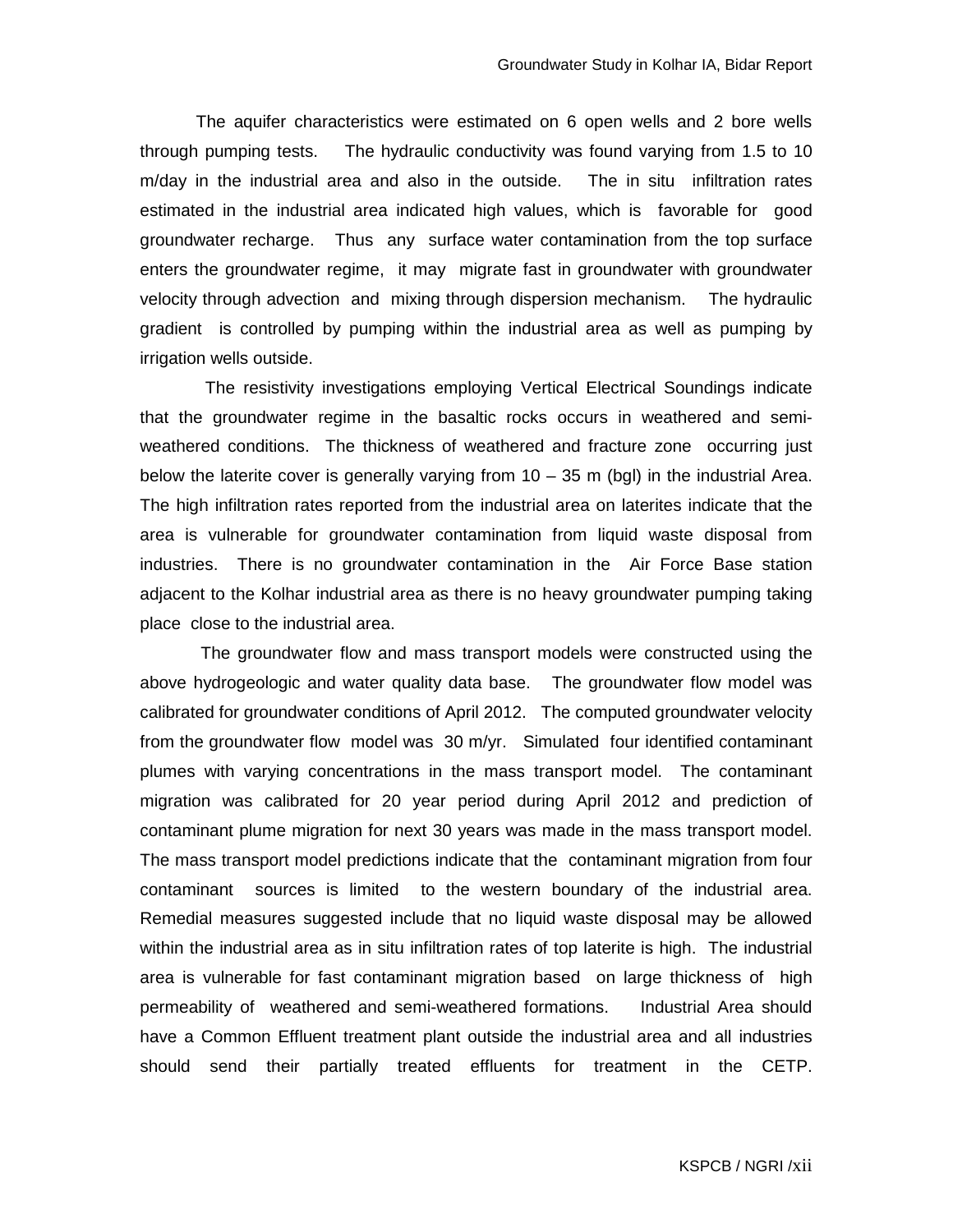## Assessment of Groundwater Conditions in the Watershed covering Kolhar Industrial Area, Naubad, Bidar, Bidar District, Karnataka

## **1.0 Introduction**

Kolhar Industrial Area (KIA), Bidar District, Karnataka is considered one of the thickly populated industrial zone in Karnataka. Small and large scale industries were established in the industrial Area during 1980's. Few industries have been closed down and others are carrying out their activity. The working industries include pharmaceuticals and few small scale industries. No Common Effluent treatment plat (CETP) was functioning in the KIA and the untreated effluents are disposed in the stream channels or in open areas. Thus groundwater contamination has been noticed in some parts of the industrial area and at places the groundwater has been found not suitable for drinking or agriculture use.

 Karnataka State Pollution Control Board (KSPCB), Bangalore requested CSIR-National Geophysical Research Institute, Hyderabad to assess the groundwater conditions through detailed geohydrological investigations in the watershed covering Kolhar Industrial area, Naubad, Bidar, Karnataka. Based on their request a MOU has been signed between KSPCB, Bangalore and CSIR-NGRI, Hyderabad with an objective to carry out detailed hydrogeological investigations through monitoring of groundwater level, water quality as well as delineation of aquifer geometry. These information generated through these investigations has been used for making groundwater flow and mass transport modeling of the area for predicting migration of contaminant plume in groundwater.

 The scope of the investigations includes assessment of groundwater conditions and groundwater quality in the watershed covering KIA. The NGRI, Hyderabad has carried out the following investigations:

Selection of 57 observation wells during pre-monsoon and 66 wells during post-monsoon period for monitoring of water level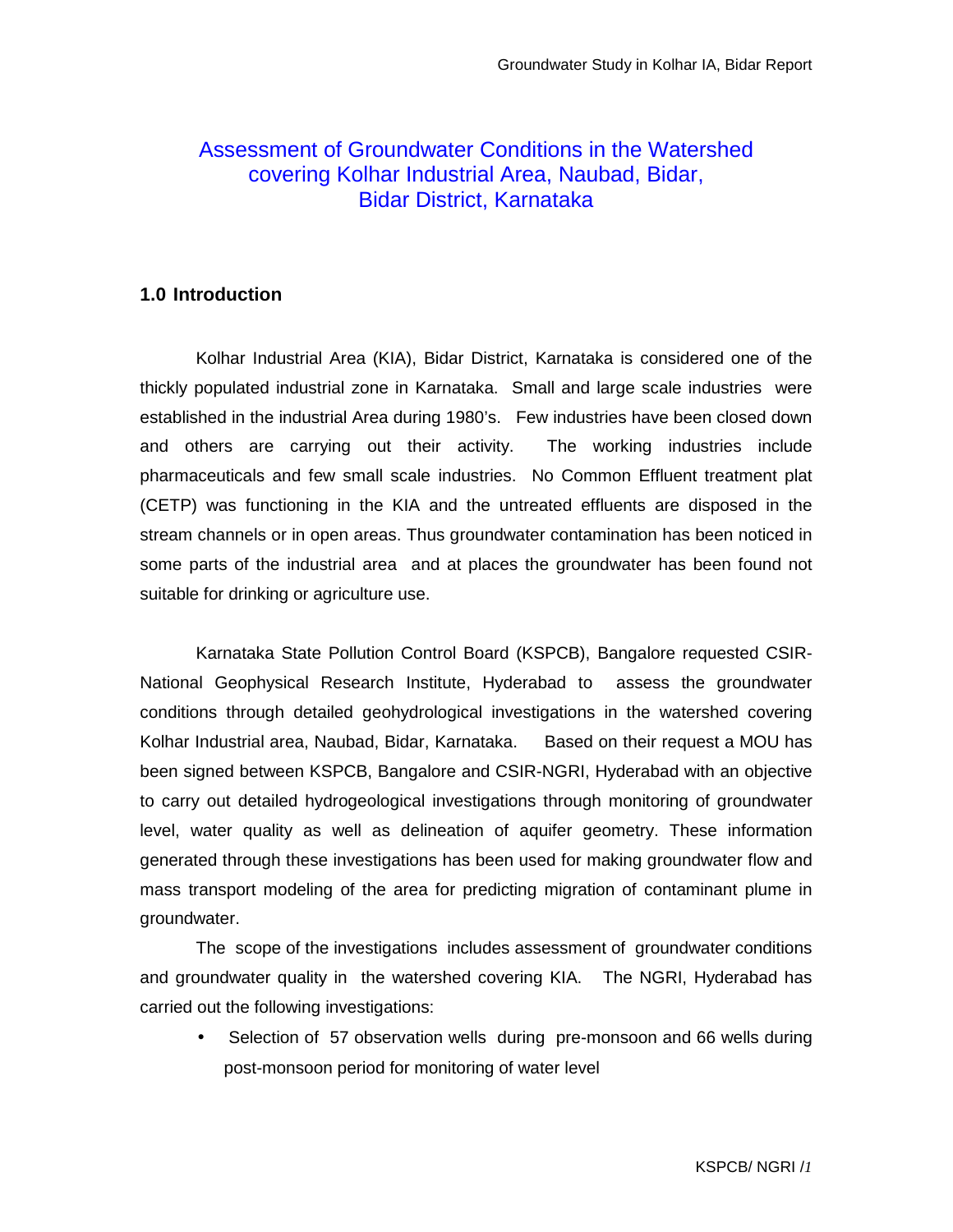- Assessment of groundwater quality through major ions and heavy metal analyses
- Preparation of groundwater level contours for ascertaining groundwater flow direction
- Vertical Electrical Soundings for delineation of aquifer geometry
- Estimation of Aquifer parameters
- In-situ infiltration test
- Groundwater flow and mass transport modeling studies for assessment of groundwater contaminant plume migration paths and predictions for future.

#### **1.1 Kolhar Industrial Area**

The Industrial area is located about 10 km from the Bidar town near Kolhar Khurd village, Naubad taluk, Bidar. The Air Force Base Station, Bidar forms the Eastern Boundary of the industrial area( $Fig. 1$ ). Nizampur and Belur villages form the western and southern boundaries. The drainage pattern is sub-dentric and surface water from the industrial area flows in stream joining stream Marar Halla. The industrial area lies on an elevated plateau. The ground elevation in the IA is 662 m (amsl). The ground slopes towards south-Western to South.

#### **2.0 Geology**

 The watershed consists of Deccan Basalts covered with lateritic capping of varying thickness. Deccan Basalts are grouped under hard rocks, as they have limited inter-granular porosity. The thickness of Laterite capping varies from 20 m to 30 m in the watershed. The laterite are product of intensive and long lasting tropical rock weathering which is intensified by high rainfall and elevated temperatures. Laterite forms potential aquifers along valleys. The occurrence and movement of groundwater in the laterite are mainly controlled by the topography. The porosity and permeability of Basalts varies within individual basaltic flow and also from one flow to another. The weathered zones, jointed and fractured in massive and vesicular Basalts forms the water bearing horizons. Abundance of vesicles with interconnecting nature coupled with joints and horizontal partings in the vesicular basalt make it a good aquifer. No significant major or minor lineaments are passing through the Industrial Area (Fig. 2).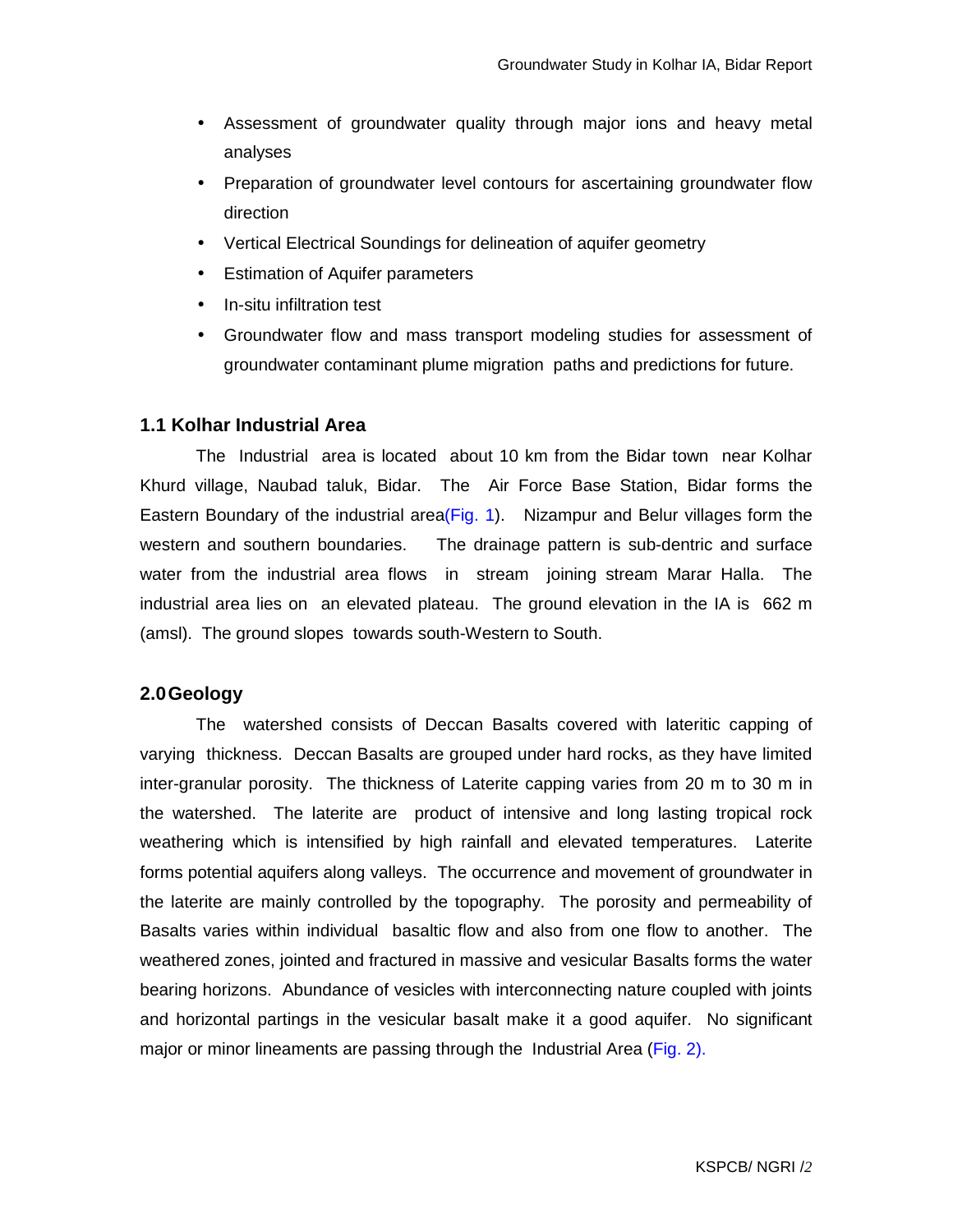#### **3.0 Hydrogeology**

Groundwater monitoring was carried out on 56 observation wells including open wells and bore wells during April 2012 (Fig. 3). The topographic elevation varied from 669.94 m (amsl) near Chidri in the North east to 627.5 m(amsl) in the Nizampur village (Fig. 4a). The highest ground elevation of about 663.38 m(amsl) could be found in the Industrial Area on the north east and 651.03 m (amsl) in the southern part. The ground elevation is varying from north east to south west in the industrial area (Fig. 4b).

#### **4.0 Groundwater Conditions**

Groundwater occurs under water table condition in the shallow aquifers up to a depth of 20 m(bgl) and semi confined to confined condition at depth. The inter-trappean red bole horizon acts as an aquiclude to form a confined aquifer. The weathered zone occurs to a depth of 25 m(bgl) and semi confined condition could be found up to 25 m - 40 m depth. The jointed and fractured formations allow groundwater movement at greater depths. Laterite is highly porous rock formation, which can form potential aquifers along topographic lows. However due to this porous nature, groundwater is drained from elevated places and slopes at shortest duration after monsoon due to which scarcity is experienced in the elevated places and slopes.

The depth of open wells varied from 15 m in the valley parts to 30 m in the industrial area on the ridge part . The depth of the bore wells varies from 90m to 120 m. The yield of the open wells ranges from 50  $\,$  - 75 m<sup>3</sup>/day, whereas bore wells yield ranges from 5 to 6  $m^3$ /hr. The depth to groundwater was measured in 57 selected observation wells during pre monsoon season (April 2012) (Fig. 5 & Table 1). A Differential Global Position System (DGPS) survey was conducted at all observation wells to know absolute elevation with respect to the mean sea level. The depth to groundwater ranged from 6.2 m to 28.29 m (bgl) in the watershed during pre monsoon of 2012. The minimum depth to groundwater was reported from Belur village, whereas maximum depth was found in the industrial area near Kolhar khurd village.

The groundwater level contours of pre monsoon 2012 indicates that groundwater in general flows from central part of the Industrial Area towards West and also from North east to south west in the southern part of industrial area. The highest groundwater elevation reported was 650 m(amsl) from central part of the industrial area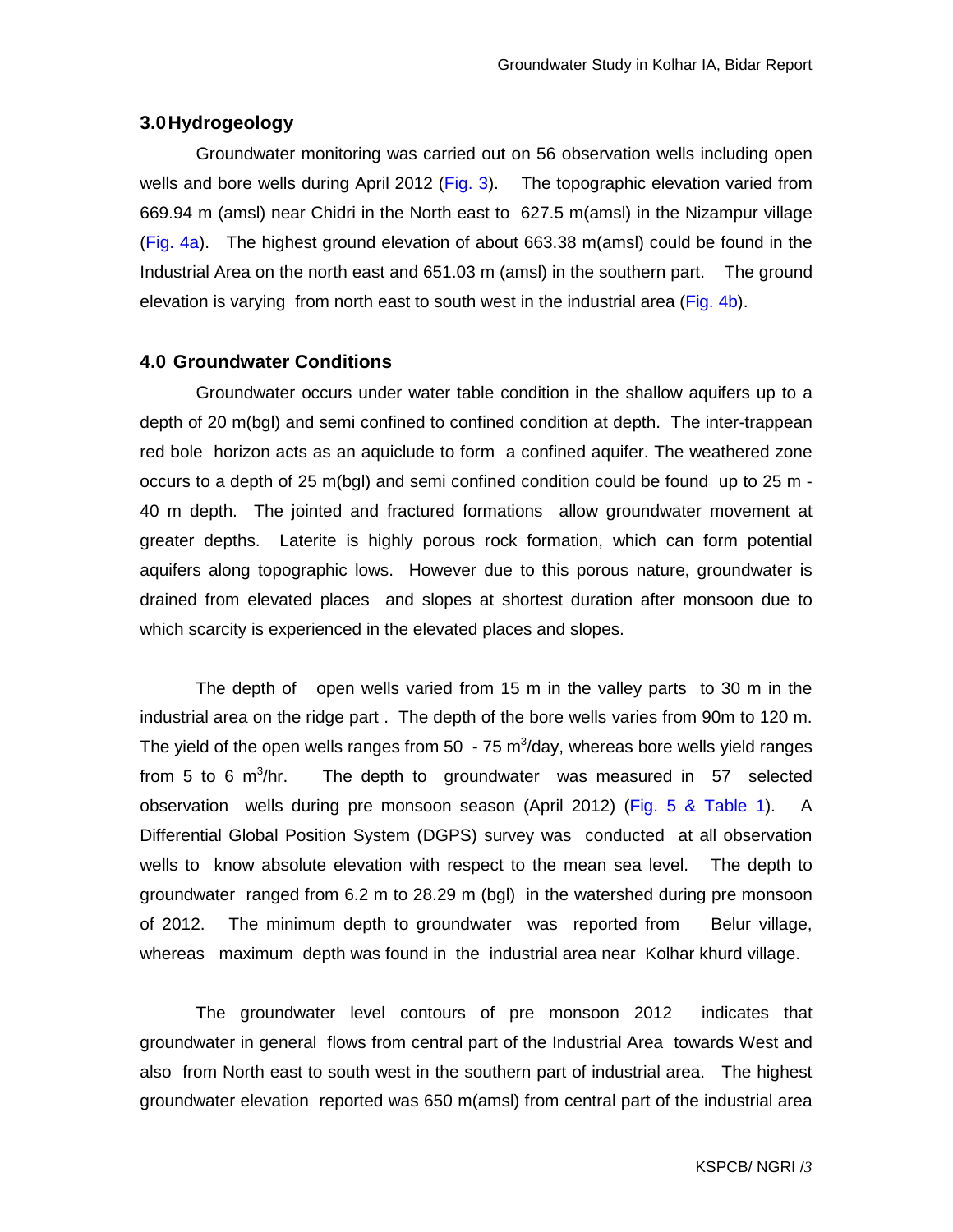whereas lowest groundwater elevation was found as 618 m near Zamistapur in the southern part(Fig. 6). Groundwater flows from central part of industrial Area passes through Nizampur and later flows towards the Baghchaudi village.

Groundwater level monitoring was carried out for second time with 9 additional wells totaling to number of wells to 66 during post monsoon season i.e., January 2013 (Figs. 7 & 8 & Table 2). The lowest depth to groundwater was reported as 4.27 m (bgl) in the Belur well whereas the deepest groundwater was reported depth of 51.29 m (bgl) in obs. no. K60 in M/s. Surya kala Laboratories Pvt Ltd premises. The groundwater level contours of January 2013 indicate that similar flow directions as indicated during pre monsoon season (Fig. 9). In general the groundwater flow follows the topographic elevations.

#### **5.0 Groundwater Quality**

Groundwater quality was assessed during April 2012 as well as during January 2013 for major ions at all observation wells. The water quality was assessed for the major ions including pH, TDS and  $Ca^{2+}$ , Mg<sup>2+</sup>, HCO<sup>3−</sup>, CO<sup>3−</sup> and Cl<sup>−</sup> by volumetric method and Na and K by flame photometer and  $F^-$  by ion electrode,  $NO_3$  as  $NO_3$  by double beam spectro-photometer,  $SO_4^2$  by a turbidity meter, pH by a pH meter, total dissolved solids by gravimetric method and conductivity by conductivity meter. The heavy metal analyses for B, Ba, Be, Cd, Co, Cr, Cu, Fe, Mn, Ni and Pb were carried out during April 2012 and the occurrence of Al, Ag. As, Ba, Be, Cd, Co, Cr, Cu, Fe and Mn were analyzed during January 2013 samples.

The water quality analysis for major ion concentrations were reported during April, 2012 and January 2013 respectively were presented in Tables 3 & 4 whereas theheavy metal concentrations during April 2012 and January 2013 were presented in Tables 5 & 6 respectively. Potable nature of Drinking water was ascertained by comparing the water quality of various parameters determined with respect to World Health Organization (WHO, 1984) and Bureau of Indian Standards (BIS, 1991) (Table 7). The groundwater quality data during 2013 in Kolhar Industrial area was provided by RO, KSPCB, Bidar and no additional TDS plumes could be identified (Annexure I).

## **5.1 Major Ions Concentrations**

### **5.1.1 pH**

The pH is an important variable in water quality assessments as it influences many biological and chemical processes within a water body and all processes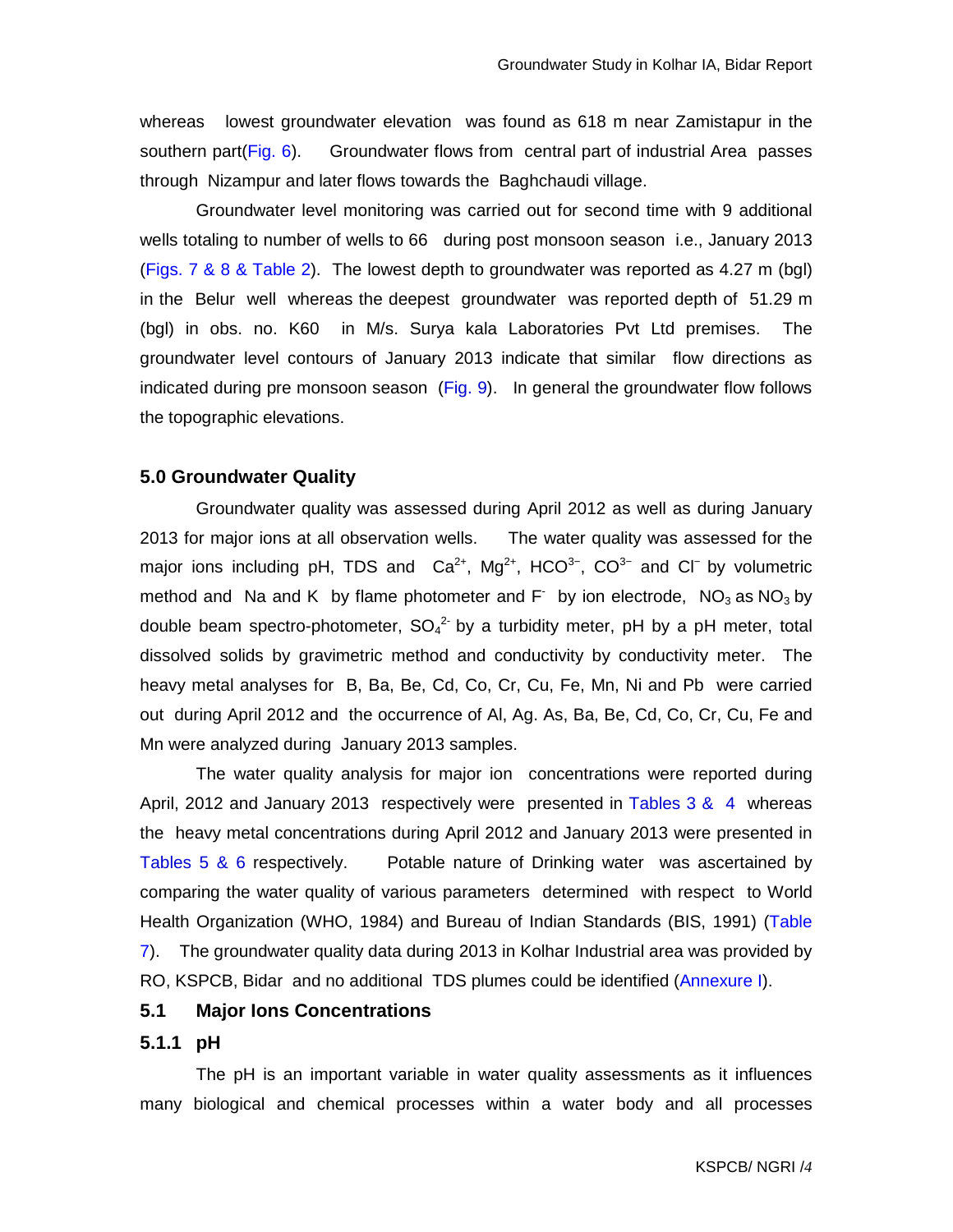associated with water supply and treatment. When measuring the effects of an effluent discharge, it can be used to help determine the extent of the effluent plume in the water body. At a given temperature, pH (hydrogen ion activity) indicates the intensity of the acidic or basic character of a solution and is controlled by the dissolved chemical compounds and biochemical processes. In unpolluted waters, pH is principally controlled by the balance between the carbon dioxide, carbonate and bicarbonate ions as well as other natural compounds such as humic and fluvic acids. The natural acid-base balance of a water body can be affected by industrial effluents and atmospheric deposition of acid forming substances. The pH value of groundwater in the Industrial area is varying from 4.22 at Obs well No. K5 adjacent to the boundary of IA and to a maximum of 8.57 during the pre-monsoon (April 2012) (Fig. 10a). Low pH values ere reported from K7, K5, K58 and K63 wells varying from 2- 4.1 during January 2013 (Fig. 10b). The low pH value may be attributed to liquid waste disposal practices around these wells.

#### **5.1.2 Total Dissolved Solids (TDS)**

TDS concentration in groundwater reported varied from lowest of 45 mg/l in observation wells no. K32 in Belur village whereas highest concentration of 10560 mg/l was reported in Obs well no. K15 in front of Satwik Drugs Pvt Ltd in the Industrial Area during April 2012 (Table 3 & Fig. 11a). It has been observed that most of the samples analyzed have TDS concentrations less than the prescribed limit with the drinking water standards and few samples have shown elevated concentration from the wells in the industrial Area. TDS concentration of groundwater during January 2013 ranged from 110 - 8620 mg/l (Table 4 & Fig. 11b). The lowest and highest concentration reported locations being same. Generally the post monsoon average TDS concentration in groundwater was reported slightly elevated compared to pre monsoon value. TDS concentration reported > 500 mg/l were in 20 samples (WHO, 1984) whereas > 2000 mg/l was found in 7 locations. Elevated TDS concentration was reported from industrial wells whereas the wells located outside have reported normal TDS concentration. High TDS (>1000 mg/l) exceeding the limit of portable water standard and causes gastro-intestinal irritation.

#### **5.1.3 Sodium**

Sodium (Na) was found in all natural waters, since the salts are highly soluble in water and it is one of the most abundant elements on earth's crust. **WHO (1984)** guide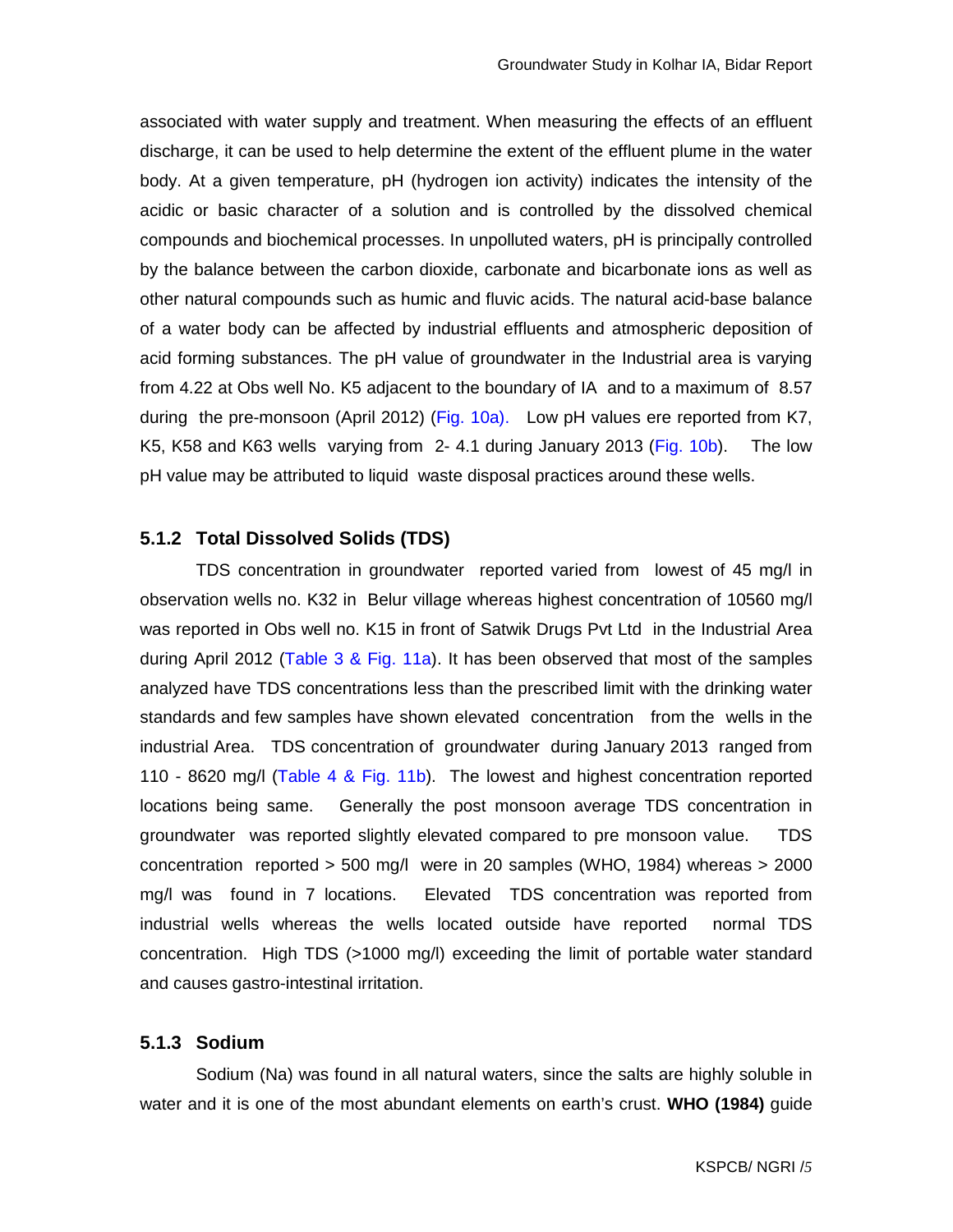limit for Sodium in drinking water is 200 mg/l. Many surface waters, including those receiving wastewaters, have levels well below 50 mg/l. However groundwater concentrations frequently exceed 50 mg/l. Sodium concentration varied from 1.79 -2174 mg/l with average values 104 mg/l for pre-monsoon period, whereas it ranged from 2.5 - 2018 mg/l with an average of 146.21 mg/l during post-monsoon period (Figs. 12a & 12b). The reported Sodium concentration was found exceeding the permissible limit of 200 mg/l in 12 samples during pre monsoon and post monsoon. The elevated concentrations are mostly found within the industrial area during January 2013.

#### **5.1.4 Potassium**

Potassium (K<sup>+</sup>) is found in low concentration in natural waters since rocks which contain potassium are relatively resistant to weathering. However, potassium salts are widely used in industry and in fertilizers for agriculture and enter freshwaters with industrial discharges and runoff from agricultural land. Potassium concentrations found in natural waters are usually less than 10 mg/l. Potassium concentration in groundwater has been found to be varies from 0.06-144 mg/l with average of 5.82 mg/l in the pre monsoon period. During post-monsoon period the it is varies from 0.5-155 mg/l with average concentration of 5.30 mg/l (ref. Tables 3 & 4).

## **5.1.5 Calcium**

Calcium is present in all waters as  $Ca<sup>2+</sup>$  and is readily dissolved from rocks rich in Calcium minerals, particularly as carbonates, Sulphate, especially limestone and gypsum. The elemental cation is abundant in surface and groundwater. The salts of calcium, together with those of magnesium are responsible for the hardness of water. Industrial water and wastewater treatment, processes also contribute calcium to surface waters. Acidic rainwater can increase the leaching of calcium from soils. Calcium concentrations in natural waters are typically less than 15 mg/l. For waters associated with carbonate rich rocks, levels may reach 30-100 mg/l. The calcium concentration in groundwater has been found to vary from 8-960 mg/l with average value of 84 mg/l in the pre-monsoon period and it is varies from 12-866 mg/l with average concentration of 90 mg/l in post-monsoon period in the watershed (Figs. 13a & 13b).. Calcium is another important element for classification of water irrigation uses. Elevated calcium concentrations are only noticed in the industrial area.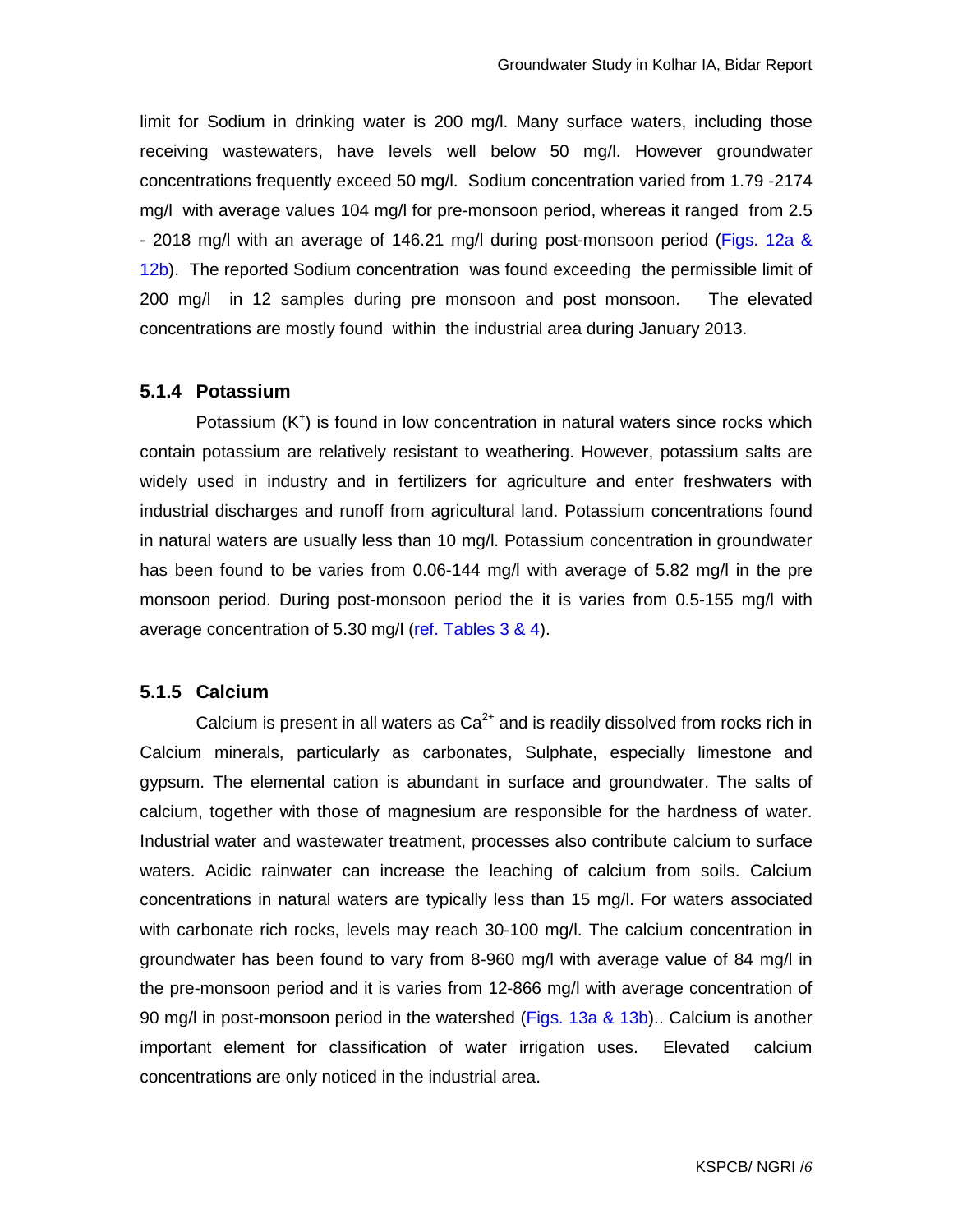#### **5.1.6 Magnesium**

Magnesium is common in natural waters as  $Mg^{2+}$  and along with calcium, is a main contributor to water hardness. Magnesium arises principally from the weathering of rocks containing Ferro-magnesium minerals and from some carbonate rocks. Magnesium occurs in many organo metallic compounds and in organic matter, since it is an essential element for living organisms. Natural levels of magnesium in freshwater may range from 1 to 100 mg/l, depending on the rock types within the catchment area. The magnesium concentration has been found to vary from 0-291.72 mg/l with average value of 22.45 mg/l in the pre-monsoon period and 1-112 mg/l with an average of 10.71 mg/l during post-monsoon period respectively (Figs. 14a & 14b). The computed plumes indicate that industrial area wells possess slightly elevated magnesium concentration.

#### **5.1.7 Carbonates and Bicarbonates**

The presence of carbonates (CO<sub>3</sub>) and bicarbonates (HCO<sub>3</sub>) influences the hardness and alkalinity of water. The inorganic carbon component  $(CO<sub>2</sub>)$  arises from the atmosphere and biological respiration. The weathering of rocks contributes carbonate and bicarbonate salts. The relative amounts of carbonates, bicarbonates and carbonic acid in pure water are related to the pH. Bicarbonate is the dominant anion in most surface waters. Carbonate is uncommon in natural surface waters because they rarely exceed pH 9, whereas groundwater can be more alkaline and may have concentrations of carbonate up to 10 mg/l. The concentration of carbonates in pre-monsoon period varies from 0-100 mg/l with average value of 8.42 mg/l. Similarly, bicarbonates in groundwater have been found varying from 3.5 - 275 mg/l with average values of 75.06 mg/l. During post-monsoon period the bi-carbonate concentration were ranges from 10- 380 mg/l with average of 107.79 mg/l (ref. Tables 3 & 4).

## **5.1.8 Chloride**

Most chlorine occurs as chloride (CI<sup>-</sup>) in water. Higher concentrations can occur near sewage and other waste outlets, irrigation drains, saltwater intrusions, in arid areas and in wet coastal areas. As chloride is frequently associated with sewage, it is often incorporated in the assessments as indication of possible fiscal contamination or as a measure of the extent of the dispersion of sewage discharge in water bodies. In the study area Cl concentration varies from 5-5570 mg/l in the pre-monsoon period with average value of 284.39 mg/l, while during post-monsoon period it is varies from 3-3890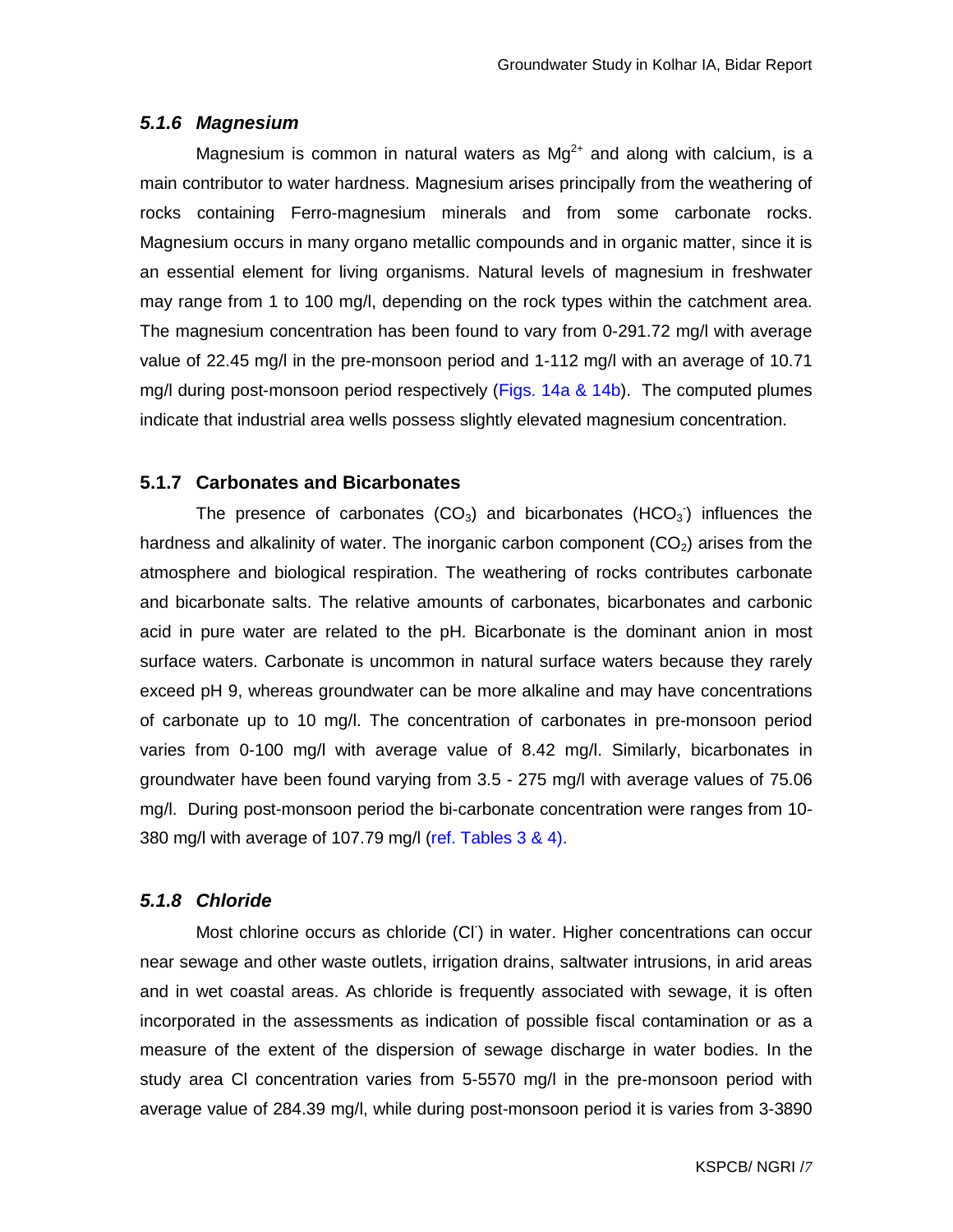mg/l with average value of 282.47 mg/l (Figs. 15a & 15b). Elevated chloride concentrations during post-monsoon period were found in 17 samples and the plume size has reduced due to dilution with groundwater recharge during post monsoon season.

#### **5.1.9 Sulphate**

Sulphate is naturally present in surface waters as  $SO_4^2$ . It arises from the atmospheric deposition of oceanic aerosols and the leaching of sulphur compounds, either Sulphate minerals such as gypsum or Sulphate minerals such as pyrite, from sedimentary rocks. It is the stable, oxidized form of sulphur and is readily soluble in water (with the exception of lead, barium and strontium sulphates which precipitate). Industrial discharges and atmospheric precipitation can also add significant amount of sulphate to surface water. Sulphate can be used as an oxygen source by bacteria which convert it to hydrogen sulphide  $(H_2S, HS)$  under anaerobic conditions. Sulphate concentrations in natural waters are usually between 2 and 80 mg/l, although levels may exceed 1000 mg/l near industrial discharges or in arid regions where sulphate minerals (eg gypsum) are present. High levels of sulphate (>400 mg/l) may make water unpleasant to drink. In the study area  $SO_4$  concentration varies from 0.20-300 mg/l with average values of 27.61 mg/l during pre-monsoon period. During post-monsoon period it is varies from 0.4-743 mg/l with average value of 52.42 mg/l. Elevated Sulphate concentrations are found in 4 obs wells and are within industrial area (Figs. 16a & 16b).

#### **5.1.10 Nitrate as Nitrate**

Natural sources of nitrate to surface water include igneous rocks, land drainage and plant and animal debris. Natural levels which seldom exceed 0.1 mg/l  $NO<sub>3</sub>$ -NO<sub>3</sub>, may be enhanced by municipal and industrial wastewaters, including leachate from waste disposal sites and sanitary landfills. In rural and suburban areas the use of inorganic nitrate fertilizers can be a significant source. The nitrate as nitrate concentration in groundwater during pre-monsoon was found to be ranging from 0 - 27.5 mg/l with average value of 3.86 mg/l whereas it ranged from 0.3 -398 mg/l with average concentration of 23.06 mg/l during post monsoon(Figs. 17a & 17b). High concentrations of Nitrate were found more than permissible limit in 5 samples.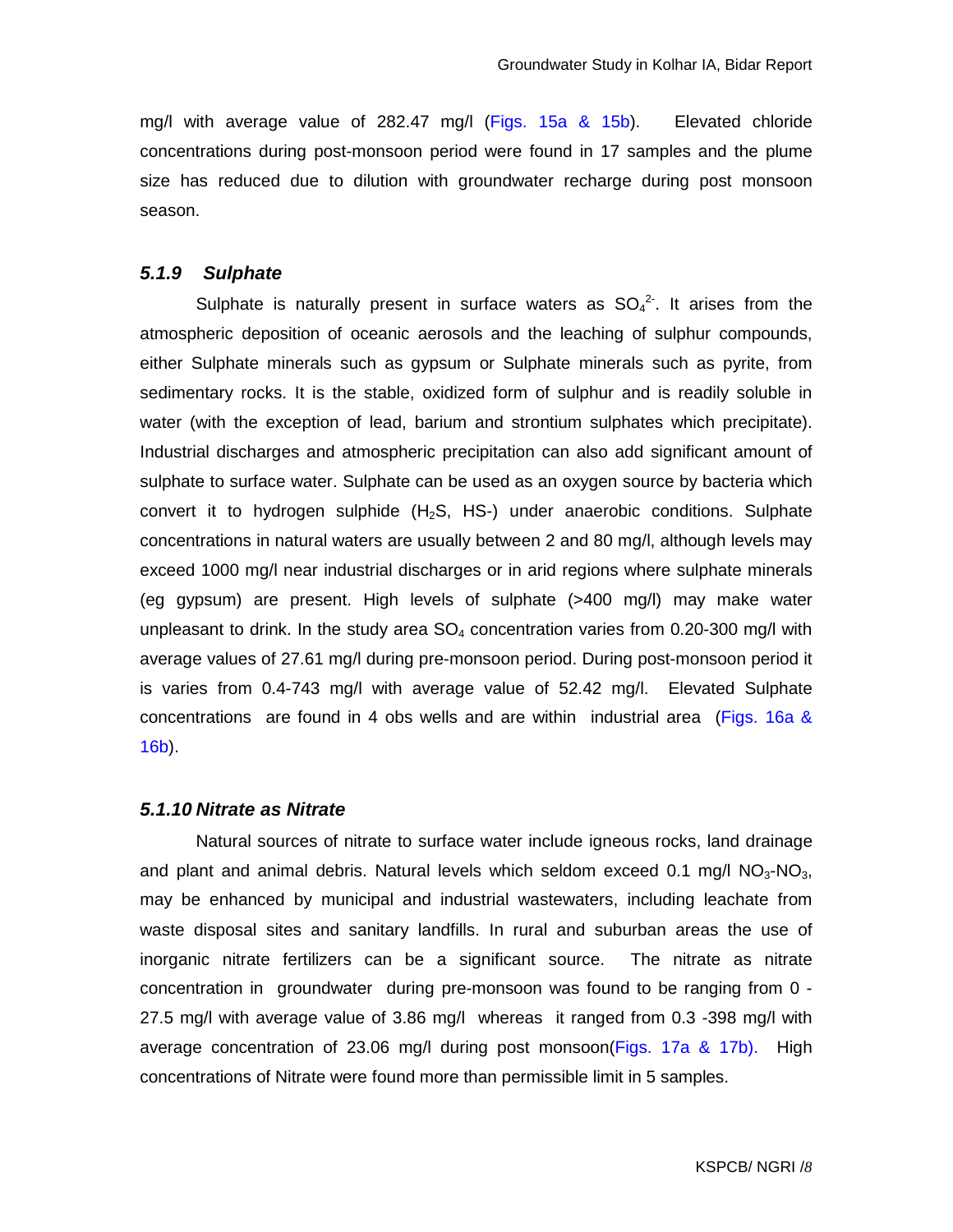## **5.1.11 Fluoride**

The fluoride concentration in the groundwater during post-monsoon period was ranging from 0.18-3.06 mg/l with average concentration of 0.46 mg/l. High concentration of fluoride was found in 3 samples only which are attributed to local geology rather than industrial impact. There is no elevated Fluoride concentration found in rest of the area.

## **5.2 Heavy metals**

Heavy metal analyses like B, Ba, Be, Cd, Co, Cr, Cu, Fe, Mn, Ni and Pb were analyzed for April 2012 (pre-monsoon) samples (Table 5) and Al, Ag. As, Ba, Be, Cd, Co, Cr, Cu, Fe and Mn were analyses for January 2013 (post-monsoon) period (Table 6) respectively in the watershed covering 5 km radius of Kolhar Industrial Area. The results of some of the trace elements like Ba, Be, Cd, Co, Cr, Cu, Fe and Mn were discussed below.

## **5.2.1 Barium**

 The Barium concentration during pre-monsoon (April 2012) were ranges from 0- 1368 µg/l with average value of 78.77 µg/l. The maximum concentrations of 1368 µg/l were found in the dug well sample collected in front of Swatik Drug Ltd (K-14). During post-monsoon (January 2013) the barium concentration were ranges from 0.816-505.6  $\mu$ g/l with average value of 42.39  $\mu$ g/l (Figs. 18a & 18b). The plumes are only indicative of extrapolation feature rather than pollution impact.

## **5.2.2 Beryllium**

Beryllium concentrations during pre-monsoon were ranges from 0-6.193 µg/l with average value of 0.80 µg/l. During post-monsoon season the concentration were ranges from 0.001-2.213 µg/l with average concentration value of 0.041 µg/l (Tables 5 & 6). No elevated concentrations of beryllium were found in the water.

## **5.2.3 Cadmium**

The Cadmium concentration during pre-monsoon were ranges from 0-29.61 µg/l with average value of 0.96 µg/l, while during post-monsoon the concentration were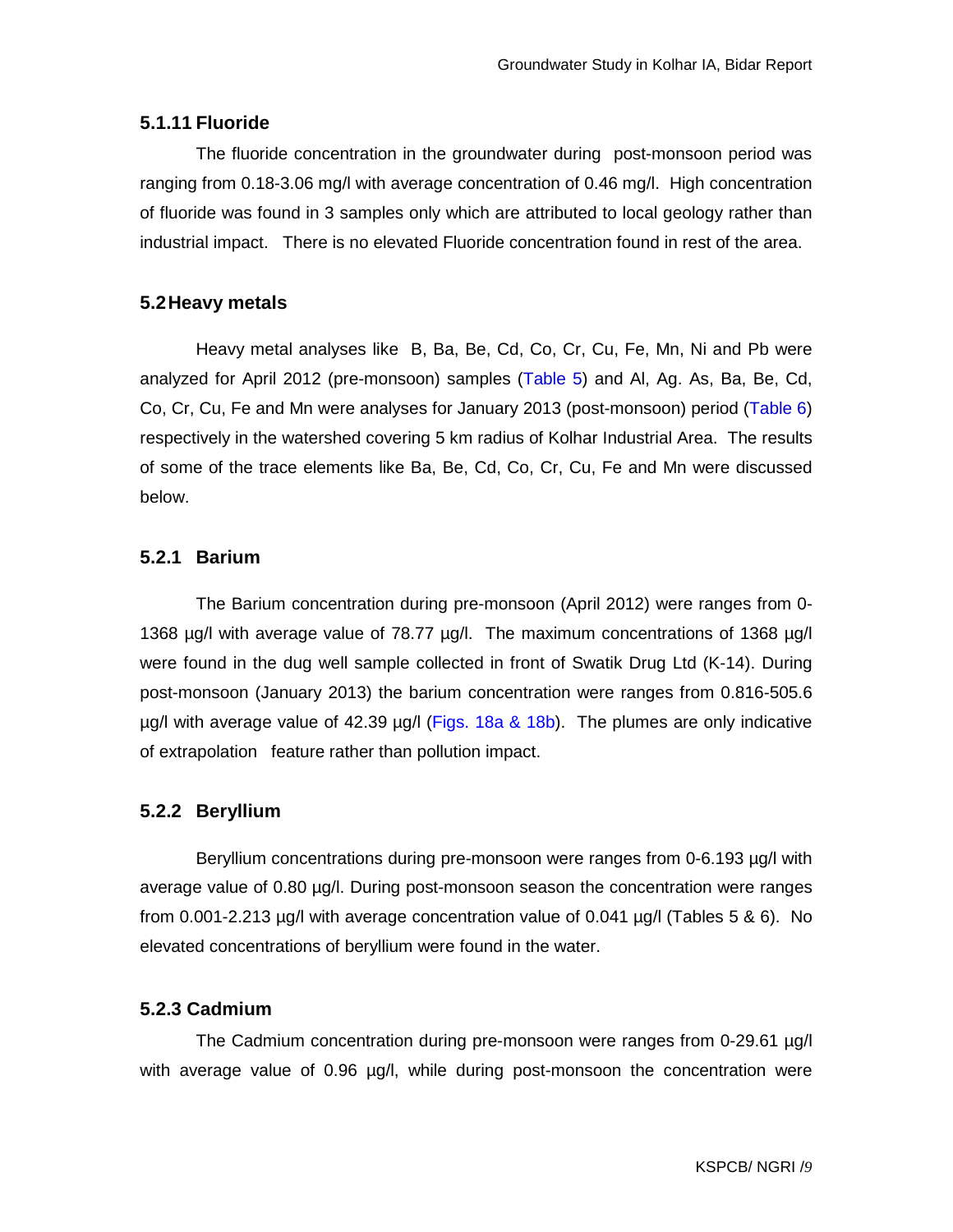ranges from 0.004-0.139  $\mu$ g/l with average value of 0.025  $\mu$ g/l (Figs. 19a & 19b). The cadmium plumes are located inside the industrial area only.

### **5.2.4 Cobalt**

During pre-monsoon season the Cobalt concentration were ranges from 0-828 µg/l with average value of 20.30 µg/l. The maximum values of 828 µg/l were found in the sample No. 5 near boundary of Air Force station. During post-monsoon season the cobalt concentration were ranges from 0-153.6 µg/l with average value of 3.55 µg/l (Figs 20a & 20b).

#### **5.2.5 Total Chromium**

 The total Chromium concentration were ranges from 0-27.69 µg/l with average value of 6.37 µg/l during pre-monsoon season, while during post-monsoon season the concentration chromium ranges from 0-1.51 µg/l with average value of 0.42 µg/l. No elevated concentrations of total chromium were found in groundwater in the watershed (Figs. 21a & 21b).

#### **5.2.6 Copper**

The copper concentration in groundwater ranged from 0-265.8 µg/l with average value of 12.83 µg/l during pre monsoon season whereas it was varied from 0 to 27.04 µg/l with average value of 1.19 µg/l during post monsoon. No elevated concentrations of copper were found in water samples in the watershed (Figs. 22a & 22b).

### **5.2.7 Iron**

Iron concentration during pre-monsoon season was varying from 0 to 869.4 µg/l with average value of 59.61 µg/l, whereas it is ranged from 12.68 to 13660 µg/l with average value of 669.60 µg/l during post monsoon. During post-monsoon Elevated iron concentration was found in four samples at K4 (13660  $\mu$ g/l), K63 (10429  $\mu$ g/l), K14 (5895 µg/l) and K58 (1857 µg/l). The elevated concentrations of iron may be due to leaching of iron from Laterite soil/rock during monsoon season.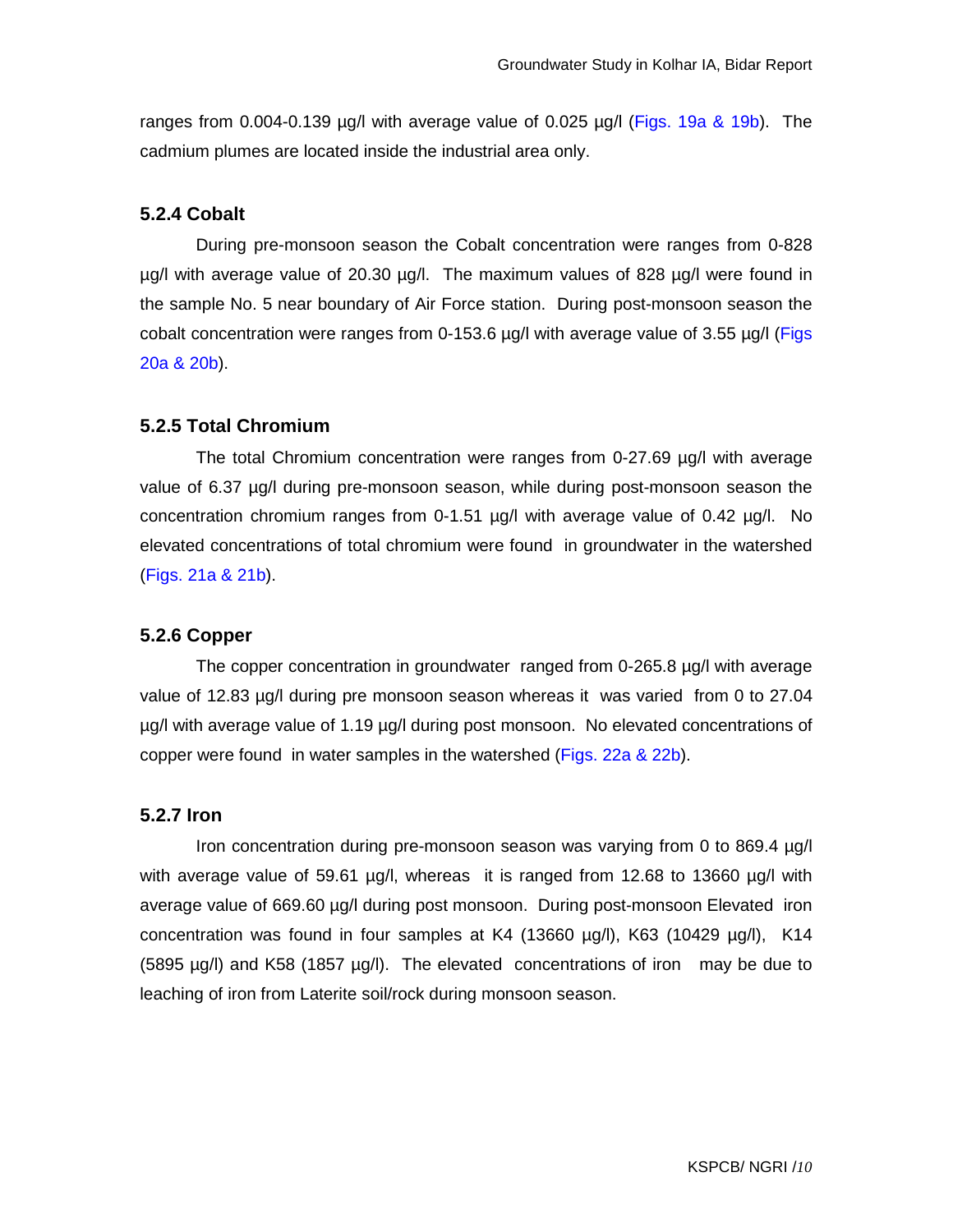#### **5.2.8 Manganese**

The Manganese concentration was found ranging from 0 to 31570 µg/l with average value of 1591.9 µg/l during pre-monsoon (April 2012). The maximum concentration of 31570 µg/l (K-14), 31000 µg/l (K-5), 9867 µg/l (K15), 3340 µg/l (K-11) and 528.4 µg/l (K-8) samples respectively during pre-monsoon season. During postmonsoon (January 2013) the manganese concentration were ranges from 0.753-7961 µg/l with average value of 352.02 µg/l. Elevated concentrations of manganese were found in six samples viz., K5 (7961 µg/l), K14 (3936 µg/l), K58 (3782 µg/l), K1 (1591 µg/l), k5 (794.6 µg/l) and K18 (506.6 µg/l) during this period.

### **6.0 Geophysical Investigations**

#### **6.1 Vertical Electrical Soundings (VES)**

Vertical Electrical Soundings (VES) were carried out using Schlumberger Configuration with half current electrode separation 100-200 m to locate potential zones for groundwater exploration and delineation of aquifer geometry. Electrical resistivity technique makes use of variation in electrical resistivity of the ground. The resistivity of material is defined as the resistance offered by a unit cube when a unit current passes normal to its surface. The units are expressed in Ohm-m. Usually, different formations have different resistivity. The resistivity of a formation undergoes a change with the presence of water and its quality. In addition to the resistivity contrast, thickness of the layers together with the depth of occurrence plays an important role in the detection of subsurface layers. The resistivity of different subsurface formations is measured with the help of a resistivity meter having current and potential measuring devices. The resistivity is computed by passing electric current of a few milli-amperes into the ground through two electrodes (iron stakes) and measuring the potential drop resulting from the resistance offered by the ground by two other potential electrodes placed collinearly and symmetrically about the center of the electrode arrangement (sounding point). Nonpolarizable electrodes are used for potential measurements in order to eliminate the polarization potential. The most commonly used Schlumberger configuration was employed in the present survey.

The apparent resistivity is given by: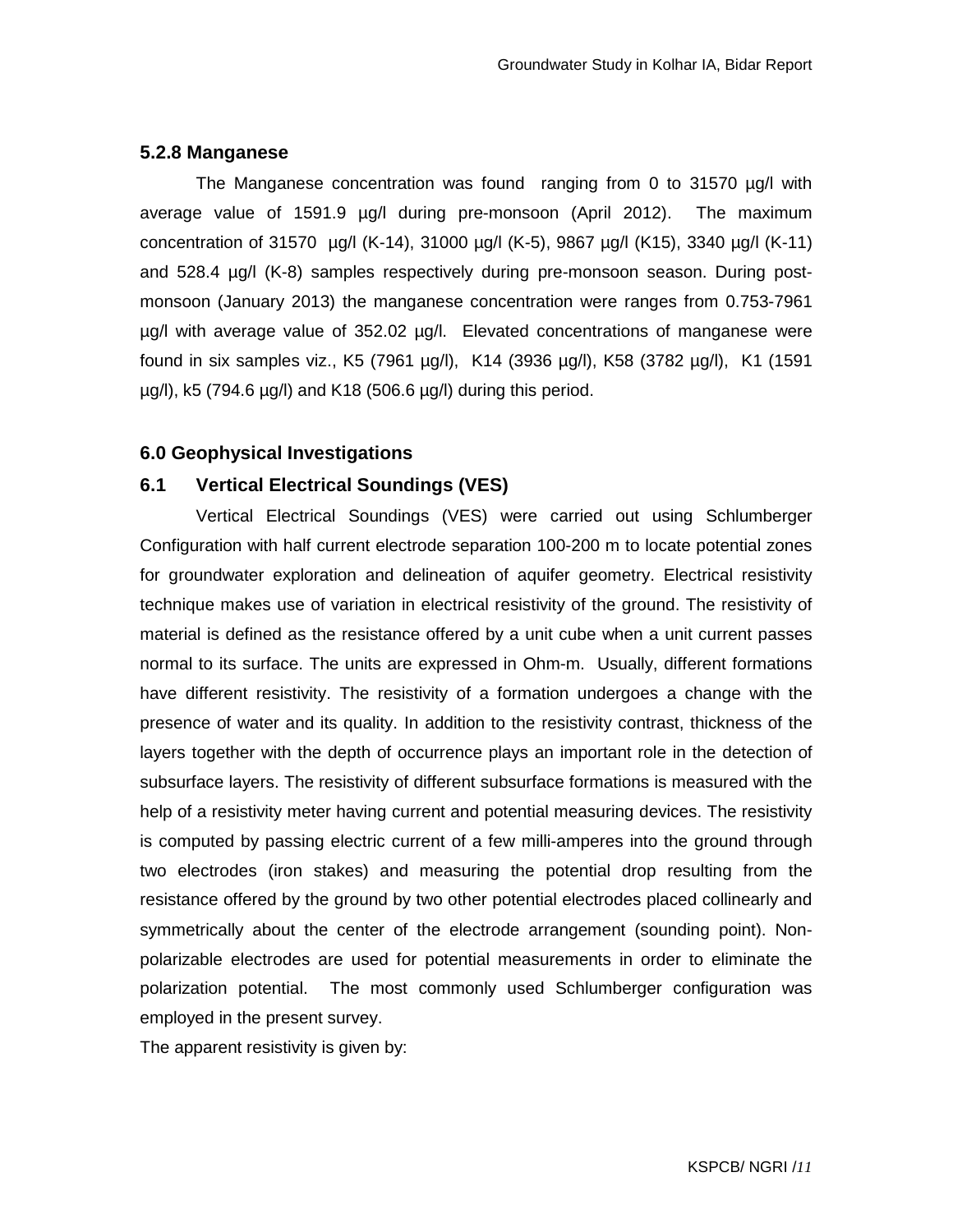$$
\rho_a = K \frac{\Delta V}{I}
$$

Where K is a geometrical factor,

∆V is the potential in milli-volts and 'I' is the current in milli amperes The geometrical factor K for Schlumberger configuration is:

$$
K = \frac{\pi}{2} \frac{L^2 - l^2}{l}
$$

Where L is one half of the current electrode separation in meters, and l is one half of the potential electrode separation in meters.

Initially interpretation of the sounding curves made through conventional curve matching technique in which the field curve is matched with the theoretical master curve (Orellana and Mooney, 1966). The theoretical curve that best fits the observed sounding curve specifies the layer thickness and resistivity of the field curve. The results thus obtained were used as initial model for final interpretation by an inversion algorithm in which the layer parameters are adjusted until minimum root mean square error is obtained between the field and computed curves. The computer software RESIST was used for this purpose (Jupps and Vozoff, 1975).

#### **6.2 Interpretation of VES**

 The Vertical Electrical Soundings (VES) were made at 45 locations in the Kolhar Industrial area with maximum half-current electrode separation of 100-200 m (Fig. 23a ). The resistivity interpretation of VES has indicated presence of three to five geo-electric layers in the watershed (Table 8).The minimum resistivity reported for the top layer was 4 Ohm-m in the VES No. 10 representing clay soil and maximum resistivity of 10099 Ohm-m was encountered in the VES No. 38 representing very hard and compact nature of laterite rock, whereas the minimum thickness of top layer reported was 0.4 m in few VES locations and a maximum thickness of 10.8 m was encountered in the VES No. 18. The Resistivity values found in the Kolhar Industrial area indicate that below the laterite occurs a potential groundwater zone in weathered and fractured media of basaltic rocks (Fig. 23b). Any contamination entering through top laterite would move fast through the weathered and fractured media which is having low resistivity. Thus the industrial area is vulnerable for groundwater contamination from waste disposal practices.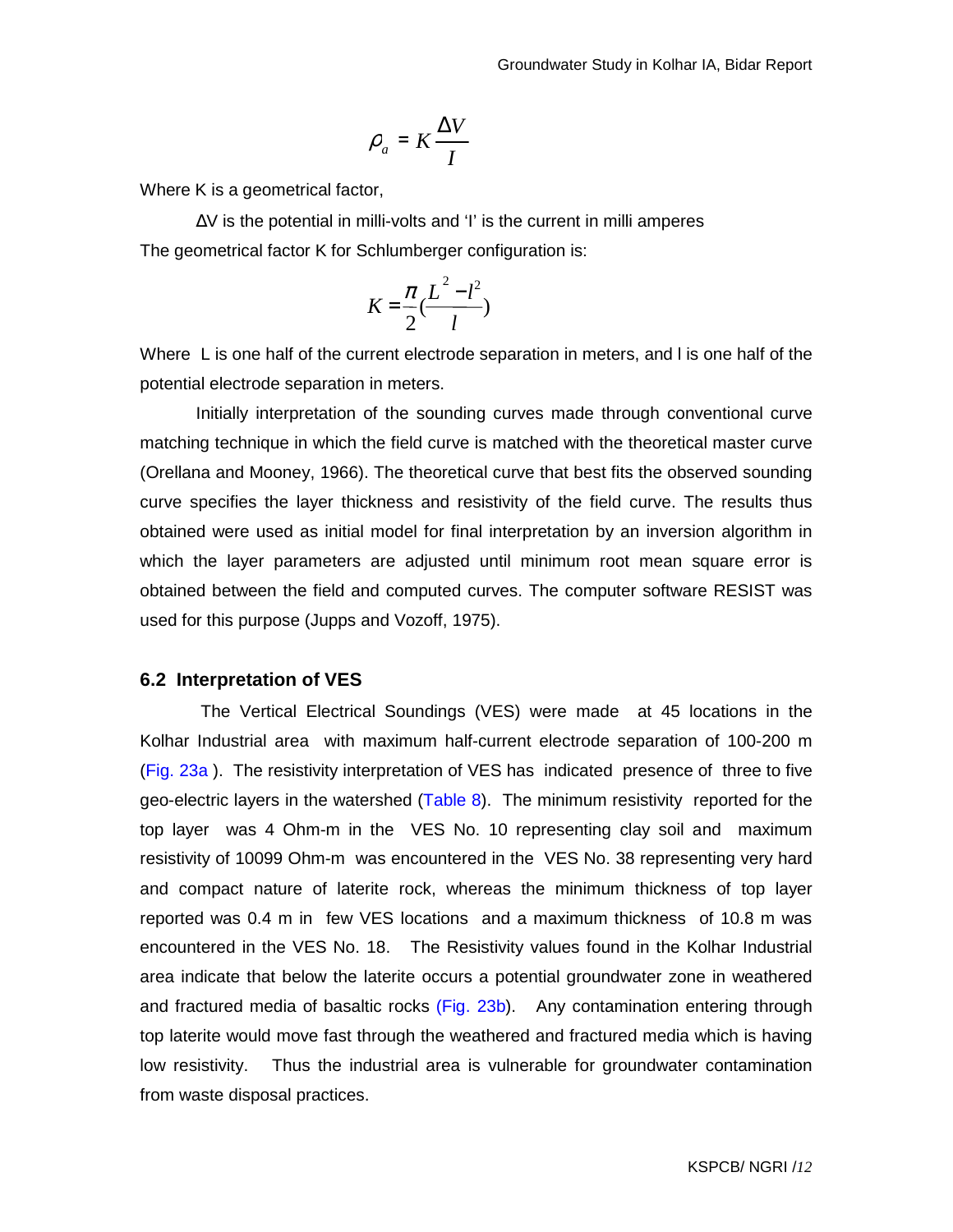Five geo electrical profiles were selected for representing resistivity along different cross sections to represent the nature of aquifer geometry as well as variation of different layers in and around the Kolhar Industrial area in the watershed ( ref. Fig. 23). The geo-electrical cross section along A-A' passing through eastern part of Industrial area was drawn with VES No. 3, VES No. 5 and VES No. 22. The cross section represents occurrence of thick semi-weathered zone between overlying and underlying laterite (Fig. 24a). The cross section B-B' was passing in the northern part of the industrial area with VES No. 7, VES No. 11, VES No. 1 and VES No. 5 (Fig. 24b). Occurrence of 30 m thickness of weathered zone in the northern part of the industrial area is evident from the geoelectric cross section. The occurrence of 30 m thickness of semi-weathered zone underlain with weathered zone could be seen in the cross section C-C' is passing through the southern part of the Industrial area (Fig. 24c). The presence of semi weathered /weathered zone could be seen in the central part of industrial area is traversed by the cross section D-D' (Fig. 24d). The northwestern part of the industrial area is covered by geo-electrical cross section E-E'. Here also the occurrence of semi weathered and weathered zone could be seen underlying the top laterite formations (Fig.  $24e$ ). The above described geo-electric vertical cross sections represents the behavior of aquifer (i.e. highly weathered/weathered/semi-weathered) in and around the Kolhar Industrial Area.

#### **7.0 Estimation of Aquifer Parameters**

 Short duration Pumping tests were carried out on existing 6 open wells and 2 bore wells to characterize the aquifer parameters viz., Transmissivity (T), Hydraulic Conductivity (K) and Storativity (S) in and around Kolhar Industrial Area (KIA) in the watershed during January 2013 (Fig. 25). The duration of pumping test varied from 20 to 50 minutes and recovery of water table was observed for 43 to 90 minutes in all the tests (Table 9a). The discharge of groundwater from the pumping wells varied from 171 l/min to 342 l/min whereas the reported maximum drawdown was ranged from 1.84 m to 3.86 m. The static groundwater level measured before the start of the pumping test in the open/ bore wells varied from 10.18 m (bgl) to 12.18 m(bgl). The estimation of aquifer parameters from the pumping test was made through Aquifer Test software using Theis, Newman & Huntush and Jacob methods for all the pumping wells (Table 9b).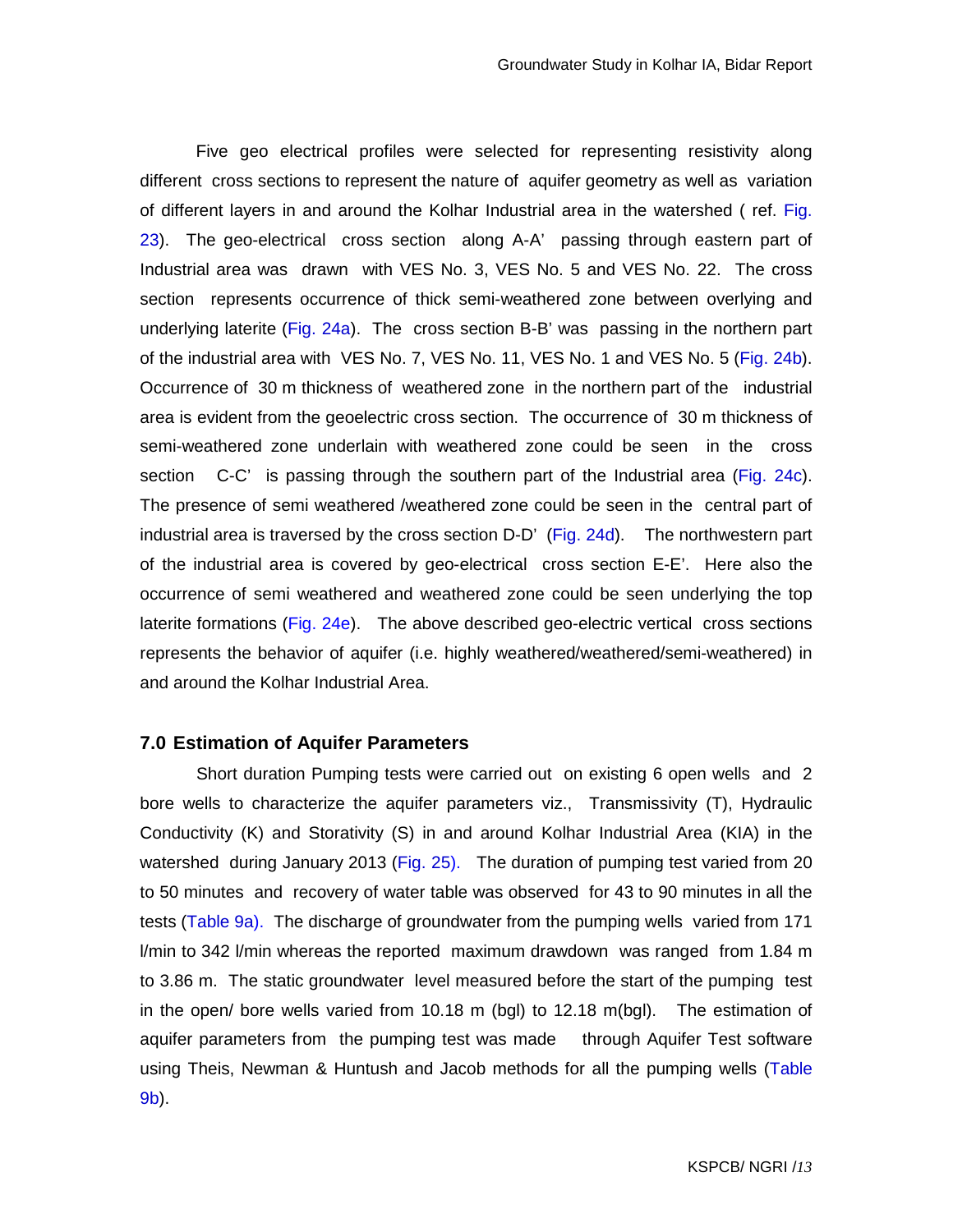#### **7.1 Pumping Test No. 1**

The pumping test No.1 was carried out in the open well of the Silkworm Culture Office Campus on the northeastern part of Kolhar Industrial area (ref. Fig. 25). The size of the open well 3.7 m x 3.7 m and the static groundwater level observed was 21,12 m (bgl) prior to the pumping test. The pumping duration was 40 minutes with a constant discharge @ 1.15 l/sec. The pumping has created a drawdown of 0.288 m from the static water level and more than 90% recovery could be observed during next 85 minutes. The time-drawdown curve and the estimation of transmissivity, hydraulic conductivity and Storativity by Theis method were 85.8 m<sup>2</sup>/day, 10.7 m/day and 1.50 x  $10^{-1}$  respectively (Fig. 26a & 26b). The transmissivity and hydraulic conductivity computed by Neuman method were 84.8  $m^2$ /day, 10.6 m/day respectively and the hydraulic conductivity estimated by Hantush & Jacob method was 10.7 m/day. The estimated hydraulic conductivity indicates that the aquifer is having a good groundwater potential and is under highly saturated condition.

#### **7.2 Pumping Test No. 2**

The pumping test No.2 was carried out in the dug well of Dhaneswari Industry (Rice Mill) in the northwestern part of industrial area (ref. Fig. 25). The static groundwater level reported prior to the pumping test was 14.825 m (bgl) and the size of square well was 2.5 m x 2.5 m. The groundwater from the well was pumped with constant discharge @ 1.30 l/sec for 87 minutes and the reported drawdown of 1.99 m was observed. About 90% of recovery was reported during next 80 minutes after stoppage of pumping from the well. The time-drawdown curve and the estimated transmissivity, hydraulic conductivity and Storativity by the Theis method found as 12.4  $m^2$ /day, 1.56 m/day and 2.18x10<sup>-2</sup> respectively (Figs. 26a & 26b). The transmissivity and hydraulic conductivity estimated by the Neuman method was 12.6  $m^2$ /day and 1.57 m/day respectively, whereas the hydraulic conductivity estimated by the Hantush & Jacob methods was 1.52 m/day. The estimated hydraulic conductivity indicates that the well yield is poor.

### **7.3 Pumping Test No. 3**

The Pumping test No.3 was carried out inside Surgical Industries dug well in the central part of the Industrial Area (Fig. 25). The static groundwater level observed prior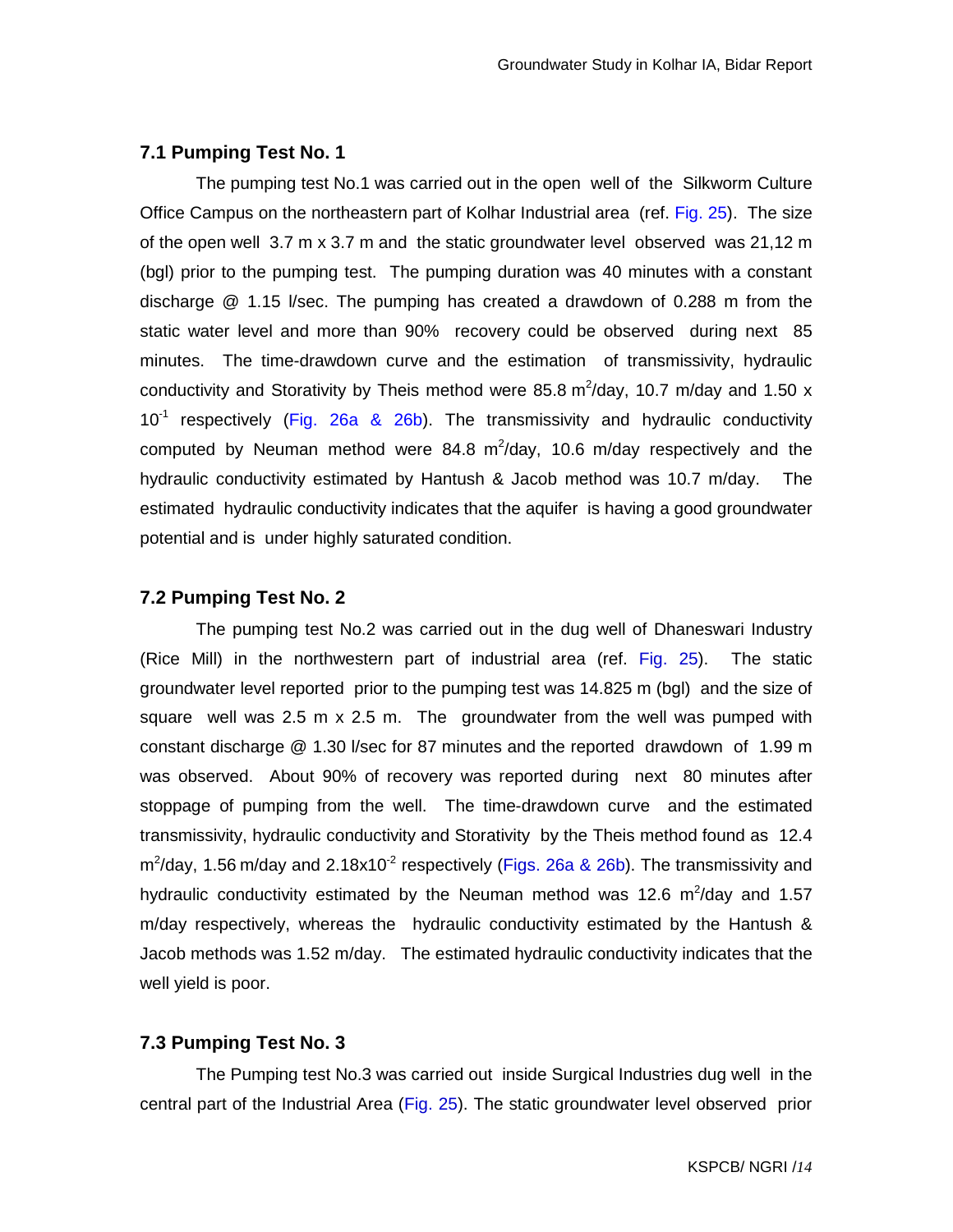to start of pumping test was 16.10 m (bgl). The diameter of the open well was 6.33 m. The groundwater was pumped for 90 minutes duration with a constant discharge @ 0.635 l/sec and it had created a drawdown of 0.138 m. More than 90% of recovery of groundwater in the well was observed during next 140 minutes. The time-drawdown curve and the estimated transmissivity, hydraulic conductivity and Storativity by the Theis method were 72.2 m<sup>2</sup>/day, 12 m/day and 2.20x10<sup>-1</sup> respectively (Figs. 28a & 28b). The estimated transmissivity and hydraulic conductivity by the Neuman method was 72 m<sup>2</sup>/day, 12 m/day respectively and the hydraulic conductivity estimated by the Hantush & Jacob method was 12 m/day. The well is having a good groundwater potential with high hydraulic conductivity in the central part of the industrial area.

#### **7.4 Pumping Test No. 4**

The pumping test No.4 was carried out in the dug well situated inside Gorak Machendranath Temple, Belur Village outside the industrial area in the south eastern part (ref. Fig. 25). The diameter of the bore well was 5.15 m. The static groundwater level observed prior to the pumping test was 4.248 m (bgl) and groundwater was pumped for 160 minutes from the well with a constant discharge @ 8.835 l/sec. The pumping has created a drawdown of 0.402 m from the observed static water level. More than 90% recovery was reported in a short duration of 30 minutes. The timedrawdown curve and the estimated transmissivity, hydraulic conductivity and Storativity by Theis method was 19.9 m<sup>2</sup>/day, 24.9 m/day and 1.01x10<sup>-1</sup> respectively (Figs. 29a & 29b). The transmissivity and hydraulic conductivity computed by Neuman method were 19.7  $m^2$ /day, 2.46 m/day respectively and hydraulic conductivity estimated by Hantush & Jacob method was 2.43 m/day. The well is located on the stream course in the downstream of a surface water body.

#### **7.5 Pumping Test No. 5**

The pumping test No.5 was carried out in the bore well of Govt. Nursery, Bidar-Balky Road, Naubad village outside industrial area in the northern part (ref. Fig. 25). The diameter of the bore well was 0.25 m. The static groundwater level observed prior to the pumping test was 10.35 m (bgl) and the well was pumped for 35 minutes duration with constant discharge @ 1.028 l/sec. The pumping has reported a drawdown of 16.42 m from the static water level. The time-drawdown curve and the estimated transmissivity, hydraulic conductivity and Storativity by Theis method were 1.99 m<sup>2</sup>/day,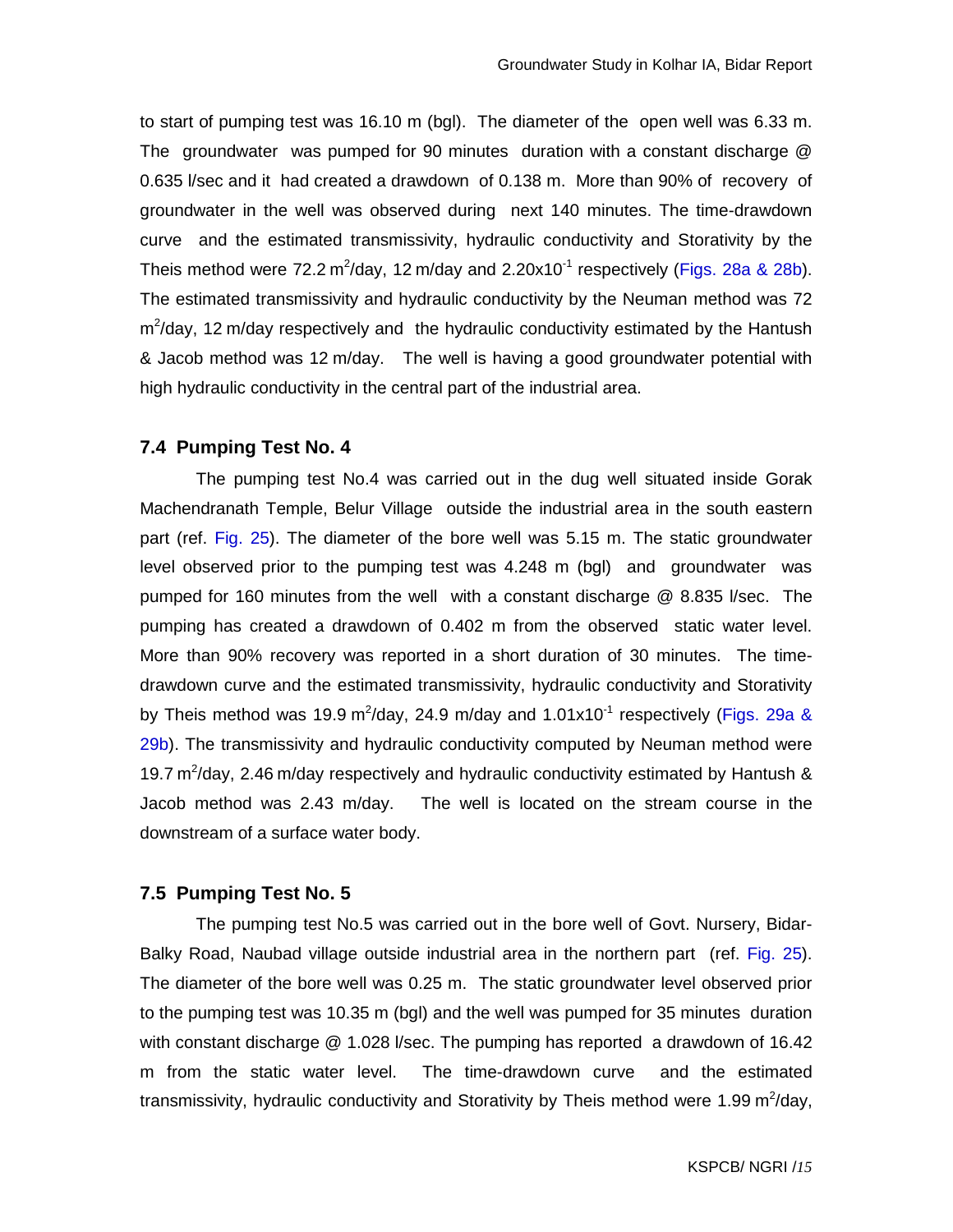0.16 m/day and  $8.58\times10^{-4}$  respectively (Figs. 30a & 30b). The transmissivity and hydraulic conductivity computed by Neuman method were 2.02  $m^2$ /day, 0.168 m/day respectively and the hydraulic conductivity estimated by Hantush & Jacob method was 0.17 m/day.

#### **7.6 Pumping Test No. 6**

 The pumping test No.6 was carried out in a bore well behind Laxmi Temple, Bachudi Village outside industrial area on the western part (Fig. 25). The diameter of the bore well was 0.25 m. The static groundwater level observed prior to the pumping test was 36.07 m (bgl) and the well was pumped for 33 minutes duration with constant discharge @ 1.029 l/sec. The pumping has created a drawdown of 9.63 m from the static water level. The recovery was observed during 40 minutes after stoppage of pumping. The time-drawdown curve and the estimated transmissivity, hydraulic conductivity and Storativity by Theis method were 4.29 m<sup>2</sup>/day, 0.28 m/day & 6.54x10<sup>-4</sup> respectively (Figs. 31a & 31b).. The transmissivity and hydraulic conductivity computed by Neuman method were 4.27  $m^2/day$ , 0.28 m/day respectively and the hydraulic conductivity estimated by Hantush & Jacob method was 0.28 m/day.

#### **7.7 Pumping Test No. 7**

The pumping test No.7 was carried out in the dug well of Mr. Chandrappa Agriculture land, Sikenpur Village outside industrial area on the south western part ( ref. Fig. 25). The diameter of the dug well was 6.2 m. The static groundwater level observed prior to the pumping test was 9.66 m (bgl) and the water from the well was pumped for 62 minutes with constant discharge @ 9.935 l/sec. The pumping has created a drawdown of 2.124 m from the static water level. The time-drawdown curve and the estimated transmissivity, hydraulic conductivity and Storativity by Theis method were 199 m<sup>2</sup>/day, 33.1 m/day and 1.96x10<sup>-1</sup> respectively (Figs. 32a & 32b). The transmissivity and hydraulic conductivity computed by Neuman method were 196 m<sup>2</sup>/day, 32.7 m/day respectively and the hydraulic conductivity estimated by Hantush & Jacob method was 32.4 m/day.

#### **7.8 Pumping Test No. 8**

The pumping test No.8 was carried out in the CMC Pump House, Chidri Village outside the industrial area in the eastern part of watershed (ref. Fig. 25). The diameter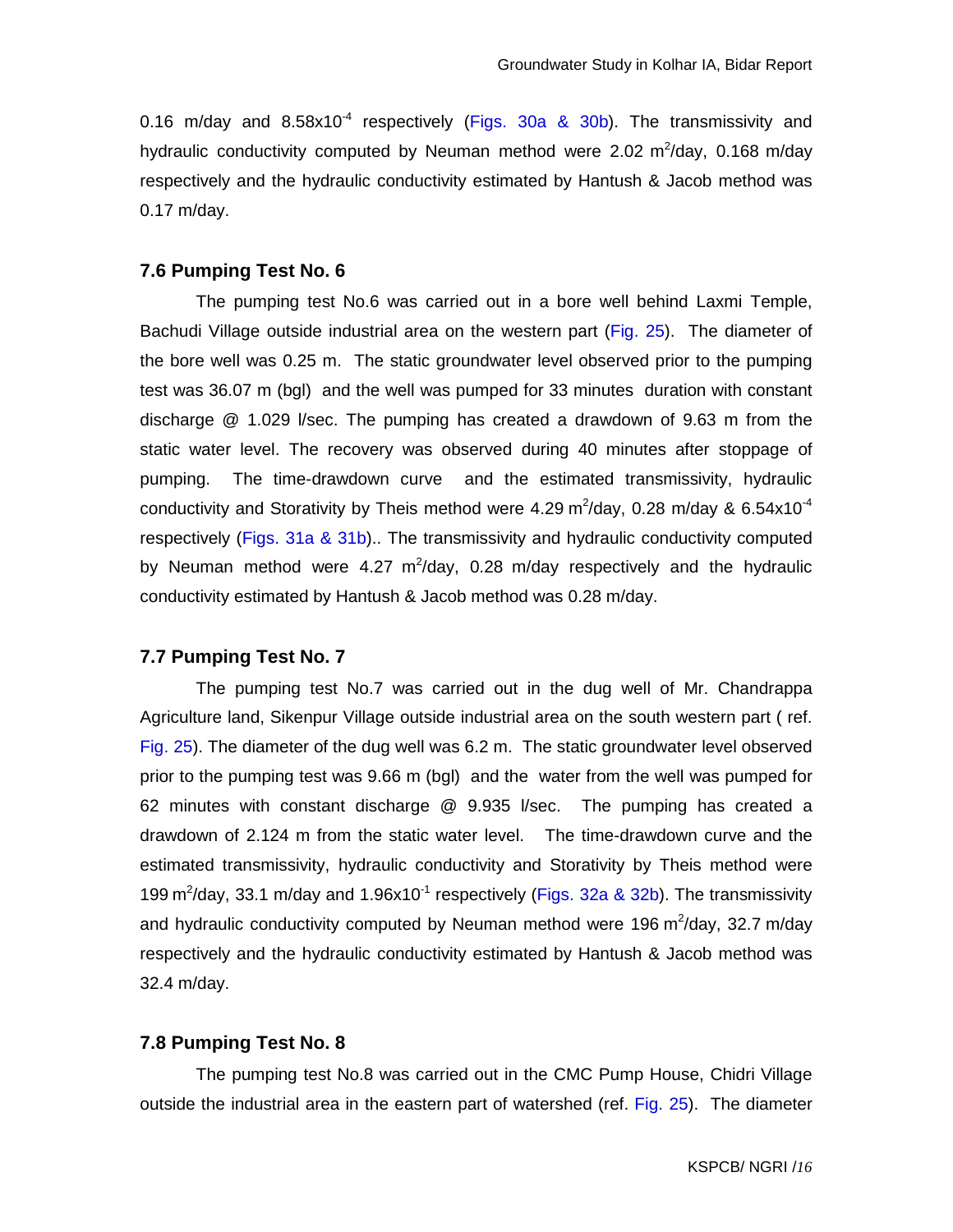of the open well was 7.5 m. The static groundwater level observed prior to the pumping test was 11.03 m (bgl) and the well was pumped for 29 minutes duration with constant discharge @ 9.95 l/sec. The pumping has created a drawdown of 0.299 m from the static water level. Due to power failure the well could not be pumped further and more than 90% recovery was observed during next 30 minutes after stoppage of pumping. The time-drawdown curve and the estimated transmissivity, hydraulic conductivity and Storativity by Theis method were 420  $m^2$ /day, 52.5 m/day and 5.71x10<sup>-1</sup> respectively (Figs. 33a & 33b). The transmissivity and hydraulic conductivity computed by Neuman method were 418  $m^2$ /day, 52.3 m/day respectively and the hydraulic conductivity estimated by Hantush & Jacob method was 52.5 m/day. The highest hydraulic conductivity in the watershed was reported from the well in the Chidri village.

#### **8. In-Situ Infiltration Rate Measurement**

In situ Infiltration tests were carried out with double ring infiltrometer at 18 locations in the Kolhar Industrial Area (KIA) watershed to estimate the in situ infiltration rate (Fig. 34a). The outer infiltration ring was made with diameter of the 60 cm and inner diameter of the ring was 30 cm and height of the ring is 13 cm. The in situ infiltration rates reported were found varying from 0.59 cm/hr to 13.68 cm/hr on the laterite in the Kolhar Industrial Area (KIA) (Fig. 34b & Table 10**)**. Highest infiltration rate was reported from infiltration test No. 8 inside Basavesvara Dal Industries and lowest at infiltration test No. 16 in the Sikenpur village. Thus any surface water leakage from storm water disposal practices from industries is likely to contaminate the groundwater in the Industrial area and the industrial area is vulnerable with regard to the slightly high infiltrate rate reported.

#### **9. Groundwater Flow & Mass Transport Modeling**

 The groundwater flow model in the watershed covering Kolhar Industrial Area, Bidar District was conceptualized as a two layer weathered and fractured aquifer system spread over 14702 m x 8744 m and observation wells considered for model calibration (Figs. 36 & 37). The simulated vertical cross sections along Row 22, Row 24 & Column 33 indicates that the weathered zone has a thickness of about 32 m, which is underlain by a fracture zone of about 8 m thickness (Fig. 38a  $\&$  38b). The groundwater flow model has 44 rows and 46 columns of rectangular cells of varying sizes of 374 m x 226 m and 187 m x 113 m (ref. Fig. 36). Fine grid cells are used in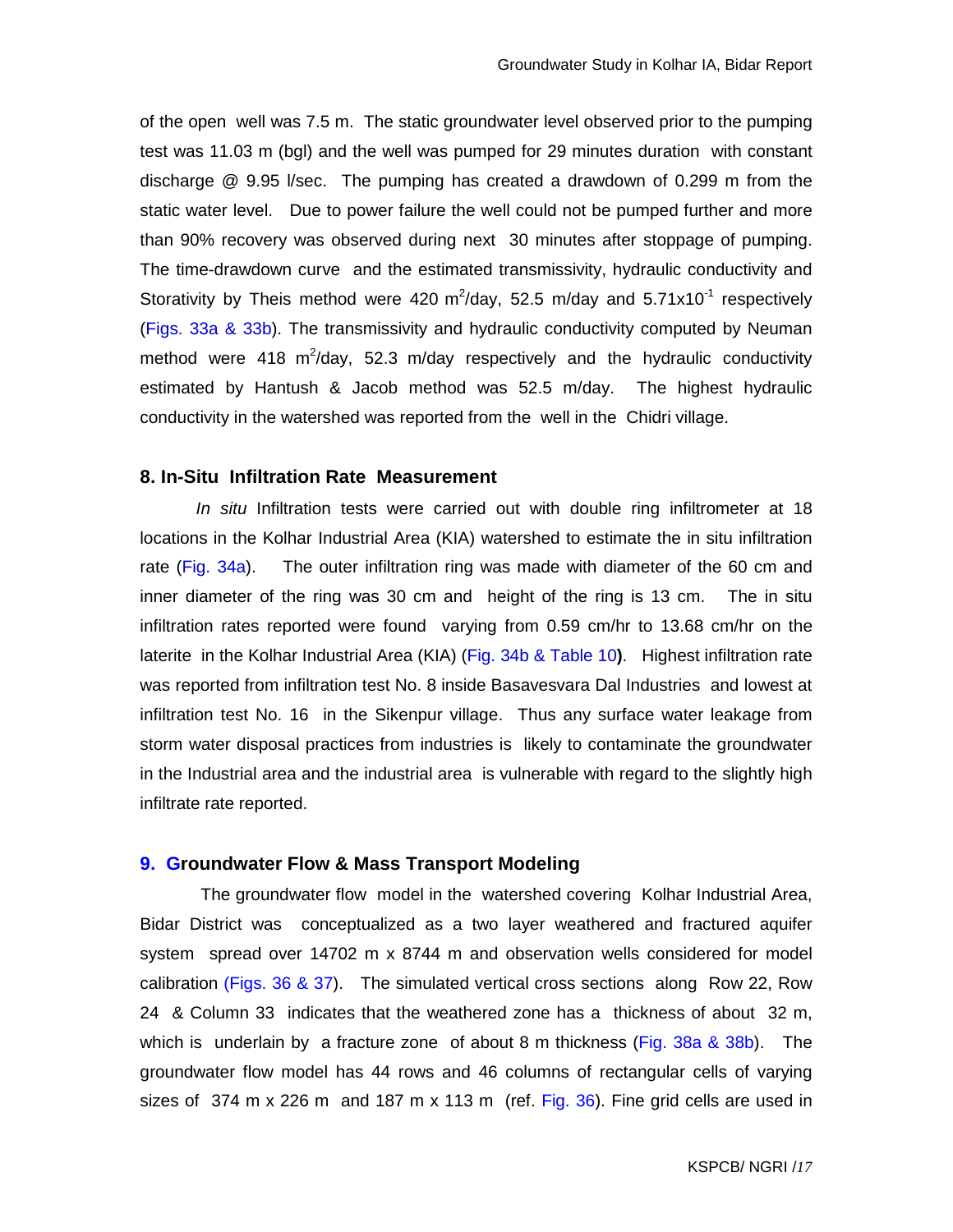the groundwater flow model for the industrial area. These vertical cross sections of Rows and Column pass through the Kolhar industrial area. The highest permeability of saturated basaltic rocks are found in the valley fill zone and accordingly maximum permeability of 4.0 m/day was assigned along the stream courses and slightly lower permeability of 3.0 m/day was assigned to adjoining cells. The rest of the area covering the industrial area was assigned a permeability of 2.0 m/day. Higher permeability values of 8.0 m/day and 6.0 m/day assigned on the Eastern boundary and in south western part are based on pumping test estimates. The permeability of second layer covering the fracture zone was assigned uniform permeability of 2.0 m/day (ref. Figs. 37a, 37b & 37c). The permeability has been assumed to be one tenth of the horizontal permeability in the vertical direction.

The Kolhar watershed is spread over about 96 sq km is a closed watershed with no flow boundary all along except Marar halla stream as outlet. Constant head boundary condition was simulated at the outflow the watershed with a groundwater head of 620 m (amsl). The Marar Halla stream was simulated with a river boundary condition with appropriate stream stages and stream bed elevations. The intervening hydraulic conductance of stream bed between the Marar Halla and aquifer has been varying from 80 to 100 m<sup>2</sup>/ day (Fig. 38).

The Bidar district receives about 650 -700 mm of rainfall mostly during south west monsoon period and natural groundwater recharge to the groundwater regime was assumed as 60 mm/year all over the watershed. Slightly higher groundwater recharge could enter the groundwater regime from open areas in the Air force Base Station adjacent to industrial area on the east and it was assumed as 90 mm/yr. The water utilization in the Kolhar Industrial Area may further contribute for additional recharge and as the Industrial area is situated on ridge part with good infiltration characteristics, it was assumed as 120 mm/yr (Fig. 40). The groundwater pumping is varying from 20 -60 m<sup>3</sup>/day depending size of the dug well and also from irrigation wells. The groundwater pumping centers and pumping rate assigned in the model varies on an average 20 -40 m $3/$ day (Fig. 41).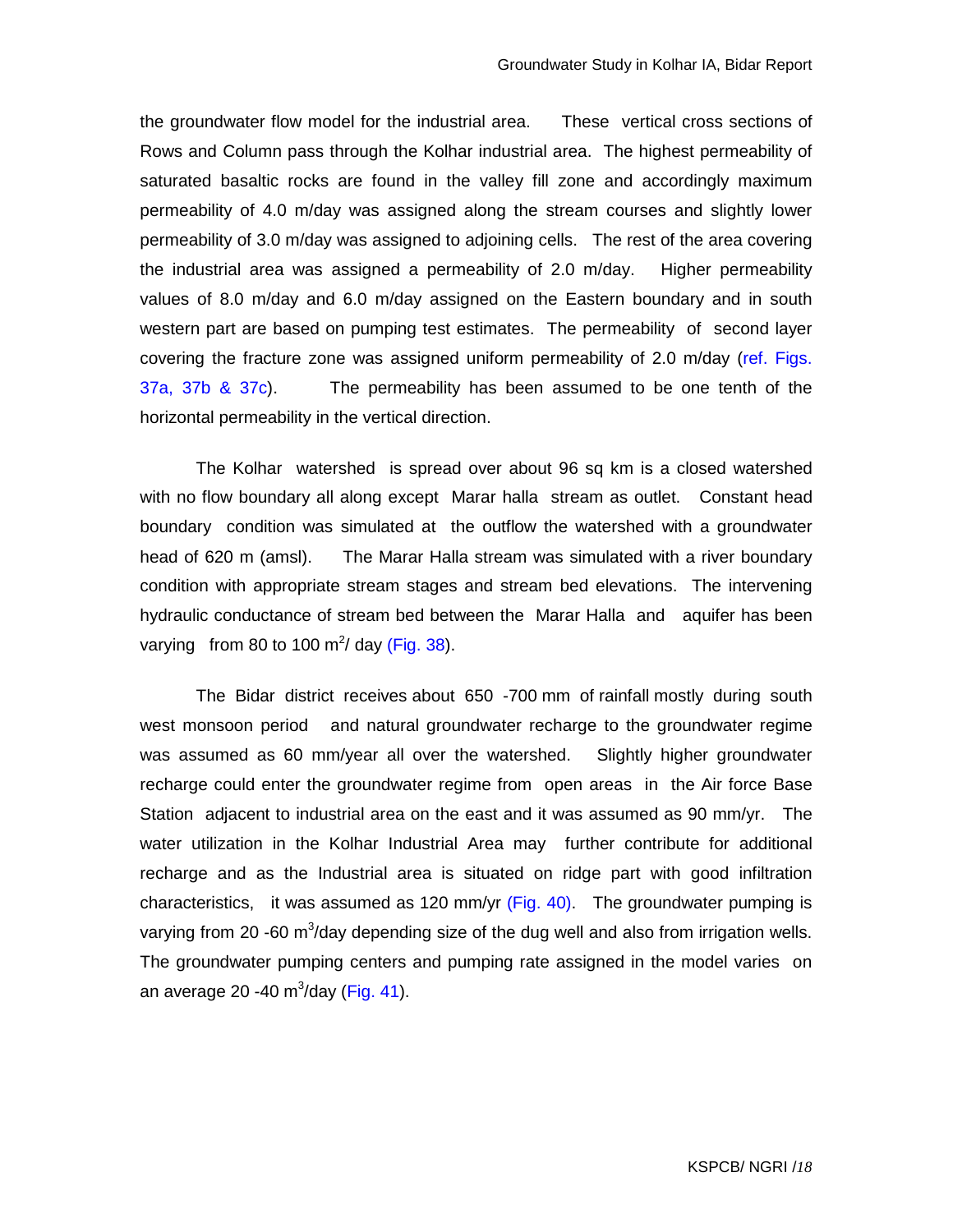## **Flow and Transport Processes**

 The process of groundwater flow is generally assumed to be governed by the relations expressed in Darcy's law and the conservation of mass. The purpose of Mass transport model in groundwater is to compute the concentration of a dissolved chemical species in an aquifer at any specified time and place. The theoretical basis for the equation describing solute transport has been well documented in the literature (Bear, 1979). Changes in chemical concentration occur within a dynamic groundwater system primarily due to four distinct processes:

- Advective transport, in which dissolved chemicals are moving with the flowing groundwater
- Hydrodynamic dispersion, in which molecular and ionic diffusion and small-scale variations in the flow velocity through the porous media cause the paths of dissolved molecules and ions to diverge or spread from the average direction of groundwater flow
- Fluid sources, where water of one composition is introduced into and mixed with water of a different composition and
- Reactions, in which some amount of a particular dissolved chemical species may be added to or removed from the groundwater as a result of chemical, biological, and physical reactions in the water or between the water and the solid aquifer materials or other separate liquid phases.

## **Governing Equations**

The subsurface environment constitutes a complex, three dimensional heterogeneous hydrogeologic setting. The variability strongly influences groundwater flow and transport, and such a reality can be described accurately only through careful hydrogeologic practice. The mathematical equations that describe groundwater flow and transport processes may be developed from the fundamental principle of conservation of mass of fluid or of solute. Given a representative elementary volume (REV) of porous medium, a general equation for conservation of mass for the volume may be expressed as:

Rate of mass inflow – rate of mass outflow + rate of mass reduction/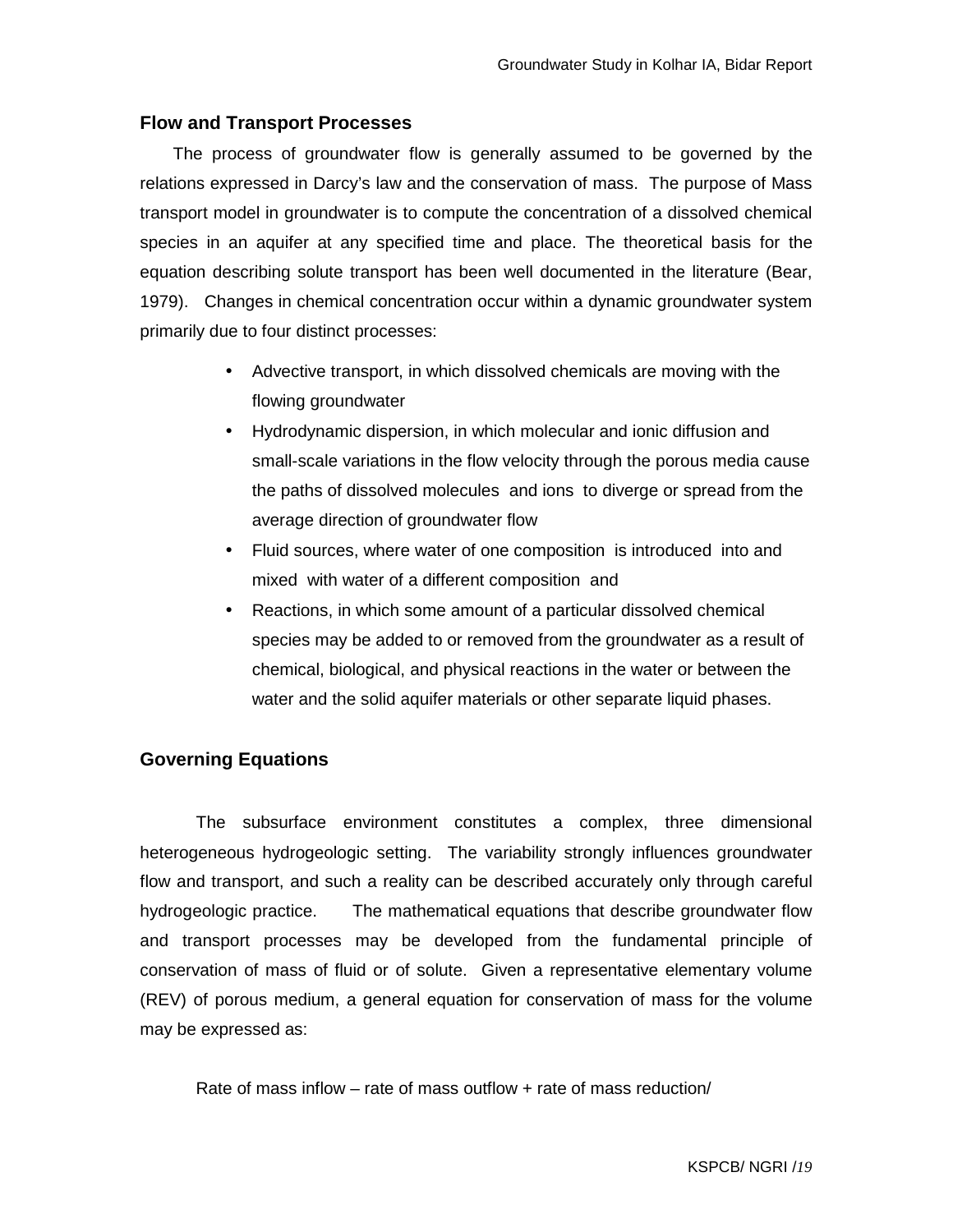$$
Consumption = rate of mass accumulation \qquad (1)
$$

The statement of conservation of mass may be combined with a mathematical expression of the relevant process to obtain a differential equation that describes flow or transport.

$$
q_i = -K_{ij} \frac{\partial h}{\partial x_j}
$$
 (2)

A general form of the equation describing the transient flow of a compressible fluid in a non-homogeneous anisotropic aquifer may be derived by combining Darcy's law with the continuity equation. A general groundwater flow equation may be written in Cartesian tensor notation as:

$$
\frac{\partial}{\partial x_i} \left( K_{ij} \frac{\partial h}{\partial x_i} \right) = S_s \frac{\partial h}{\partial t} + W^*
$$
 (3)

Where  $S_s$  is the specific storage,  $L^{-1}$ ; t is time, T; W<sup>\*</sup> is the volumetric flux per unit volume (+ for outflow and – for inflow),  $T^{-1}$ ; and  $x_i$  are Cartesian coordinates, L. Darcy's law applies (and gradients of hydraulic head are the only driving force), and fluid properties (density and viscosity) are homogeneous and constant. Aquifer properties can vary spatially, and fluid stresses (W\*) can vary in space and time.

 If the aquifer is relatively thin compared to its lateral extent, it may be appropriate to assume that groundwater flow is aerially two-dimensional. This allows the threedimensional flow equation to be reduced to the case of two dimensional aerial flows, for which several additional simplifications are possible. Advantages include less stringent data requirements and shorter computation time to achieve numerical solutions.

For confined aquifer case,

$$
\frac{\partial}{\partial x_i} \left( T_{ij} \frac{\partial h}{\partial x_i} \right) = S \frac{\partial h}{\partial t} + W \tag{4}
$$

Where T<sub>ij</sub> is the transmissivity, L<sup>2</sup>T<sup>-1</sup>; T<sub>ij</sub> = K<sub>ij</sub> b; b is the saturated thickness of the aquifer, L; S is the storage coefficient (dimensionless) and  $W = W^*$  b is the volume flux per unit area LT $^1$ .

When equation 4 is applied to an unconfined aquifer system, it must be assumed that flow is horizontal and equipotential lines are vertical, that the horizontal hydraulic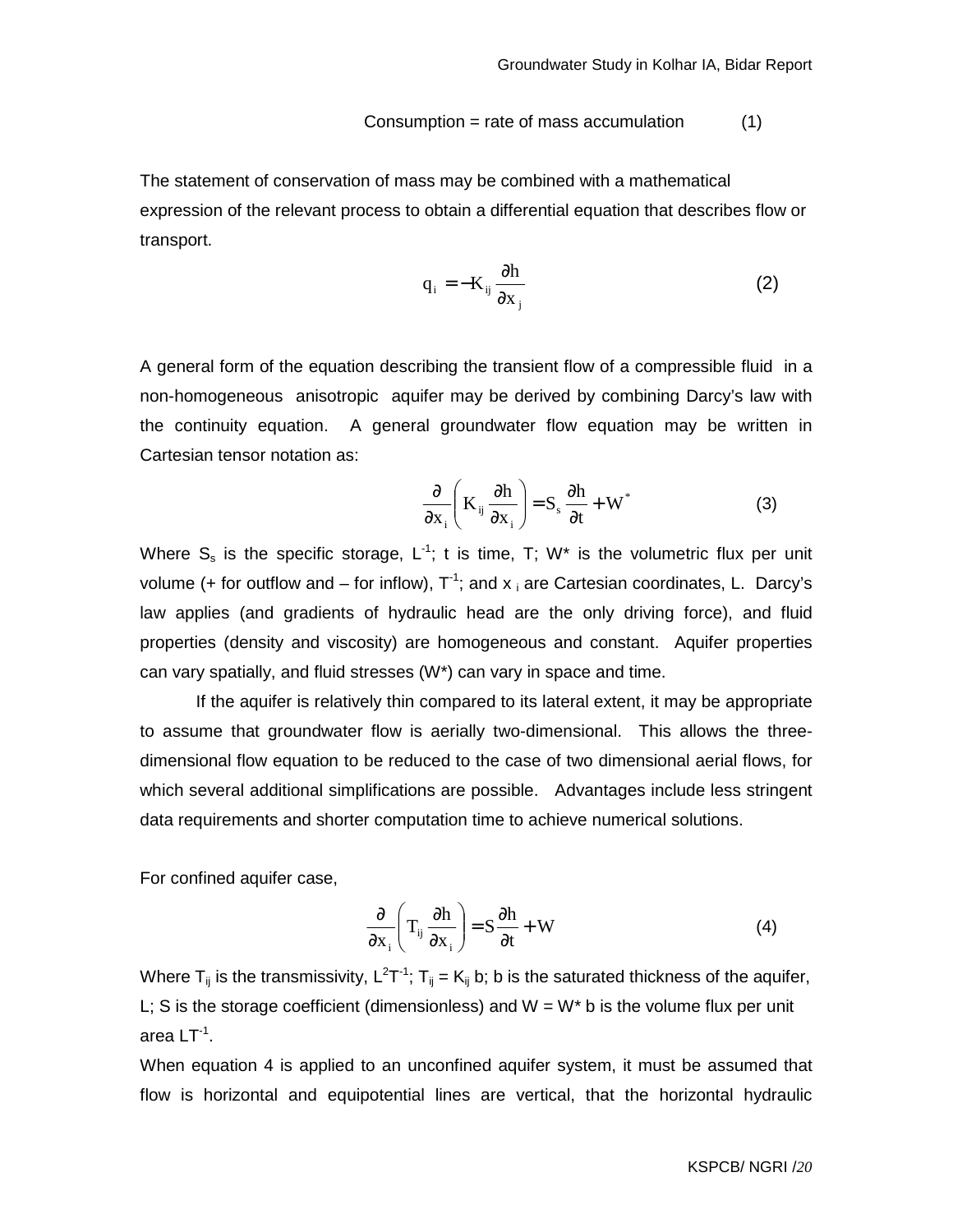gradient equals the slope of the water table, and that the storage coefficient is equal to the specific yield (Sy) (Anderson and Woessner, 1992). Note that in an unconfined system, the saturated thickness changes as the water table elevation (head) changes. Thus, the transmissivity also can change over space and time (i.e.  $T_{ij} = K_{ij}$  b, where  $b(x,y,t) = h - h_b$  and  $h_b$  is the elevation of the bottom of the aquifer.

 The cross-product terms of the hydraulic conductivity tensor drop out when the coordinate axes are aligned with the principal axes of the tensor; i.e.  $K_{ij} = 0$  when  $I = j$ . Therefore, the only hydraulic conductivity terms with possible nonzero values are  $K_{xx}$  and  $K_{yy}$ . The eq 4 may be simplified to

$$
\frac{\partial}{\partial x}\left(T_{xx}\frac{\partial h}{\partial x}\right) + \frac{\partial}{\partial y}\left(T_{yy}\frac{\partial h}{\partial y}\right) = S\frac{\partial h}{\partial t} + W
$$
(5)

In some filed problems, fluid properties such as density and viscosity may vary significantly. When the fluid properties are heterogeneous and (or) transient, the relations among water levels, hydraulic heads, fluid pressures, and flow velocities are neither simple nor straightforward. In this situation, the flow equation is written and solved in terms of fluid pressures, fluid densities, and the intrinsic permeability of the porous media (Konikow and Grove, 1977).

#### **Groundwater Velocity**

The migration and mixing of chemicals dissolved in groundwater will obviously be affected by the velocity of the flowing groundwater. The actual seepage velocity of groundwater is computed as

$$
V_{i} = \frac{q_{i}}{\varepsilon} = -\frac{K_{ij}}{\varepsilon} \frac{\partial h}{\partial x_{j}}
$$
 (6)

Where  $V_i$  is the seepage velocity and  $\varepsilon$  is the effective porosity of the porous medium.

#### **Mass Transport Equation**

An equation describing the transport and dispersion of a dissolved chemical in flowing groundwater may be derived from the principle of conservation of mass by considering all fluxes into and out of a representative elementary volume (REV). A generalized form of the solute transport equation, in which terms are incorporated to represent chemical reactions and solute concentration both in the pore fluid and on the solid surface, as: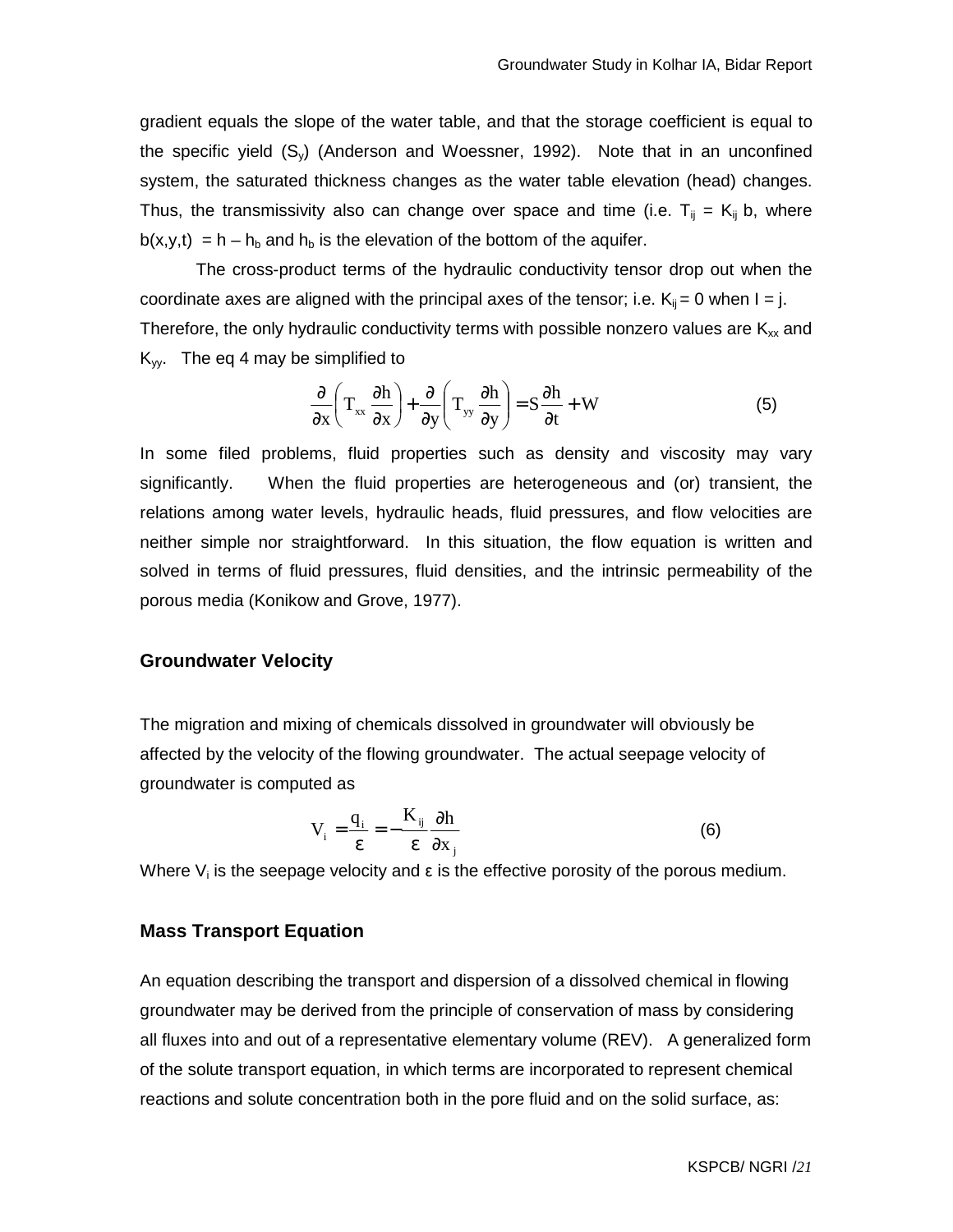$$
\frac{\partial(\varepsilon C)}{\partial t} = \frac{\partial}{\partial x_i} \left( \varepsilon D_{ij} \frac{\partial C}{\partial x_j} \right) - \frac{\partial}{\partial x_i} (\varepsilon C V_i) - C' W^* + \text{CHEM} \tag{7}
$$

Where CHEM equals one or more of the following:

$$
-\rho_b \frac{\partial \bar{C}}{\partial t}
$$
 for linear equilibrium controlled sorption or ion-exchange reactions  

$$
\sum_{k=1}^{s} R_k
$$
 for s chemical rate-controlled reactions, and (or)  

$$
-\lambda \left(\epsilon C + \rho_b \bar{C}\right)
$$
 for decay

and where D<sub>ij</sub> is coefficient of hydrodynamic dispersion (a second order tensor), L<sup>2</sup>T<sup>-1</sup>, C' is the concentration of the solute in the source or sink fluid, C is the concentration of the species adsorbed on the solid (mass of solute/mass of solid),  $\rho_b$  is the bulk density of the sediment ML<sup>-3</sup>, R<sub>k</sub> is the rate of production of the solute in reaction k, ML<sup>-3</sup>T<sup>-1</sup>, and  $\lambda$  is the decay constant  $T^{-1}$ .

 The first term on the right hand side of equation (7) represents the change in concentration due to hydrodynamic dispersion. This expression is analogous to Fick's law describing diffusive flux. This Fickian model assumes that the driving force is the concentration gradient and that the dispersive flux occurs in a direction from higher towards lower concentrations. The coefficient of hydrodynamic dispersion is defined as the sum of mechanical dispersion and molecular diffusion (Bear, 1979). The mechanical dispersion is a function both of the intrinsic properties of the porous medium (such as heterogeneities in hydraulic conductivity and porosity) and of the fluid flow. Molecular diffusion in a porous medium will differ from that in free water because of the effects of tortuous paths of fluid connectivity in porous media. These relations are commonly expressed as

$$
D_{ij} = \alpha_{ijmn} \frac{V_m V_n}{|V|} + D_m \qquad i, j, m, n = 1, 2, 3
$$
 (8)

Where  $\alpha_{\text{ijmn}}$  is the dispersivity of the porous medium (a fourth order tensor), L;  $V_m$  and  $V_n$ are the components of the flow velocity of the fluid in the m and n directions,. Respectively, LT<sup>-1</sup>, D<sub>m</sub> is the effective coefficient of molecular diffusion, L<sup>2</sup>T<sup>-1</sup>; and  $|V|$  = sq root  $V_x^2 + V_y^2 + V_z^2$  (Bear, 1979, Domenico and Schwartz, 1990). The dispersivity of an isotropic porous medium can be defined by two constants. These are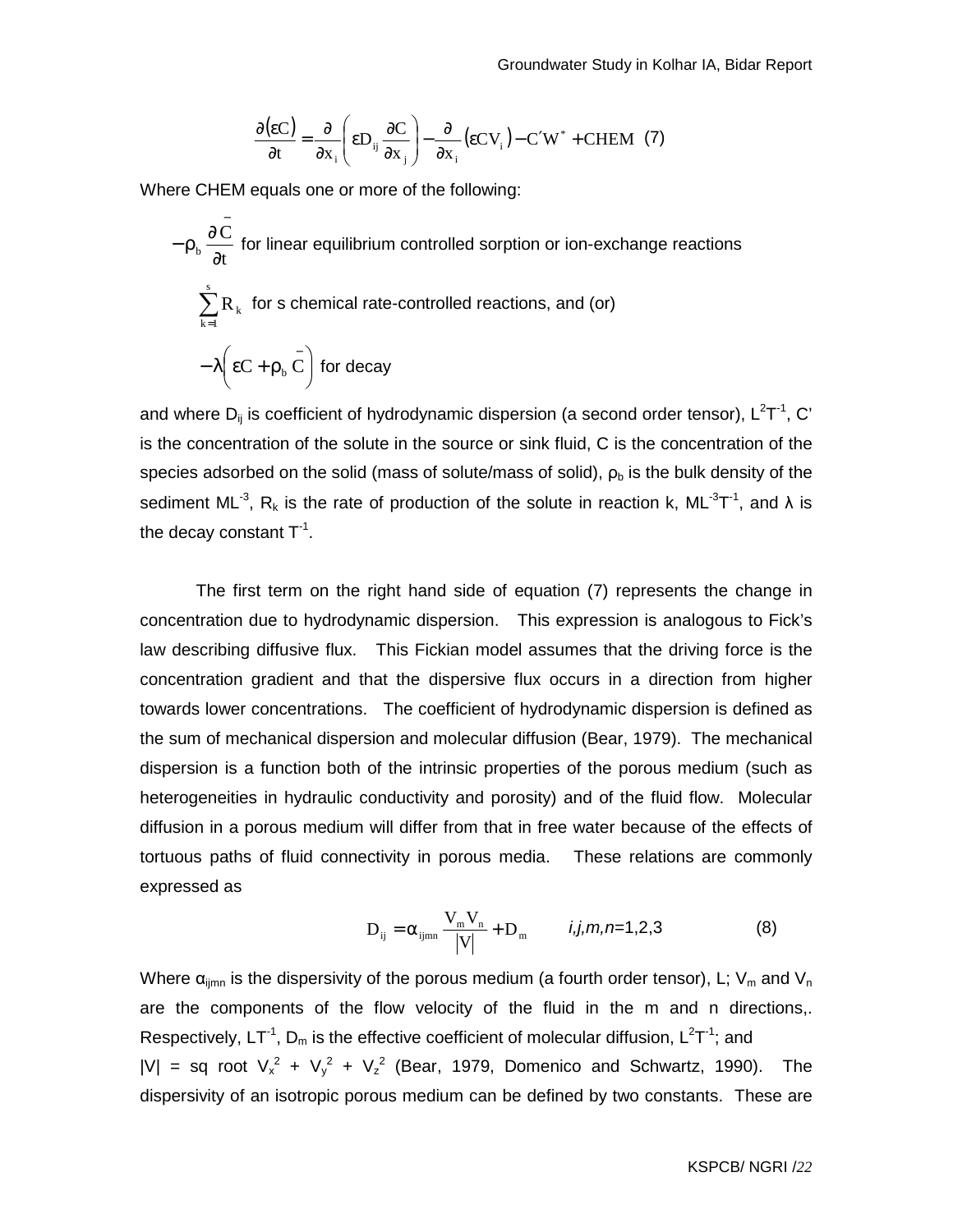the longitudinal dispersivity of the medium  $\alpha_L$  and the transverse dispersivity of the medium  $\alpha_{\tau}$ . These are related to the longitudinal and transverse dispersion coefficients by  $D_L = \alpha_L |V|$  and  $D_T = \alpha_T |V|$ . Most of the reported transport models of groundwater problems relate to the conventional formulation, even for cases in which the hydraulic conductivity is assumed to be anisotropic.

Although conventional theory holds that  $\alpha_L$  is generally an intrinsic property of the aquifer, it is found in practice to be dependent on and proportional to the scale of the measurement. Most reported values of  $\alpha$  fall in a range from 0.01 to 1.0 times the scale of the measurement, although the ratio of  $\alpha_L$  to scale of measurement tends to decrease at larger scales (See Anderson, 1984, Gelhar et al. 1992). Field dispersion (macro dispersion) results from large scale spatial variations in hydraulic properties. Representing a transient flow field by a mean steady state flow field, as is commonly done, inherently ignores some of the variability in velocity and must be compensated for by using increased values of dispersivity (primarily transverse dispersivity). Over all, the more accurately a model can simulate the true velocity distribution in space and time, the less of a problem will be the uncertainty concerning representation of dispersion processes.

The mathematical solute –transport model requires at least two partial differential equations. One is the equation of flow, from which groundwater flow velocities are obtained, and the second is the solute transport equation, whose solution gives chemical concentration in groundwater. If the properties of water are affected significantly by changes in solute concentration, as in a seawater intrusion problem, then the flow and transport equations should be solved simultaneously ( iteratively). If the properties of the water remain constant, then the flow and transport equations can be decomposed and solved sequentially, this is simpler numerically.

The numerical approaches for solving mass transport equations are based on computer-based particle tracking methods. They are approximate forms of the advection-dispersion equation (5) as a system of algebraic equations or alternately simulating transport through the spread of a large number of moving reference particles. Second step is to provide boundary condition at a large number of node points and assign values of concentration or loading rates defining various boundary conditions for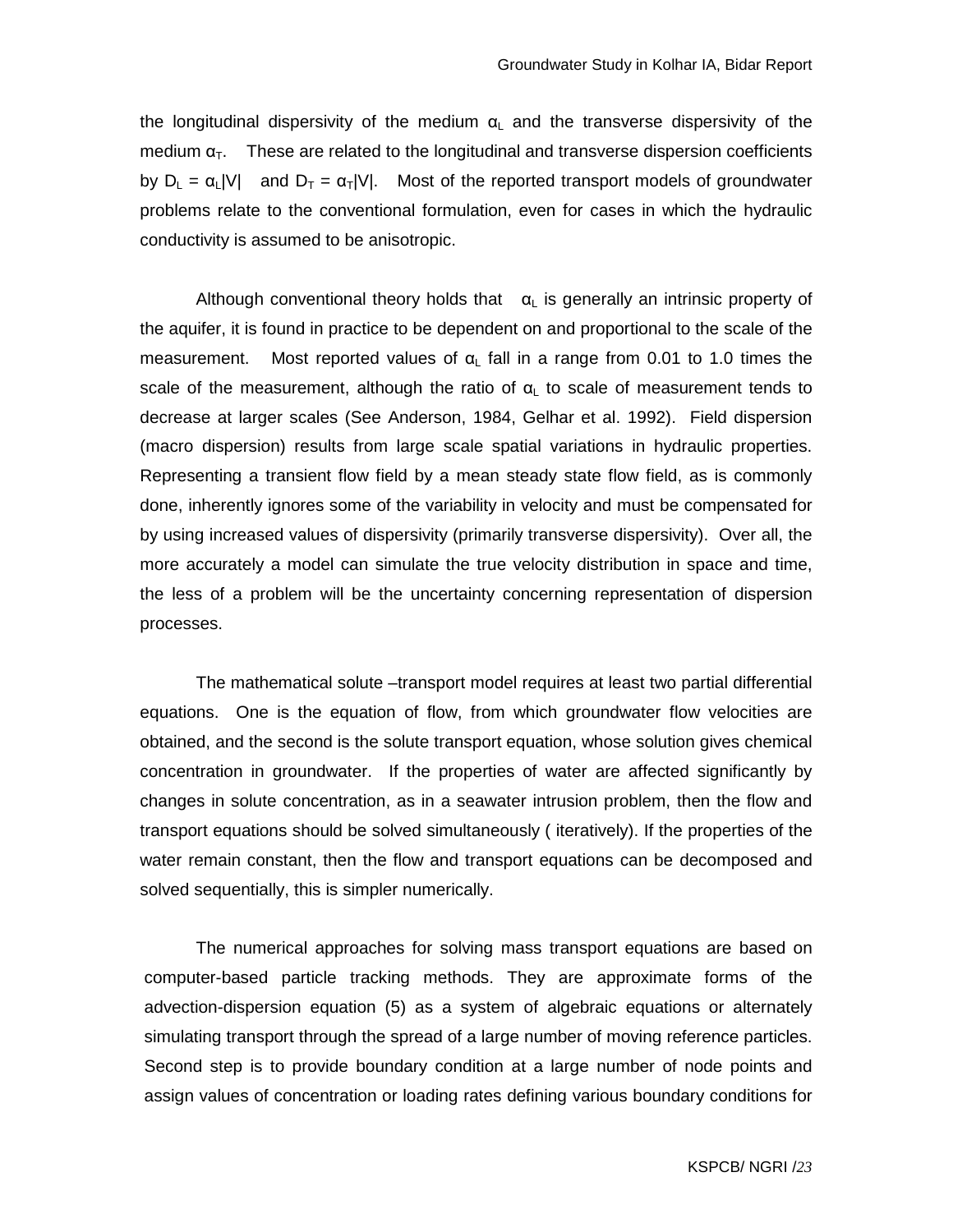all nodes located along boundary of the domain. Continuity consideration of numerical solutions of solute transport requires a smooth and accurate representation of velocity field, which was obtained by simulation of groundwater flow model. Velocity values are computed from calculated hydraulic heads and porosity values by applying Darcy's equation. The transport model was coupled to the flow model by velocity terms. The water level configuration of particular time period will be considered for solving groundwater flow equation under steady state and thereby a single velocity field determined for the mass transport simulation for all times. With a small time step, this particle motion traces a pathline through the system (Konikow and Bredehoeft, 1978). Dispersion was accounted for in the particle motion by adding to the deterministic motion a random component, which is a function of the dispersivities. The mean concentration for each grid block was calculated as the sum of the mass carried by all the particles located in a given block divided by the total volume of water in the block. The head solution is obtained using visual MODFLOW (McDonald and Harbough, 1988).

The computed groundwater level contours in the groundwater flow model has been showing groundwater flow direction towards the Marar Hall stream and following closely the trend of observed water level contours during April 2012 (Fig. 42a). The computed vs. observed hydraulic heads at 35 observation wells in the watershed have been found matching closely (Fig. 42b). The groundwater velocity field has been computed from the flow model by assuming an effective porosity of 0.1. The computed groundwater velocity field represents maximum groundwater velocity  $> 40$  m/year.

#### **9.1 Mass Transport Model**

Using the computed velocity field from the groundwater flow model, a mass transport model was simulated using the MT3D software. The source concentration was assigned at 4 locations in the Kolhar Industrial Area based on the reported maximum concentration during groundwater quality monitoring of April 2012 and January 2013. The initial concentration of groundwater was assumed as 600 mg/l and the source concentrations varied from 2000 – 8000 mg/l during last 20 years (Fig. 43). The computed TDS plumes indicate the migration of contaminant in groundwater originating from the sources. The predicted TDS concentration in groundwater for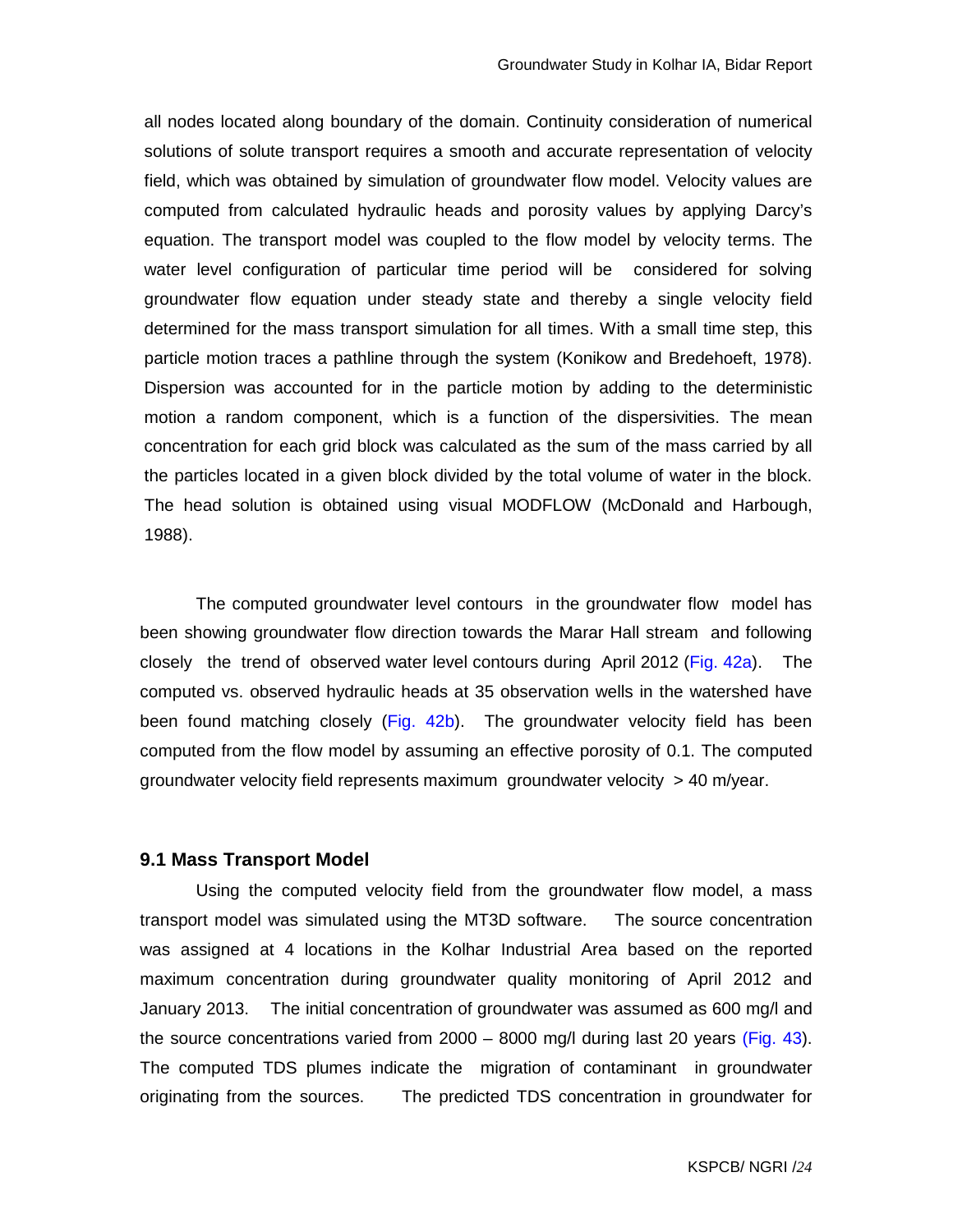different years presents that the TDS plume migration is limited to four clusters within the Kolhar Industrial area and is towards the south western part from Eastern boundary (Figs.44a to 44h). The computed TDS concentration plume for the year 2012 was used for calibration of the mass transport model during last 20 years. The mass transport model was later used for making prediction during next 30 years up to 2042. The mass transport model predictions indicate that significantly TDS concentration plumes are extending towards Western boundary of the Kolhar Industrial Area, but not crossing the boundary of industrial area (Figs. 45a to 45h). Major contaminant TDS plume could be seen emanating from Obs well no. 15 on the Eastern boundary. There is no migration of contaminant TDS plume towards the Air Force Base Station as there is no heavy pumping taking place outside along eastern boundary of the Kolhar Industrial Area. Further as the industrial area is situated on high ground sloping towards west, the contaminant migration if any through storm water disposal would be towards the western boundary of industrial area.

The migration of TDS concentration plume along vertical direction was predicted along Row -22 and Column 33 for different years to understand the dispersion pattern of contaminant within the Kolhar Industrial Area during next 50 years ( Figs. 46a to 46 i & Figs 47a to 47i). The vertical migration of TDS concentration from other two sources in the industrial area with depth along Row -20 & Row-24 indicate very low concentrations (Figs. 48a & 48b). The groundwater flow and mass transport modeling has only demonstrated extent of likely migration of TDS contaminant plume from Eastern boundary towards the Western boundary in the northern part of the Kolhar Industrial Area. Further it is confirmed that contaminant plumes movement will be towards the western boundary. The plume can move fast as ground surface possess good infiltration characteristic. It is suggested to monitor the groundwater quality rigorously in all the observation wells for reporting elevated TDS in groundwater in the industrial area. The liquid waste disposal should be made by sending the treated effluent to a Common Effluent Treatment Plant.

## **10. Conclusions**

Groundwater level and water quality monitoring was carried out in 57 observation wells during April 2012 and January 2013 for ascertaining the groundwater flow direction and water quality in the Kolhar industrial Area, Bidar. The groundwater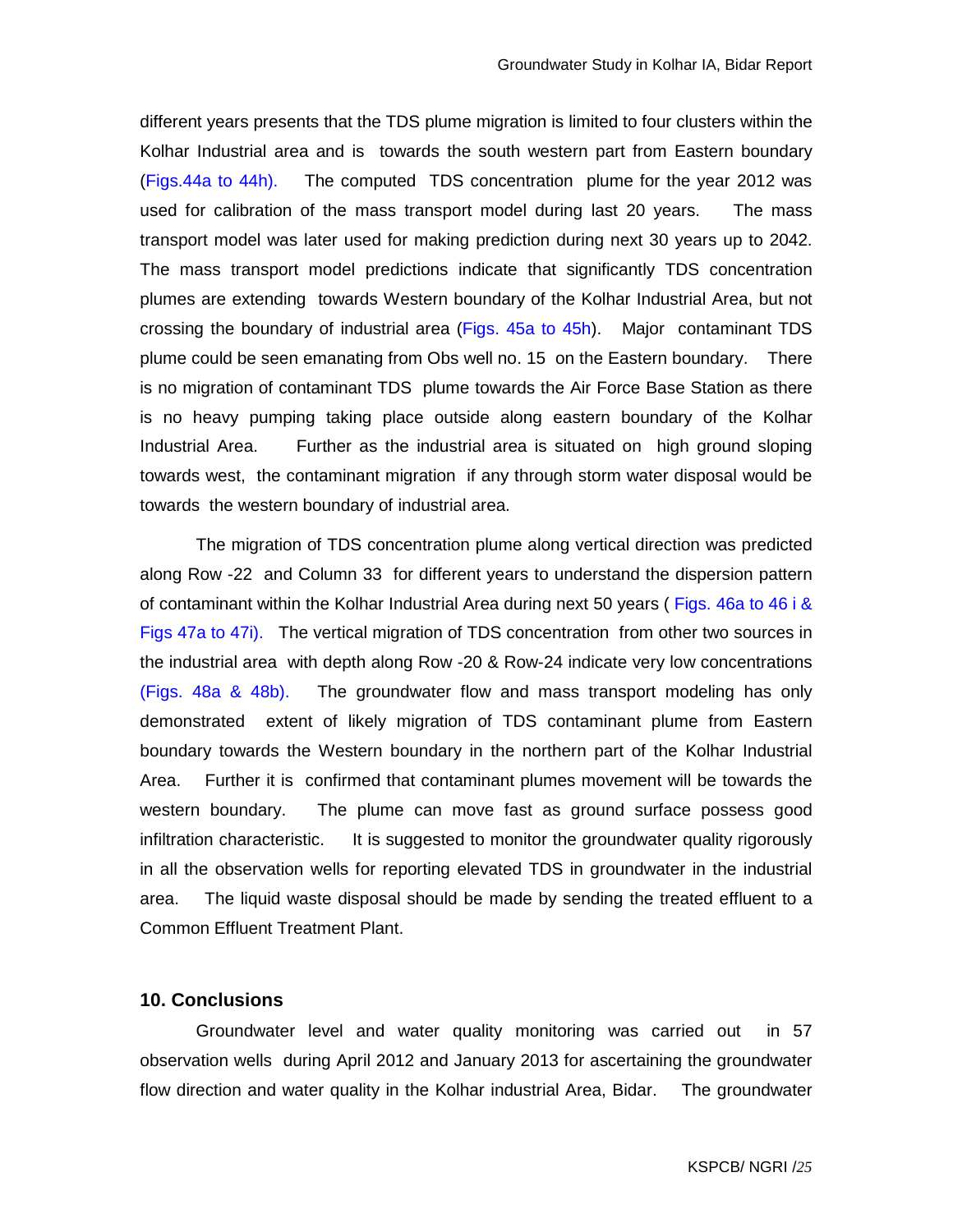flow direction is from Kolhar Industrial Area towards the Marar Halla stream on the west. Four TDS contaminant plumes were identified through water quality monitoring within the Kolhar Industrial Area reporting concentrations varying from 2000 - 8000 mg/l. The open wells monitored in the basaltic terrain suggest that once groundwater recharge enters the groundwater table through the top laterite it migrates with groundwater velocity along the groundwater flow path. The aquifer characteristics as well as the infiltration rates determined in the industrial area indicated that the area is a favorable region for groundwater recharge. Hence any pollution from top surface enters the groundwater regime and it migrates with groundwater velocity with dispersion properties of the medium. The hydraulic gradient is controlled by pumping within the industrial area as well as neighboring irrigation well pumping in the watershed. Further groundwater quality data during December 2013 provided by RO, KSPCB, Bidar was examined and found that both NGRI and KSPCB data sets confirm similar contaminant plume configurations in the industrial area.

 The observed groundwater quality database also suggests that the contaminant plumes with regard to TDS are moving towards west of the Industrial area from eastern boundary. The ground surface is also sloping towards the west. Major contaminants include, TDS, Chloride and Nitrate as nitrate with slightly elevated heavy metal presence in the groundwater was noticed during the water quality monitoring. But the concentrations are only slightly elevated along the groundwater flow path. Similarly, the trace elements concentration for Barium, Cobalt, Chromium and Manganese shows elevated concentration in the wells inside the industrial Area only. There is no threat to the public water supply wells or irrigation wells outside the industrial area. Significantly there is no problem encountered with regard to elevated concentrations towards the Air Force Base Station, Bidar.

The resistivity investigations employing Vertical Electrical Soundings indicate that the groundwater regime in the basaltic rocks occurs in weathered and semi-weathered conditions. The thickness of weathered and fracture zone occurring just below the laterite cover is generally varying from  $10 - 35$  m (bgl) in the industrial Area. The pumping test results also indicated that the aquifer characteristics with regard to hydraulic conductivity is varying from 1.2 to > 25 m/day indicating presence of potential groundwater zones at shallow depth. The results further point out that avoiding surface water contamination in the industrial area will maintain groundwater quality in the Kolhar Industrial Area. The high infiltration rates reported from the industrial area on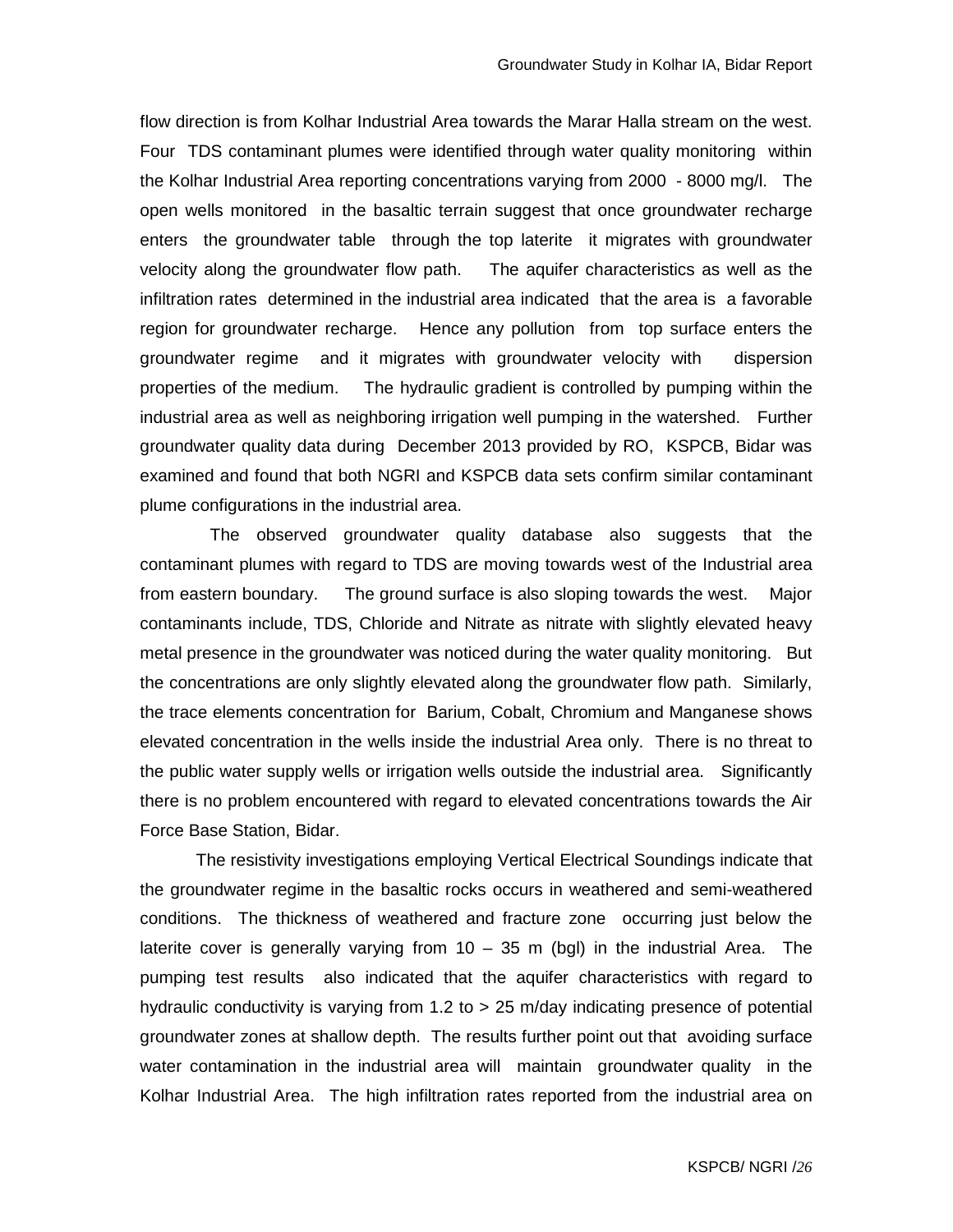laterites indicate that the area is vulnerable for groundwater contamination from liquid waste disposal on ground surface from industries. There is no groundwater contamination in the Air Force Base station adjacent to the Kolhar industrial area as there is no heavy groundwater pumping taking place close to the industrial area. Water harvesting structures are not recommended as they may aid faster migration of groundwater contamination, if any, in the industrial area.

It is recommended that KSPCB may procure Visual MODFLOW and MT3D suite model software and use it at the Head Quarters for comparison of future groundwater quality data base with the model predictions. The software will be an asset for KSPCB, which could be fruitfully utilized for simulation of groundwater contamination assessment studies elsewhere in other parts of Karnataka state. NGRI will be pleased to offer training of KSPCB Officers for operation of the software at NGRI on the Kolhar IDA groundwater flow and mass transport model.

## **11.0 Remedial Measures**

- $\triangleright$  The industrial area should have a common effluent treatment plant (CETP) to process the liquid effluent from different industries and it is recommended to set up a CETP in the industrial area for effluent treatment.
- $\triangleright$  Most of the unused open wells in the industrial area need to be protected from surface water contamination during rainy season through diversion of storm water runoff. The unused wells may be thoroughly cleaned by groundwater pumping to arrest migration of contaminant in the downstream area.
- $\triangleright$  Stagnation of storm water should be avoided in the industrial area otherwise it may drive nascent elevated concentrations to the downstream areas.
- $\triangleright$  Periodical monitoring of groundwater quality for compliance and detection of contaminant migration if any in the industrial area is suggested.
- $\triangleright$  It is imperative to order closing of unused open wells by individual industries so as to prevent the industries using them for disposal of industrial waste water in the industrial area.

## **12.0 References**

- BIS (1991). Indian Standard for Drinking water specifications. Bureau of Indian Standards IS: 10500, Indian Standard Institute, India.
- Jupp D.L.B. and Vozoff K. 1975. Stable iterative methods of inversion of geophysical data. Geophy.J.RAS, 4, (Implemented by T. Harinarayana on VAX 11/750 at NGRI).